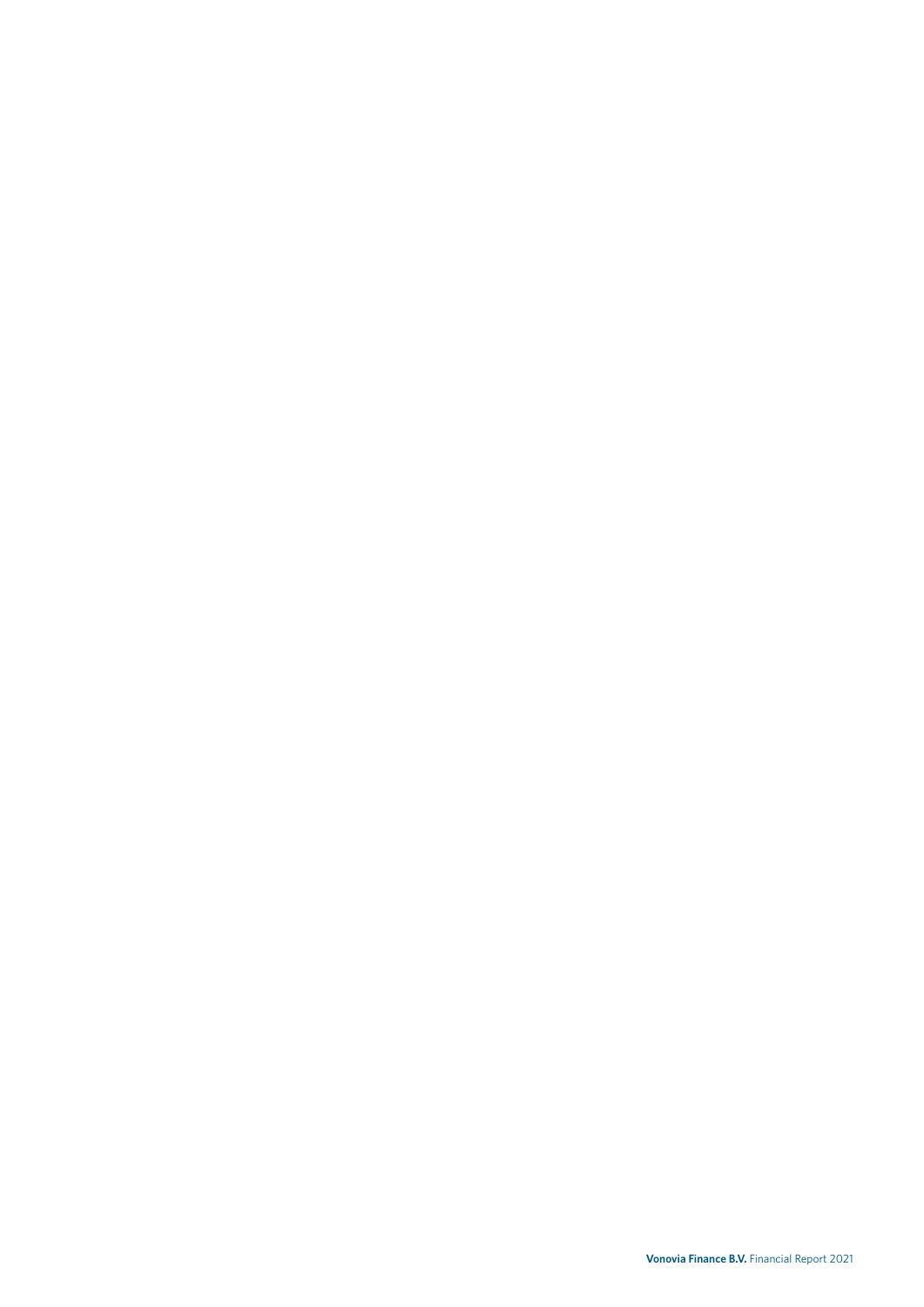# **Content**

- **Supervisory Board Report 2021**
- **4 Management Report 2021**
- **Responsibility Statement**
- **Financial Statements**
- Balance Sheet as of December 31, 2021 Income Statement
- for the Year from January 1 to December 31, 2021
- Statement of Cash Flows for the Year from January 1 to December 31, 2021
- Notes to the Financial Statements 2021

#### **Other Information**

- Profit Appropriation According to the Articles of Association
- Independent Auditor's Report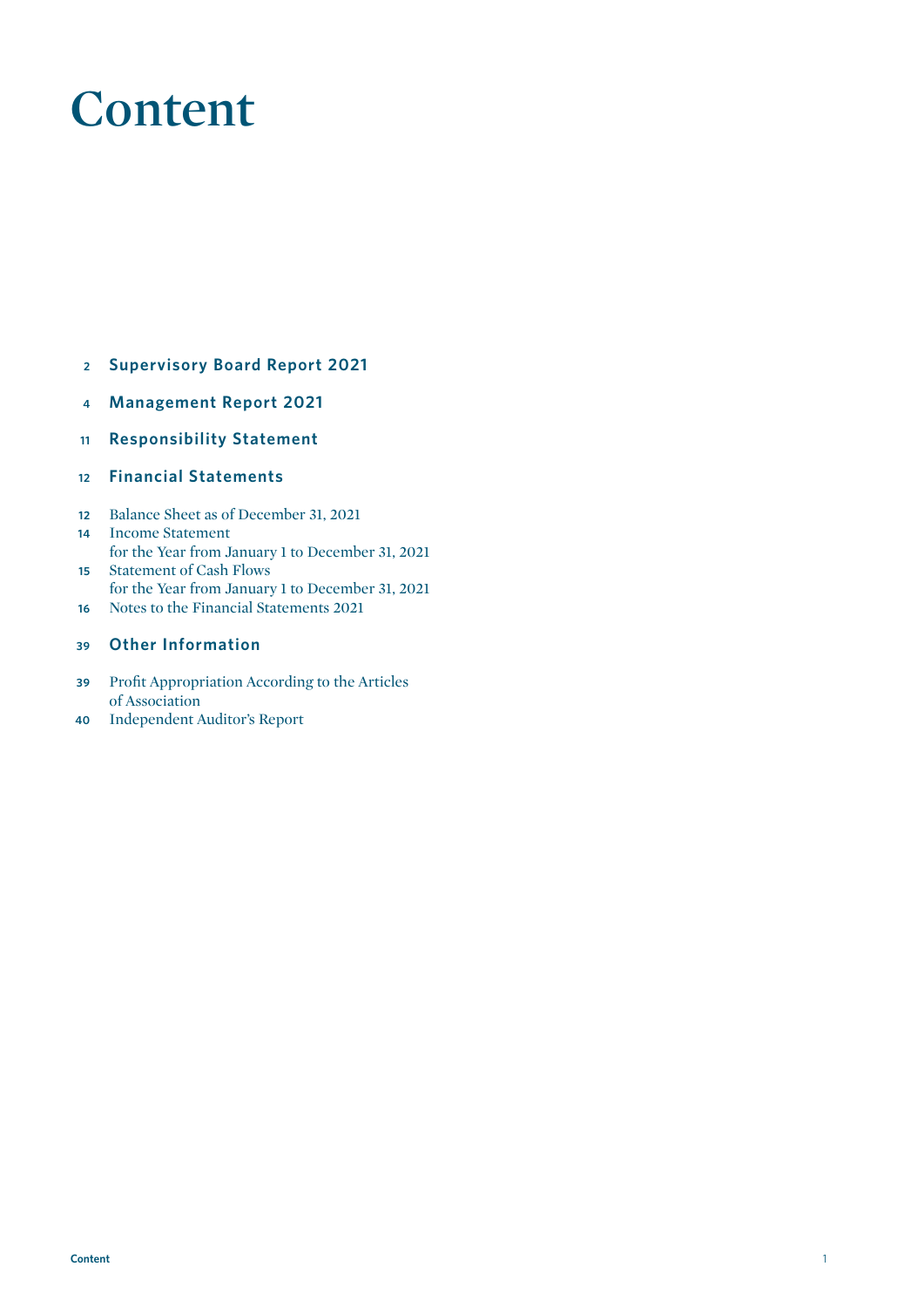# **Supervisory Board Report 2021**

The Supervisory Board (the "SVB") is an independent body of Vonovia Finance B.V. ("FINANCE B.V." or "the company") and is responsible for supervising and advising the Management Board. In addition, the Supervisory Board oversees the general business progress, the strategy, and the operational performance of the company. In this respect, the SVB also focuses on the effectiveness of the company's internal risk management and control systems as well as the integrity and quality of the financial reporting.

### **Composition, Independence, and Diversity**

The Supervisory Board currently comprises four members. Three members are also representatives of the sole shareholder, while one member is an external SVB member. The external SVB member is independent in accordance with the Dutch Corporate Governance Code and the SVB Rules of Procedure.

Helene von Roeder, Chair Age 51, female Appointed June 2018, 4th year as SVB member (Management Board Member and former CFO of Vonovia SE)

Simone Schumacher Age 39, female Appointed November 2016, 6th year as SVB member (Head of Accounting, BMW Finance N.V.)

Olaf Weber Age 49, male Appointed July 2017, 5th year as SVB member (Head of Finance and Treasury of Vonovia SE)

Dr. Fabian Heß Age 47, male Appointed April 2017, 5th year as SVB member (General Counsel of Vonovia SE)

On February 16, 2022, Prof. Dr. Kirsten became member and new chairman of the Executive Board of Directors at Adler Group S.A.. In order to avoid potential conflicts of interest, he resigned from the Supervisory Board at FINANCE B.V. with immediate effect on the same day. The Supervisory Board thanks Prof. Dr. Kirsten for the good cooperation over the past seven years and wishes him well and every success in the future.

Due to the resignation of Prof. Dr. Kirsten from the Supervisory Board, Vice-Chair Mrs. von Roeder was appointed new Chair and Dr. Heß was appointed new Vice-Chair of the SVB as of March 21, 2022.

The composition of the SVB remained the same during the year under review.

The objective is to achieve a balanced composition of the SVB, where the combination of its members with different experiences, backgrounds, skills, and independence best enables the SVB to discharge its various obligations in relation to the company and its stakeholders. The objective is also to achieve a balanced ratio of men and women on the SVB. Both objectives have been achieved.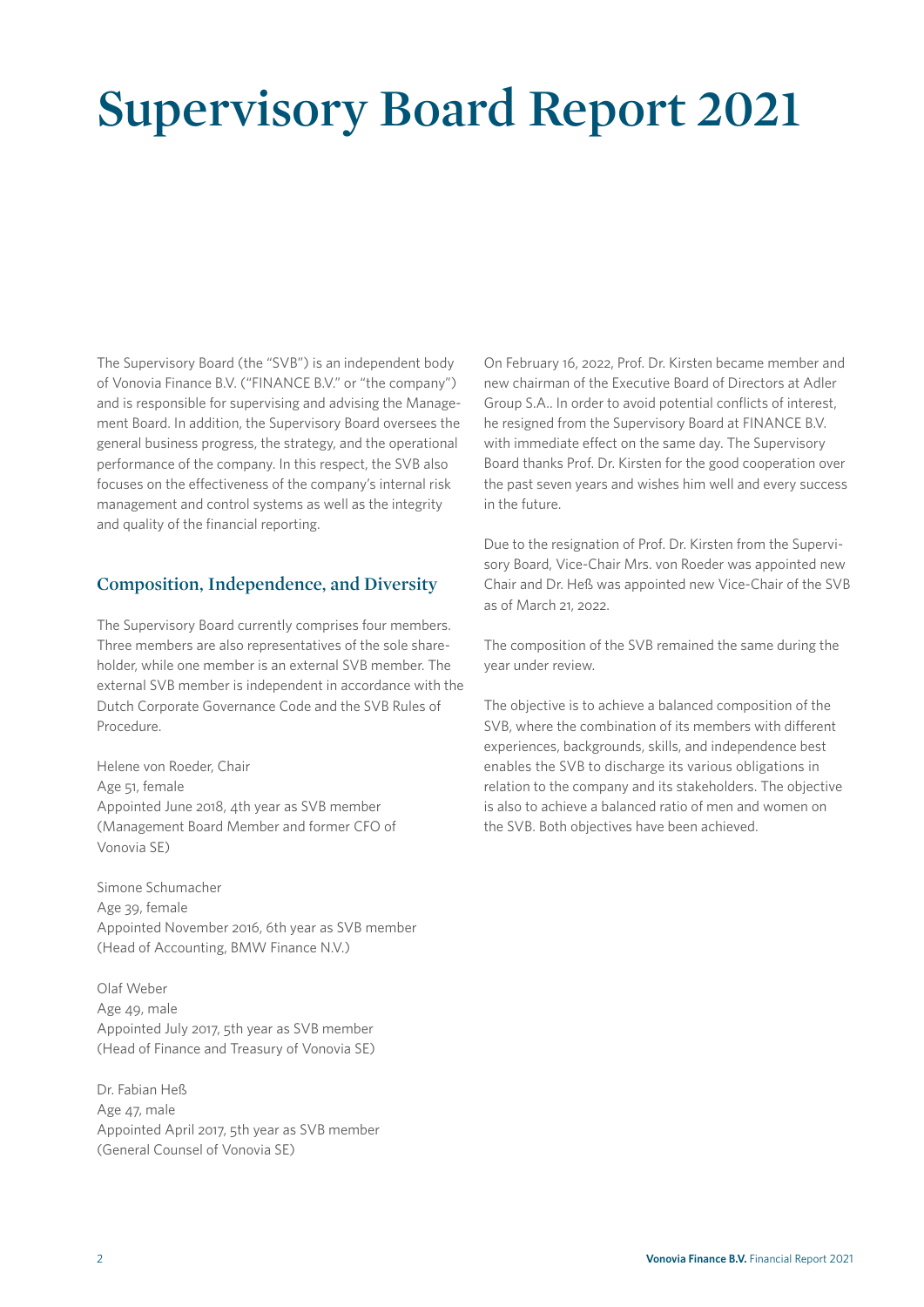# **Meetings and Activities**

The Supervisory Board held four meetings during the year. On March 2, 2021, a conference call was held to discuss the 2020 draft financial statements, which were consequently pre-approved.

The three following meetings were also held as conference calls due to the coronavirus pandemic restrictions – one on March 24, 2021, one on November 2, 2021, and one on November 7, 2021. During these meetings, the following items, among others, were discussed:

- > Operational business and performance up to December 31, 2020, and June 30, 2021
- > Financial strategy of the company
- > 2020 Board Report and 2020 audit plan of the independent auditor
- > Appointment of new auditor of the company
- > Bilateral APA filing request (Update of Project Orange) > Margin loan
- > Outlook 2021 / 2022 on liquidity, tax, and corporate governance

Every board member joined the conference calls for all four meetings. The external independent auditor attended the conference call on March 24, 2021.

During two SVB-only meetings (without the Management Board) held via conference call on March 24, 2021, and November 2, 2021, the SVB discussed the performance of the Management Board and its individual members as well as the performance of the SVB and its individual members. The conclusion of both evaluations was positive with no action required.

In 2021, the members of the Supervisory Board received a total remuneration of  $\epsilon$  18,000 for their work.

The Supervisory Board members do not receive any additional benefits, bonuses, or incentives.

The Supervisory Board expresses its immense gratitude for the work of the Management Board and the company's employees.

The Supervisory Board especially welcomes the margin loan, the first external company loan. Moreover, the SVB is pleased with how the company has remained focused in the context the envisaged merger of Vonovia Finance B.V. with its sole shareholder, Vonovia SE.

Amsterdam, April 11, 2022

Original has been signed by Helene von Roeder (Chair)

Original has been signed by Simone Schumacher

Original has been signed by Olaf Weber

Original has been signed by Dr. Fabian Heß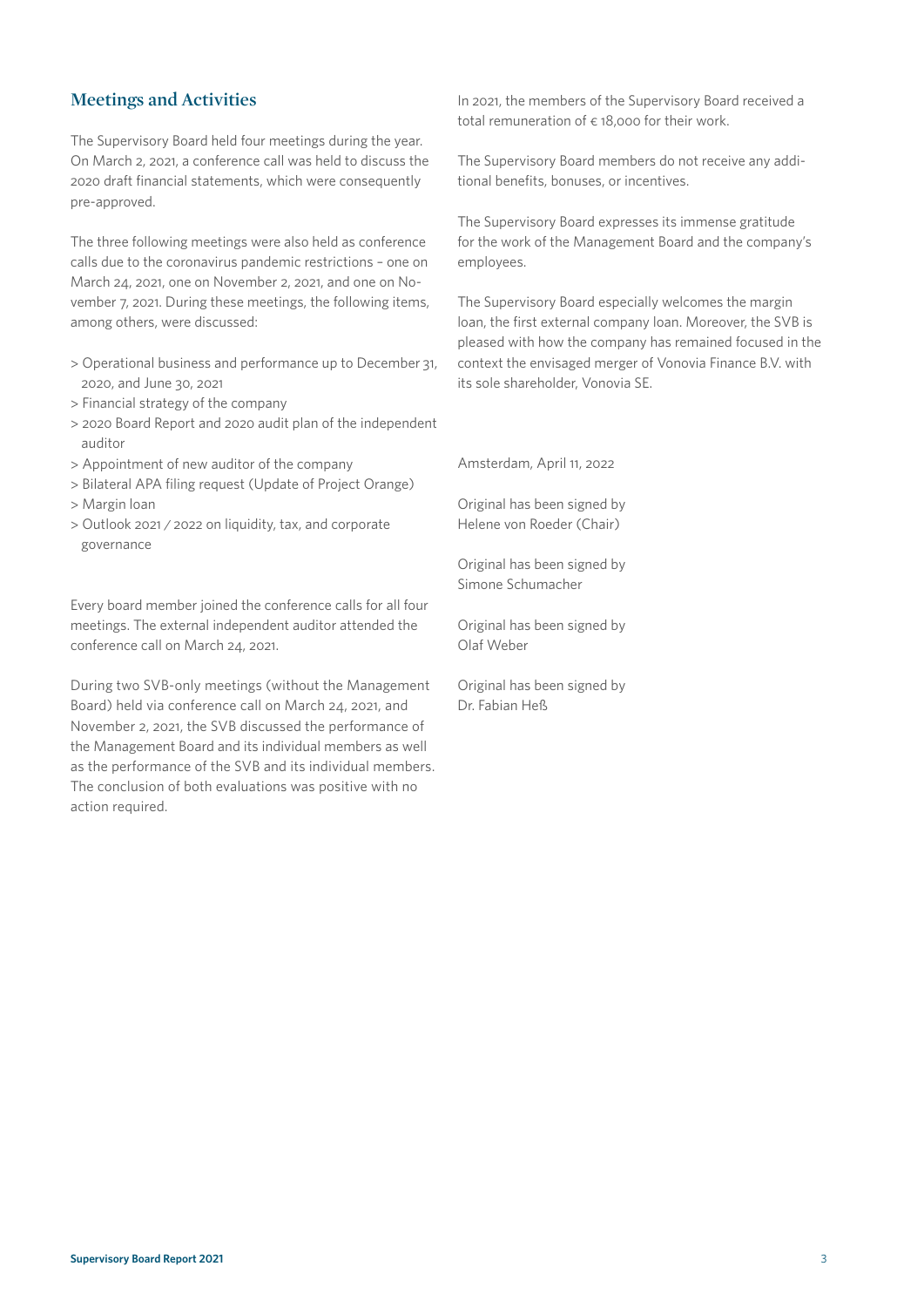# **Management Report 2021**

### **History**

In 2013, Vonovia Finance B.V. ("FINANCE B.V."), Amsterdam, was founded by Vonovia SE as a wholly owned subsidiary following the IPO of Vonovia SE, Bochum, Germany, with the intention of acting as a main contributor to the execution of the finance strategy. The company acts as a financing vehicle to arrange for debt financing on the international debt capital markets, primarily by issuing bonds, preferably through the Luxembourg Stock Exchange.

The finance strategy of the Group as a whole is to pursue various complementary objectives simultaneously in order to ensure sufficient liquidity at all times based on a sustainable equity-funding ratio with a balanced financing structure comprising a mix of different financial instruments and a smooth maturity profile of debt financing. This ensures a favorable LTV (loan-to-value) ratio while optimizing funding expenses and simultaneously ensuring the credit rating classification. Making use of a Dutch financing company is in line with international practice.

Based on a comfortable platform of equity and debt investors and non-current credit ratings of BBB+ (S&P), A3 (Moody's) and A- (Scope) for Vonovia SE, the company has excellent access to international capital markets at affordable conditions, which ensures sufficient liquidity at all times. The senior unsecured bonds share the same investment-grade rating as Vonovia SE.

The function of FINANCE B.V. as a financing vehicle for the Vonovia Group is set up in such a way that it earns an arm'slength margin on intercompany loans in excess of its borrowing costs on bonds. This should leave the company with sufficient profit to cover operational expenses. Essentially, future earnings will be determined by income items associated with the on-lending of raised funds, and profitability will be based on the margins obtained from the on-lending in excess of the interest to be paid on notes and operational

charges. Based on that, FINANCE B.V. will achieve a reasonable profit and cash flow under these circumstances. The liquidity of the company is ensured by the Vonovia Group's cash pool.

Common Dutch practice is to have a tax ruling for these international transactions within the Vonovia Group. FINANCE B.V. filed for a Dutch-German bilateral Advance Pricing Agreement (BAPA) in 2019 for the years 2018-2022 with a rollback for the years 2016-2017 in order to mitigate the risk of double taxation. The request has been accepted by the Dutch tax authorities. Consequently, discussions with the German authorities have begun and are still ongoing.

Given the significance of FINANCE B.V., a Supervisory Board was established in order to act in accordance with good corporate governance practices in the market and to monitor and supervise the operational business activities of the entity. This Supervisory Board also ensures a seamless formal interface with the parent company and qualified monitoring of the financing activities.

The Vonovia Group's broad access to capital markets offers a competitive distinction in the real estate business and represents a clear strategic advantage. Fast and direct access to international debt capital markets has been a key success factor for the company's growth in recent years.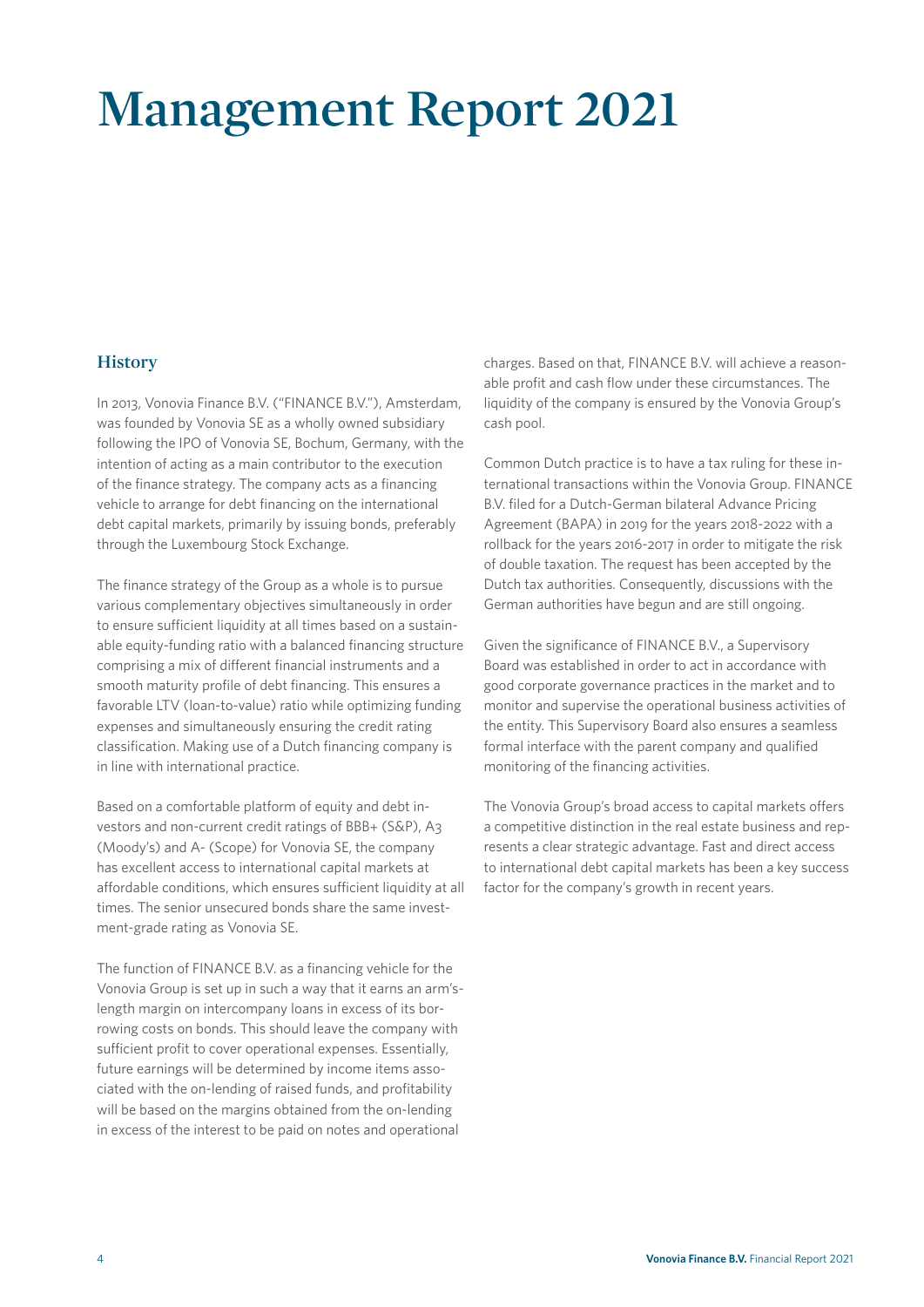# **Debt Capital Markets**

#### **Bonds**

Over the years, the company has issued various debt instruments like EUR bonds, EMTN bonds, USD bonds and Hybrid bonds. The bonds issued by FINANCE B.V. are supported by the unconditional and unlimited guarantee of Vonovia SE.

Most popular are the EMTN bonds that are issued under the European Medium-Term Notes Program (EMTN Program). This program allowed the company to raise funds on relatively short notice without significant administrative efforts. The EMTN Program with a total issuance volume of  $\epsilon$  30.0

billion has been updated annually until 2020, and the corresponding base prospectus has been supplemented each time new material information became available. Each update and supplement of the program has been approved by the regulatory authority of the Grand Duchy of Luxembourg (Commission de Surveillance du Secteur Financier, CSSF) and the bonds issued under the EMTN Program have been accepted for listing on the Luxembourg Stock Exchange. In 2021 the base prospectus changed to Vonovia SE. The total utilization of the EMTN Program issuance volume is  $\epsilon$  15,300 million as of December 31, 2021.

The table below shows all the outstanding bonds as of December 31, 2021:

| #  | <b>Notional Amount</b><br>in $\epsilon$ million | Avg. Coupon | Rem. Term (y) |
|----|-------------------------------------------------|-------------|---------------|
|    | 185                                             | 4.580%      | 1.8           |
| 26 | 14,700                                          | 1.355%      | 5.6           |
|    | 600                                             | 0.450%      | 1.0           |
| 28 | 15,485                                          | 1.358%      | 5.4           |
|    |                                                 |             |               |

As of December 31, 2021, FINANCE B.V. has a total indebtedness of  $\epsilon$  15,485 million incl.  $\epsilon$  185 million from an outstanding USD bond, which has been issued under separate documentation. The number does not include commercial papers and loans which have been on-lent to Vonovia Group entities. The average coupon is 1.358% and the average maturity is 5.4 years.

Bonds have been placed on the debt capital market mainly with European banks, asset managers and insurance companies. USD bonds have usually been placed through private placements. Currently, the company has one USD bond outstanding.

During the year of 2021, FINANCE B.V. has issued  $\epsilon$  500 million (Bond 025). That bond issuance was the last one by FINANCE B.V., as Vonovia SE has issued further bond issuances in the amount of  $\epsilon$  9,600 million going forward.

Between 2013 and 2021, for FINANCE B.V. and Vonovia SE (incl. Deutsche Wohnen), the annual average bond volume issued amounted to around  $\epsilon$  4.221 million, which represents the 4th–largest issuer of the top 20 euro-investment-graderanked companies worldwide as calculated by Dealogic as of January 4, 2022.

#### **Loans**

In order to take advantage of the attractive financing costs of secured financings for longer tenors in comparison with unsecured bond issuances, the company has entered into loan agreements with various lenders. In 2019, the company took out two loans with a total amount of  $\epsilon$  218 million. During the 2020 fiscal year, the company took out five structured loans with a total amount of  $\epsilon$  884 million. During the year 2021, the company took out one structured loan with a total amount of  $\epsilon$  200 million. As of December 31, 2021, FINANCE B.V. has  $\epsilon$  1,302 million of loans outstanding.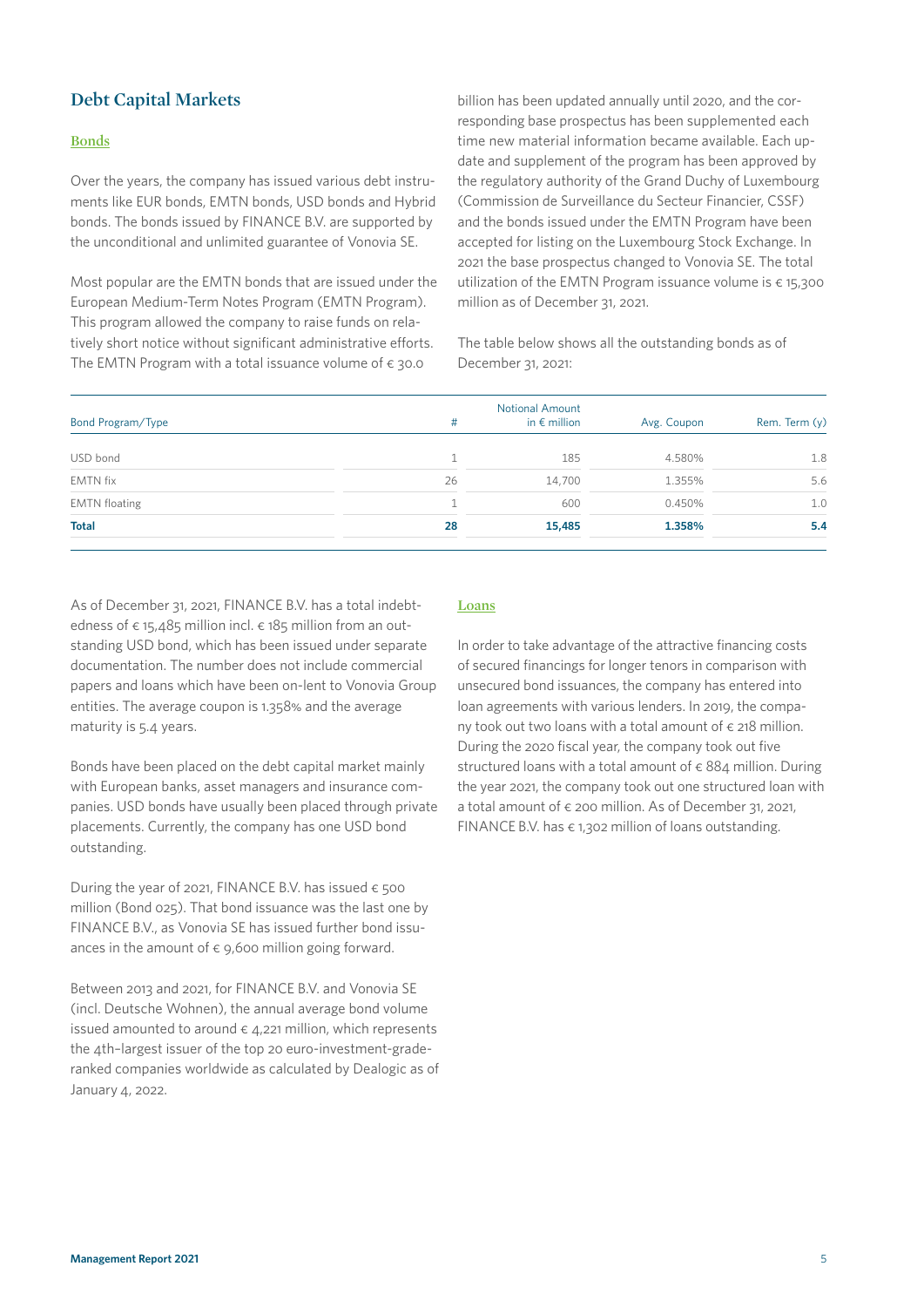The table below shows all outstanding loans as of December 31, 2021:

| Lender                       | Collateral | <b>Notional Amount</b><br>in $\epsilon$ million | Coupon | Rem. Term (y) |
|------------------------------|------------|-------------------------------------------------|--------|---------------|
|                              |            |                                                 |        |               |
| M.M. Warburg & Co            | unsecured  | 50                                              | 0.290% | 4.7           |
| Commerzbank AG               | secured    | 168                                             | 0.540% | 7.7           |
| Landesbank Baden-Württemberg | secured    | 300                                             | 0.677% | 8.2           |
| ING-DiBa AG                  | secured    | 100                                             | 0.864% | 8.2           |
| Berliner Sparkasse           | secured    | 100                                             | 0.841% | 8.2           |
| Berlin Hyp                   | secured    | 184                                             | 0.780% | 8.5           |
| Commerzbank AG               | secured    | 200                                             | 0.500% | 5.9           |
| Berlin Hyp                   | secured    | 200                                             | 0.750% | 8.6           |
| <b>Total</b>                 |            | 1,302                                           | 0.670% | 7.8           |
|                              |            |                                                 |        |               |

#### **Commercial Papers**

During the financial year, there were no commercial paper transactions. As of November 2021, the commercial paper program was amended and restated and Vonovia SE became the new Issuer of the Multi-Currency Commercial Paper Program. Therefore, as of December 31, 2021, FINANCE B.V. has no current debt instruments outstanding.

#### **Operations During the Period**

On January 28, 2021, the company issued a  $\epsilon$  500 million bond under the EMTN Program. Bond 025 has a tenor of 20 years and a coupon of 1.000%.

On February 26, 2021, FINANCE B.V. received € 200 million by means of a secured loan. This new credit agreement with Berlin Hyp AG was already undersigned by FINANCE B.V. on December 3, 2020. The interest rate of the loan is 0.750% with a tenor of ten years.

On January 8, 2021, the Management Board of Vonovia SE discussed restructuring FINANCE B.V. during the course of 2021. In order to increase the efficiency of the Group's finance activities, the Management Board of Vonovia SE expressed its intention to merge FINANCE B.V. into its sole shareholder Vonovia SE. As Vonovia SE already stands as guarantor for all outstanding financial liabilities of FINANCE B.V., no material effects are expected in connection with the restructuring.

On September 30, 2021, the existing revolving credit faciltity agreement was amended and the company was replaced as the original borrower by Vonovia SE. Vonovia SE became the new original borrower and guarantor of the EUR 2.0 billion

facility, which was increased to EUR 3.0 billion before year end.

On October 7, 2021, the company assumed an existing margin loan between Aggregate Holdings Invest S.A. and three relationship banks in the amount of  $\epsilon$  250 million. The collateral for this loan is Aggregate Holdings' stake in Adler Group S.A. of 31,249,390 shares. The term of the loan is 18 months and the interest percentage is 2%. The company is also the calculating agent for the margin loan, and calculates the loan-to-value on a daily basis. The LTV of the secured loan must be below 80% at all times, and was reduced to 75% after a rating event at the level of Adler. The LTV as of December 31, 2021, was 73.7%.

The fair value of the margin loan at issuance was  $\epsilon$  229.8 million. The difference between the initial fair value and the nominal amount of the margin loan of  $\epsilon$  20.2 million is attributable to a call option that was granted to Vonovia SE. This amount was recognized at the level of the company as a withdrawal from the capital reserve and at the level of the parent company as a corresponding decrease of the investment in FINANCE B.V. As per year end an incurred loss of € 15.9 million was recorded.

Vonovia SE will indemnify and hold harmless the company from any cost or loss the company may incur from entering this margin loan, up to an amount of the loan (being  $\epsilon$  250 million). Therefore, the company recorded a receivable on Vonovia SE for the amount of the recorded incurred loss at year end.

On October 8, 2021, the company repaid the maturing  $\epsilon$  500 million of Bond 005 by decreasing the intercompany loan with Vonovia SE.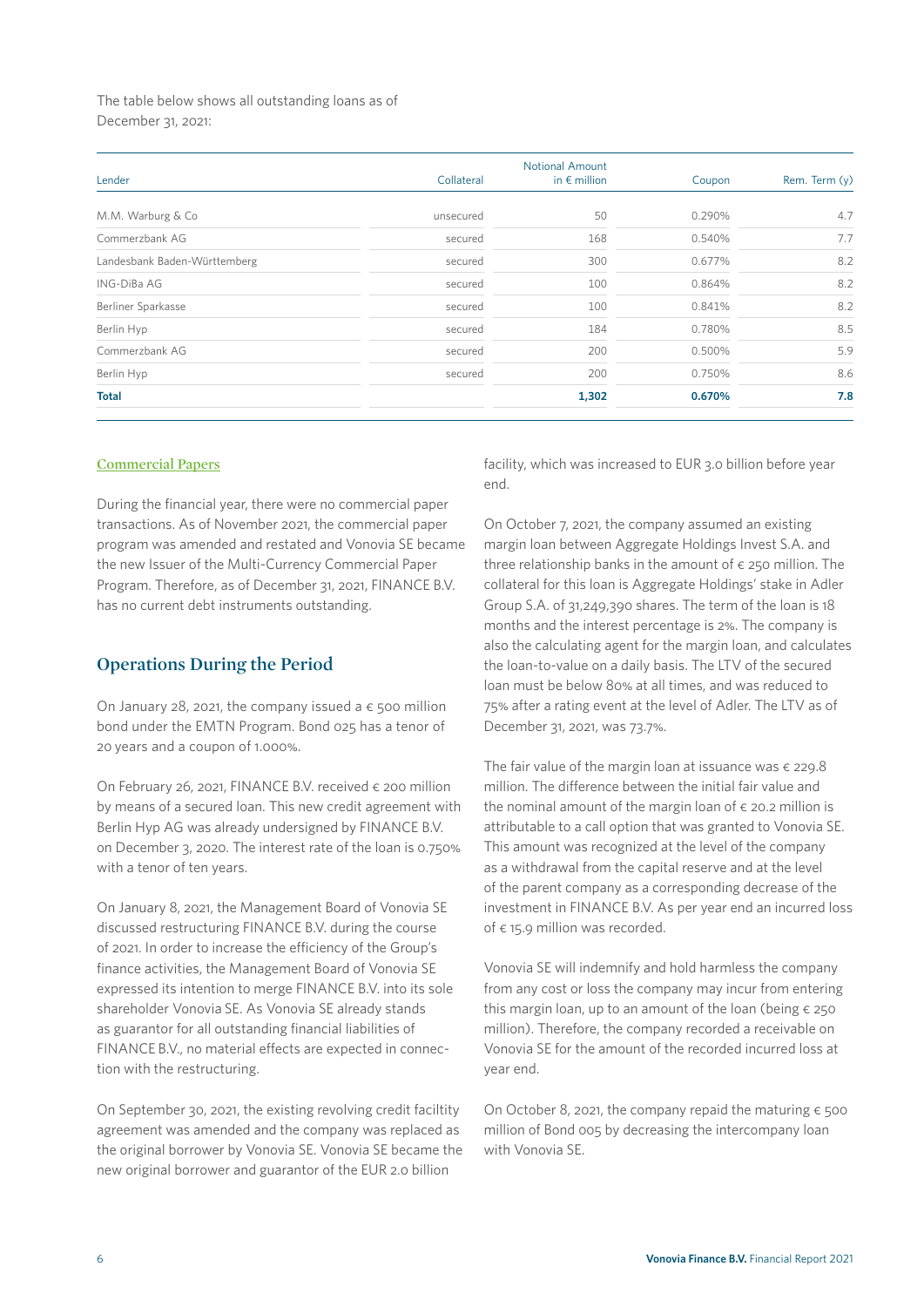On December 17, 2021, the company repaid the maturing € 1,000 million hybrid (Bond 008) by decreasing the intercompany loan with Vonovia SE.

In order to be prepared for the IBOR reform and the transition to new, alternative risk-free rates, the company has analyzed the impact of these changes on current documentation and valuation and will continue to monitor the timeline of events closely.

Since an employee of the front office and the accountant left the company, the company has three employees in total as of December 31, 2021, compared to five employees as of December 31, 2020.

# **Financial Result**

FINANCE B.V. closed the 2021 fiscal year with a net income of  $\epsilon$  13.0 million, which was essentially driven by the normal course of business. The company earned a reasonable income of  $\epsilon$  54.4 million from the margin between the interest incurred on borrowing and interest earned from lending.

After subtracting  $\epsilon$  24.6 million of amortized finance expenses,  $\epsilon$  9.6 million of amortized "frozen" OCI from the termination of several pre-hedges and  $\epsilon$  2.9 million in swap effects, the net spread is  $\epsilon$  17.3 million.

Below is the reconciliation of the amounts between the gross and net spread calculation as well as the interest income and expenses as mentioned in the Notes of the profit and loss statement:

| Interest and Similar Income and Expenses<br>(see Note in P&L)<br>in $\epsilon$ thousand | <b>Gross</b><br><b>Spread</b> | Swaps     | Financial<br>Expenses    | Amort, Frozen<br>OCI - Prehedges | Amort. Frozen<br>Ineffecti-<br>$v$ eness -<br>Prehedges | <b>Net Spread</b> |
|-----------------------------------------------------------------------------------------|-------------------------------|-----------|--------------------------|----------------------------------|---------------------------------------------------------|-------------------|
| Interest income from affiliates/shareholder                                             | 340,078                       |           |                          |                                  |                                                         | 340,078           |
| Interest income from third parties                                                      | 3,352                         | 10,929    |                          |                                  | 767                                                     | 15,048            |
|                                                                                         |                               |           |                          |                                  |                                                         | 355,126           |
| Interest expenses from EMTN bonds                                                       | $-212,842$                    |           |                          |                                  |                                                         | $-212,842$        |
| Interest expenses hybrid bond (perpetual)                                               | $-38,356$                     |           | $\overline{\phantom{a}}$ |                                  |                                                         | $-38,356$         |
| Interest expenses from USD bond                                                         | $-10,929$                     |           |                          |                                  |                                                         | $-10,929$         |
| Interest expenses from secured financings                                               | $-8,490$                      |           |                          |                                  |                                                         | $-8,490$          |
| Interest expenses from term loan                                                        | $-2,468$                      |           |                          |                                  |                                                         | $-2,468$          |
| Fair value adjustment external margin loan                                              | $-15,933$                     |           |                          |                                  |                                                         | $-15,933$         |
| Interest expenses from swaps                                                            |                               | $-13,795$ |                          |                                  |                                                         | $-13,795$         |
| Interest expenses from liquidation forward swaps                                        |                               |           |                          | $-9,626$                         | $-767$                                                  | $-10,393$         |
| Other interest expenses to third parties                                                | $\overline{\phantom{0}}$      |           | $-24,642$                |                                  |                                                         | $-24,642$         |
|                                                                                         |                               |           |                          |                                  |                                                         | $-337,848$        |

| <b>Total</b> | 54,412 | $-2,866$ $-24,642$ | $-9,626$ | 17,278 |
|--------------|--------|--------------------|----------|--------|
|              |        |                    |          |        |

The picture hereafter shows the bridge between the net spread and the financial result. The relatively small amount of non-recoverable financial expenses of  $\epsilon$  0.1 million relate mainly to agency fees (listing, paying) related to the bonds.

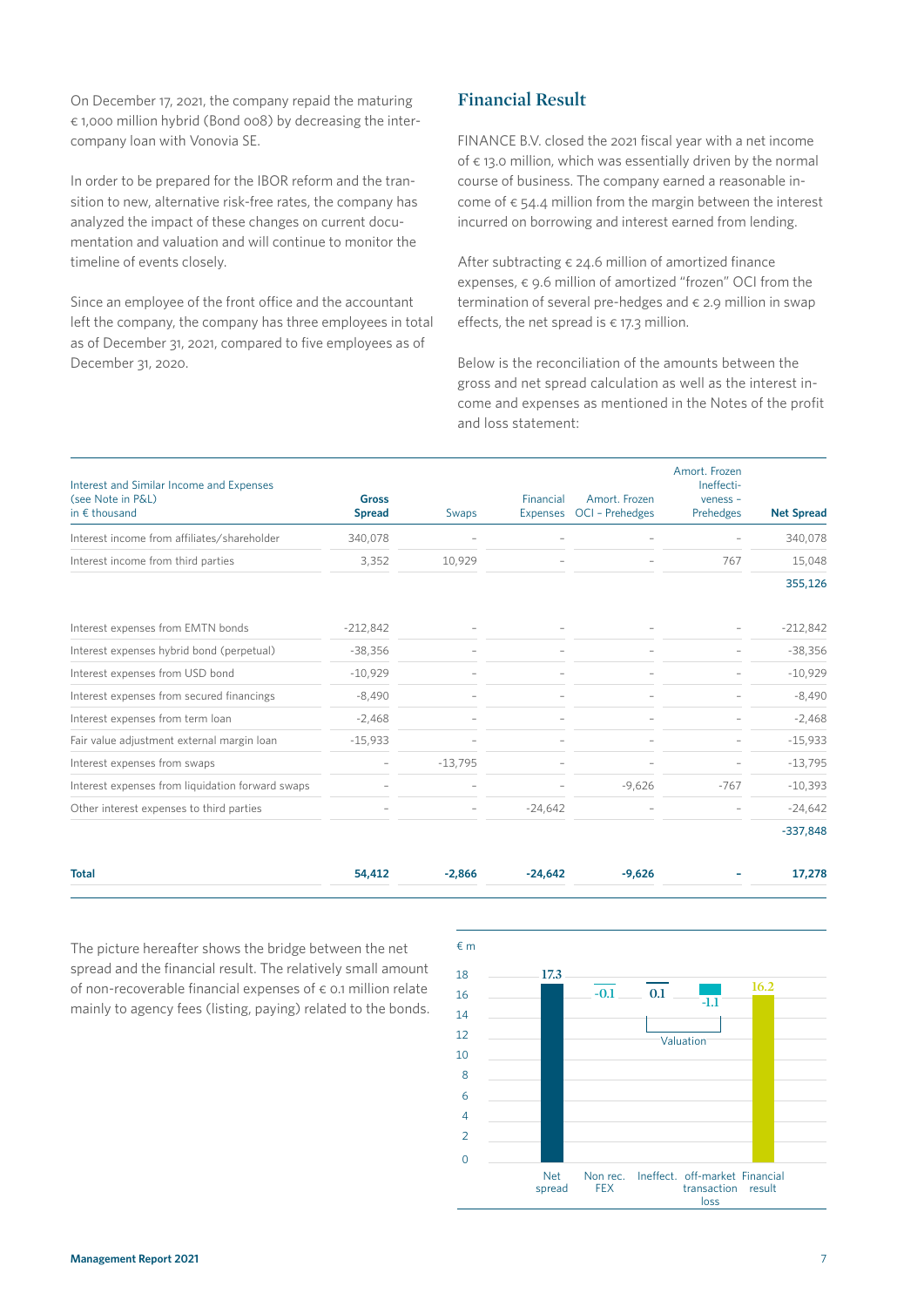The valuation effects result from ineffectiveness from the hedge accounting methodology in the amount of positive € 0.1 million and from the first-day loss of the CCS in the amount of  $\epsilon$  1.1 million.

FINANCE B.V. is included in the consolidated financial statements of Vonovia SE prepared in accordance with IFRS as endorsed in the EU.

# **Risk Management**

Within the Vonovia Group, Vonovia SE serves as the management holding company and the cash-pool leader. FINANCE B.V. is an integral part of the Vonovia SE risk management and internal control system and is monitored by the middle office of the Vonovia Treasury department. This department takes care of the main business risks of FINANCE B.V., which include interest rate risk, liquidity risk, counterparty risk and, to a certain degree, currency risk. Vonovia Treasury is also responsible for executing reasonable hedging of these risks. FINANCE B.V. is also subject to regular internal audit procedures.

The operational execution of tasks and day-to-day business activities are performed by the staff of FINANCE B.V.

The shareholder Vonovia SE has a series of standards, procedures and systems for identifying, measuring and managing different types of risk. These are described in its annual reports, which are publicly available at www.vonovia.de.

To support the Management Board's external representations, Management takes responsibility and covers financial and non-financial reporting disclosures, financial reporting controls, compliance with the Code of Conduct and other Vonovia SE rules, as well as fraud and irregularities in their yearly Letter of Representation (LoR).

In terms of specific content, the main features of the compliance management system are Vonovia's Code of Conduct, which focuses on ethical values and statutory requirements and reinforces the personal responsibility of employees, Vonovia's Compliance Guidelines and a Business Partner Code setting out requirements that the company's contractual partners have to meet. An external ombudsman is available to all employees and business partners as a confidant in respect of compliance matters.

In 2020, Vonovia focused on establishing a system to prevent and combat corruption: A new anti-corruption policy and a policy designed to protect whistleblowers form the basis for these efforts. The existing system featuring an independent ombudsman is to be supplemented and

expanded to include a hotline that allows whistleblowers to remain anonymous. An additional anti-money laundering policy addresses the particular field of money laundering in the real estate sector and also supports efforts to combat abuse in this area.

Organizationally, risk management is directly assigned to the Management Board of Vonovia SE, which regularly monitors the risk management's effectiveness. The Management Board has overall responsibility for the risk management system. It decides on the organizational structures and workflows of risk management and the provision of resources. It approves the documented risk management findings and takes account of them in steering the company. The Audit Committee of the Supervisory Board of Vonovia SE monitors the effectiveness of the risk management system. Executives belonging to the first level below the Management Board are appointed as risk owners and, in this role, assume responsibility for the identification, assessment, documentation and communication of all material risks in their areas of responsibility. The Supervisory Board of FINANCE B.V. makes use of these assessments in its own risk evaluation. FINANCE B.V. generally has a conservative attitude toward risk and avoids any high-risk appetite.

Financial risks have been identified as the main risks to be monitored. The financial risks of the company are managed by matching interest expenses from its borrowings with interest income from loans to Group companies. Interest rate risk and foreign currency risk are generally mitigated by corresponding derivative instruments. Derivative contracts are entered into with major financial institutions with investment-grade credit ratings. Derivatives are not collateralized, but Vonovia SE acts as a guarantor for crosscurrency-swaps.

In order to minimize liquidity risk, cash flow risk and fair value risk, FINANCE B.V. is part of the Vonovia Group cash-pooling system. There is a significant concentration of credit risk as all borrowings are on-lent to Vonovia Group companies. However, the sole shareholder acts as a general guarantor for all borrowings. Therefore, the risk of FINANCE B.V. is the same as that of Vonovia SE. Based on the comfortable equity position of FINANCE B.V. and the credit ratings of Vonovia SE, both risks are under control.

The following table shows that the current risk profile is determined on the basis of this risk analysis and the control measures. The current risk profile is assessed and compared with the desired risk profile. Action plans are drawn up for each risk if the current profile is graded at a higher level than the desired risk profile in order to further control/reduce the existing exposure. Thus far, no action plan has become necessary.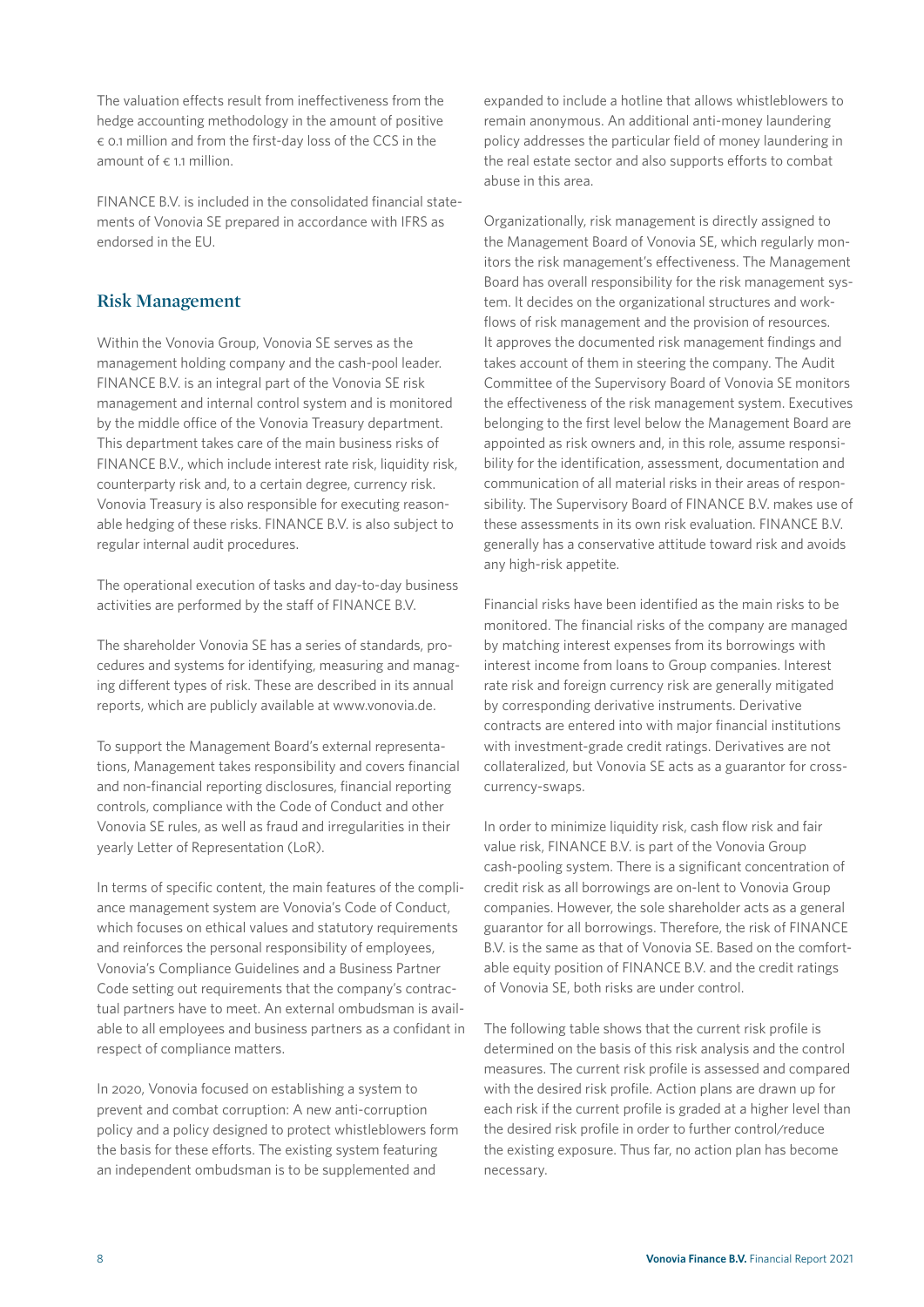| <b>Risk Area</b>       | <b>Risks</b>                                                                 | Controls/Mitigation                                                                                 | <b>Risk Appetite</b><br>Low - Medium - High |
|------------------------|------------------------------------------------------------------------------|-----------------------------------------------------------------------------------------------------|---------------------------------------------|
|                        | Uncertainty of funding costs                                                 | Continuous monitoring of debt mar-<br>kets and forward-looking decision-<br>making approach         |                                             |
| Strategic              | Funding requirements and funding<br>mix for rating agencies and<br>covenants | Covenant management                                                                                 |                                             |
|                        | Implementation of new techno-<br>logies (blockchain)                         | Extensive "test environment" with<br>low volumes, renowned investors and<br>external advisors       |                                             |
|                        | Liquidity risk                                                               | Cash pool with Vonovia SE                                                                           |                                             |
| Operational            | Refinancing risk                                                             | Increased debt issuance limits,<br>diversified financing alternatives<br>(CP/RCF/secured/unsecured) |                                             |
|                        | Foreign currency risk (USD/SEK)                                              | Hedging with FX derivatives<br>(forwards, options, swaps), asset-<br>liability management           |                                             |
| Financial              | Credit risk (CVA/DVA)                                                        | Continuous monitoring/analysis                                                                      |                                             |
|                        | Cash flow interest rate risk                                                 | Hedging with IR derivatives<br>(swaps, swap options)                                                |                                             |
|                        | International tax compliance                                                 | <b>Bilateral APA</b>                                                                                |                                             |
| Compliance             | Compliance with Code of Conduct/<br>corp. governance                         | Continuous monitoring                                                                               |                                             |
|                        | New regulatory requirements<br>(MiFID II, EMIR Refit)                        | Continuous monitoring                                                                               |                                             |
| = Current risk profile | = Preferred risk profile                                                     |                                                                                                     |                                             |

#### **Environmental issues**

We believe that achieving the goals set out in the Paris Agreement is one of the greatest challenges of our time. Vonovia is living up to its responsibility in this area and supports both the global objective, and the German government's non-current objective, of achieving a virtually climate- neutral housing stock by 2050.

Vonovia's issuance of the Green bond in 2021 and the new Sustainable Finance Framework of 2022 stressed the importance of the environment in the way we work.

#### **Employee issues**

The satisfaction of our employees is a decisive indicator for allowing us to assess our appeal as an employer. In 2021, Vonovia conducted a comprehensive survey among all their German and Dutch employees in this regard by an external

service provider. To ensure that the results of the survey and the opinions expressed by our employees actually translate into improvements, Vonovia has decided to implement a structured bottom-up process: The results of the survey are discussed by the employees together with their direct managers and the team works together to identify the action to be taken. Going forward, employee satisfaction value will be introduced as a key performance indicator.

Appreciation, performance, responsibility and team spirit are at the center of our corporate culture. These are the values that will allow us to rise to the challenges facing our sector and achieve our corporate objectives.

#### **Impact of COVID-19 on the Company's Business**

FINANCE B.V. is continuing to monitor the situation and its evolution. The company is taking deliberate measures to keep its people safe, its environment protected and its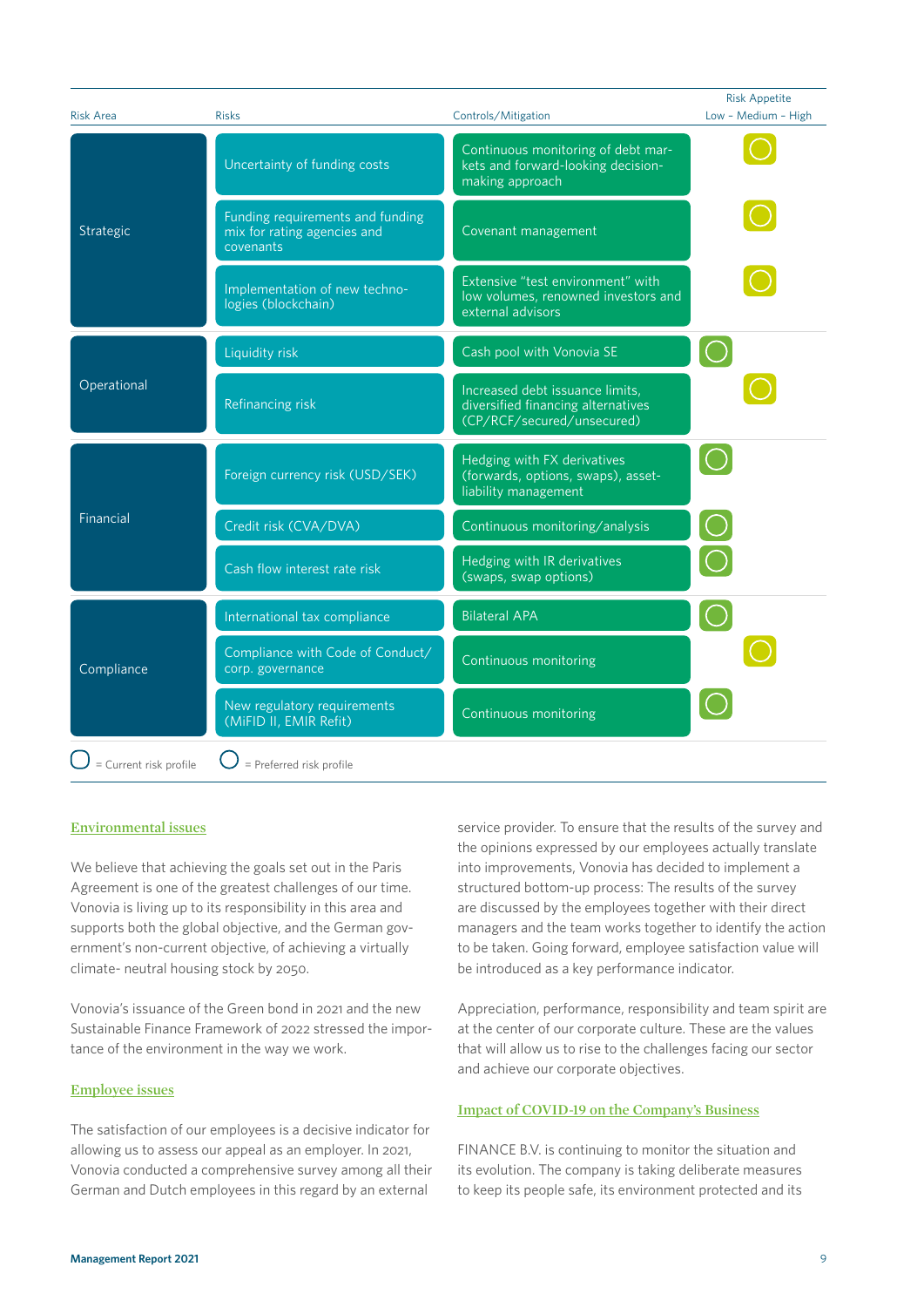business strong. The financial position is unaffected with no increase in incurred losses or similar asset impairments. The annual valuation of investment properties in the 20 most important cities has shown no negative developments; in fact, values have increased once again. The performance and cash flows of the business have remained in line with the budget so that Vonovia was able to reaffirm its guidance for capital markets. On this basis, FINANCE B.V. and Vonovia SE are able to perform any upcoming debt servicing. Furthermore, both companies have demonstrated with their current business models and performance that debt capital markets are wide and deep enough to issue bonds with a magnitude of  $\epsilon$  10,100 million.

As explained in Note 1.3.1 "Impact of COVID-19 on the Company's Business" in the financial statements, the COVID-19 outbreak and the resulting measures taken by various governments to contain the virus have had a limited impact on the company's business and financial results in 2021.

FINANCE B.V. carefully manages its credit risks and subjects all of its counterparties to stringent creditworthiness tests. The company continuously monitors their financial strengths to adequately respond to any changes in situation. To date, the company has not had any collectability issues from counterparties. None of the Group's affiliates are or have been in a default position and there are no indications to date that this will occur.

In addition to the effects already known, the macroeconomic uncertainty is causing disruption to economic activity and the global market. However, it is too early to predict the non-current impact on the company's business and financial results. The scale and duration of the pandemic remain uncertain.

# **Outlook**

On January 8, 2021, the Management Board of Vonovia SE discussed restructuring FINANCE B.V. during the course of 2021. In order to increase the efficiency of the Group's finance activities, the Management Board of Vonovia SE expressed its intention to merge FINANCE B.V. into its sole shareholder Vonovia SE. As Vonovia SE already stands as guarantor for all outstanding financial liabilities of Finance B.V., no material effects are expected in connection with the restructuring.

The timing of the merger still remains unknown, as discussions with the relevant authorities are still ongoing. Discussions with the Federal Ministry of Finance (BZSt) have begun, resulting in two meetings in Bonn in order to explain the case at hand.

We hope that the two countries' authorities will reach a mutual agreement on the case at hand and that the restructuring can go ahead. Until that time, the Management Board expects a positive result for 2022 based on the profit margin from the normal course of business.

The purpose of the law on management and supervision (Wet Bestuur en Toezicht) is to attain a balance of men and women (at least 30% of each gender) on the boards of directors and supervisory boards of large entities. After considering the current nature and activities of the Group and the knowledge and expertise of the current board members, the existing composition of the Management Board and the Supervisory Board is considered appropriate.

However, the new law will be taken into account when appointing future members of the Management Board and the Supervisory Board. The male/female ratio of the Supervisory Board is greater than 30%.

At this stage, the impact of COVID-19 on the activities and results of FINANCE B.V. remains limited due to the continuing need for financial services within the Vonovia Group affiliates it serves.

The Management Board is confident that FINANCE B.V. will navigate through these challenging times with ongoing operations while keeping its people safe, its environment protected and its company strong. During the year of 2021, the company's liquidity position remained strong. At this stage, the company has no intention to implement any measures that would impact its business plan. However, the company is continuing to monitor the situation and the evolution of the COVID-19 outbreak in order to implement necessary measures in a timely manner if needed.

These days our key financial figures are only secondary. We stand in solidarity with the people of Ukraine. Our thoughts are with the men and women who had to flee their homeland to escape from war, bring their children and grandchildren to safety and save their lives. The Management Board is very pleased with the intention of Vonovia SE to provide apartments quickly and with minimal red tape so that Ukrainians can have peace and safety, and we hope that this senseless war ends soon.

Amsterdam, April 11, 2022

Original has been signed by Iwan Oude Roelink (Chairman)

Original has been signed by Rick van Dijk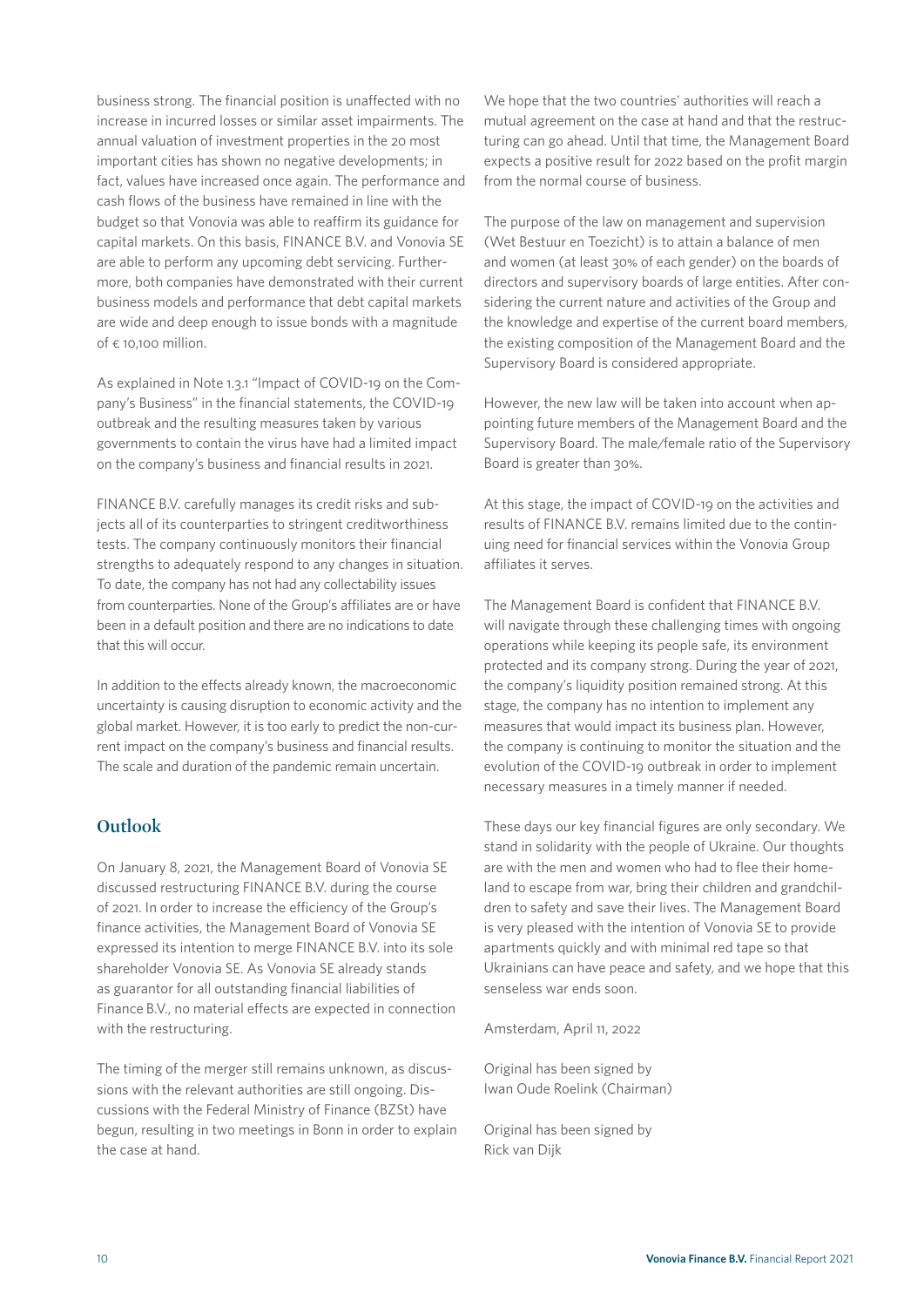# **Responsibility Statement**

The Management Board has declared that, to the best of its knowledge:

- > The financial statements for the year ending December 31, 2021, which have been prepared in accordance with the Netherlands Civil Code, give a true and fair view of the assets, liabilities, financial position, and profit or loss of the company.
- > The Management Report includes a fair review of the development and performance of the business and the position of the company, together with the description of the principal risks and uncertainties they face, as required pursuant to section 5:25c of the Dutch Financial Markets Supervision Act ("Wet op het financieel toezicht").

Amsterdam, April 11, 2022

Original has been signed by Iwan Oude Roelink (Chairman)

Original has been signed by Rick van Dijk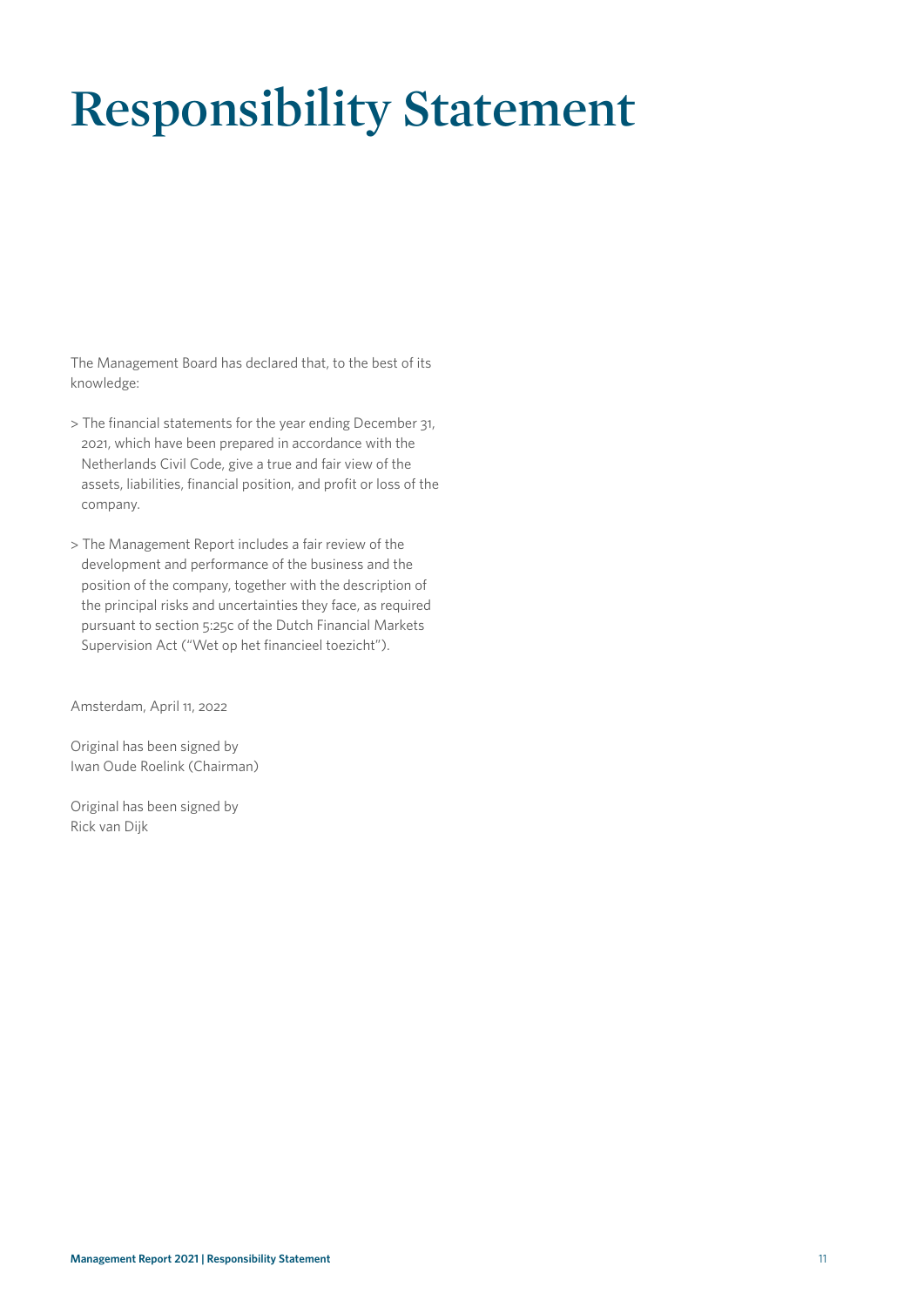# **Financial Statements**

# **Balance Sheet as of December 31, 2021**

*(before distribution of profit/loss)*

| in $\epsilon$ thousand                                | <b>Note</b>    | Dec. 31, 2020 | Dec. 31, 2021 |
|-------------------------------------------------------|----------------|---------------|---------------|
| <b>Assets</b>                                         |                |               |               |
| Non-current assets                                    |                |               |               |
| Tangible non-current assets                           | 5              | 2             | 2             |
| Financial non-current assets                          |                |               |               |
| Receivables from affiliated companies and shareholder | 6              | 17,445,922    | 16,395,915    |
| Receivables from third party                          | $\overline{7}$ |               | 217,225       |
| Receivables from derivatives                          | 23             | 18,370        | 35,204        |
| Deferred tax assets                                   | 8              | 2,398         | 1,352         |
|                                                       |                | 17,466,692    | 16,649,698    |
| <b>Current assets</b>                                 |                |               |               |
| Financial current assets                              |                |               |               |
| Receivables from affiliated companies and shareholder | 6              | 261,756       | 294,918       |
| Receivables from derivatives                          | 23             | 424           | 634           |
| Other assets                                          | 9              | 1,327         | 1,871         |
| Cash and cash equivalents                             | 10             | $\circ$       |               |
|                                                       |                | 263,507       | 297,423       |
|                                                       |                |               |               |
|                                                       |                |               |               |
|                                                       |                |               |               |
|                                                       |                |               |               |
| <b>Total assets</b>                                   |                | 17,730,199    | 16,947,121    |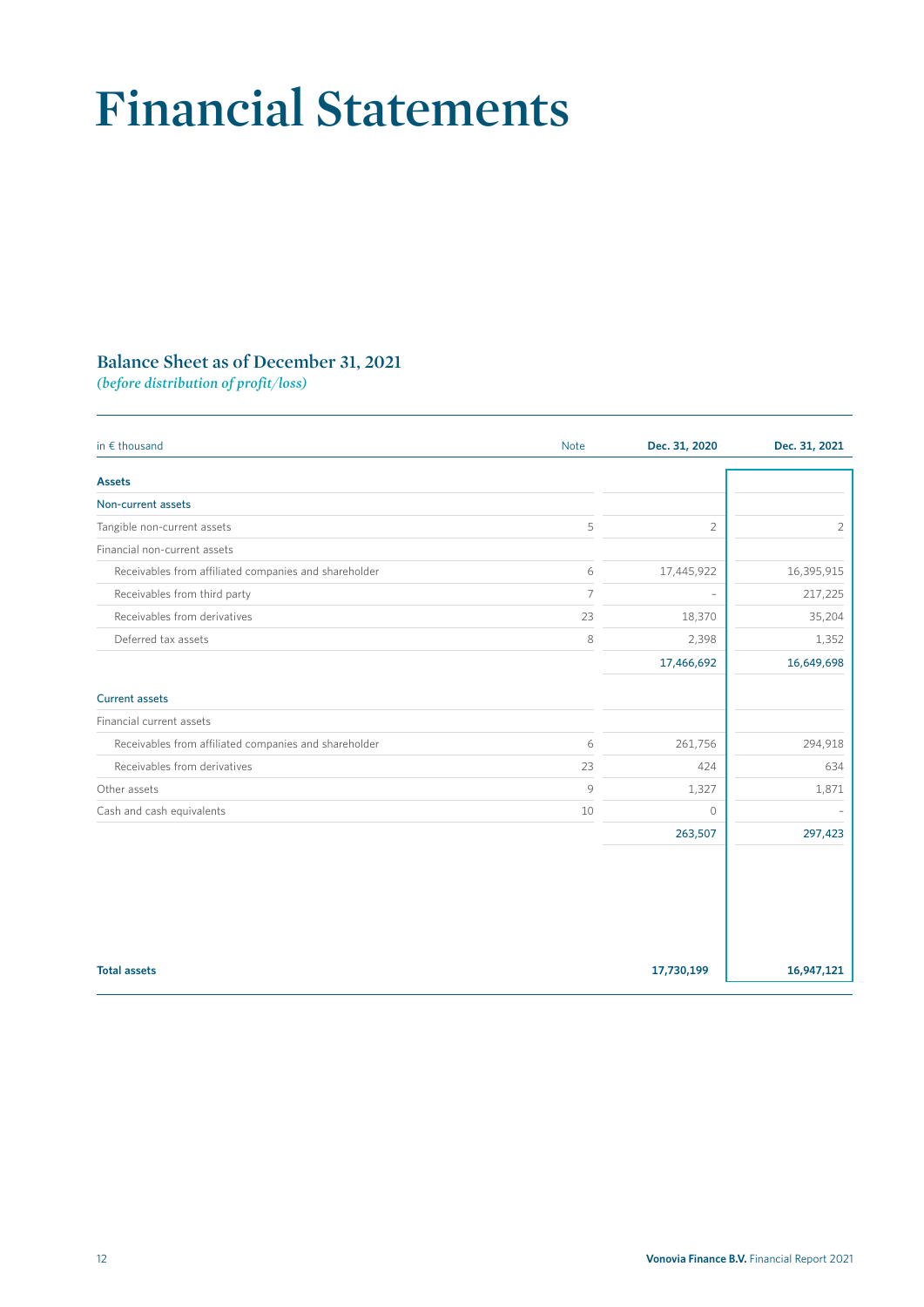| in € thousand                         | <b>Note</b> | Dec. 31, 2020 | Dec. 31, 2021 |
|---------------------------------------|-------------|---------------|---------------|
| <b>Equity and Liabilities</b>         |             |               |               |
| Equity                                |             |               |               |
| Shareholders' equity                  |             | 18            | 18            |
| Share premium reserve                 |             | 100,000       | 79,807        |
| Cash flow hedge reserve               | 23          | $-25,405$     | $-11,840$     |
| Other reserves                        |             | 26,044        | 35,221        |
| Unappropriated profit                 |             | 9,177         | 13,042        |
| Total shareholders' equity            | 11          | 109,834       | 116,248       |
| <b>Non-current liabilities</b>        |             |               |               |
| Liabilities to banks                  | 12          | 1,100,622     | 1,300,216     |
| Bonds                                 | 13          | 14,899,106    | 13,316,082    |
| Derivative financial liabilities      | 23          | 9,102         | 4,402         |
|                                       |             | 16,008,830    | 14,620,700    |
| <b>Current liabilities</b>            |             |               |               |
| Bonds                                 | 13          | 499,539       | 2,098,663     |
| Hybrid bond                           | 11/13       | 998,328       |               |
| Liabilities from affiliated companies | 6           | 236           | 287           |
| <b>Accrued liabilities</b>            | 14          | 112,828       | 111,205       |
| Other liabilities                     | 14          | 604           | 18            |
|                                       |             | 1,611,535     | 2,210,173     |
| <b>Total equity and liabilities</b>   |             | 17,730,199    | 16,947,121    |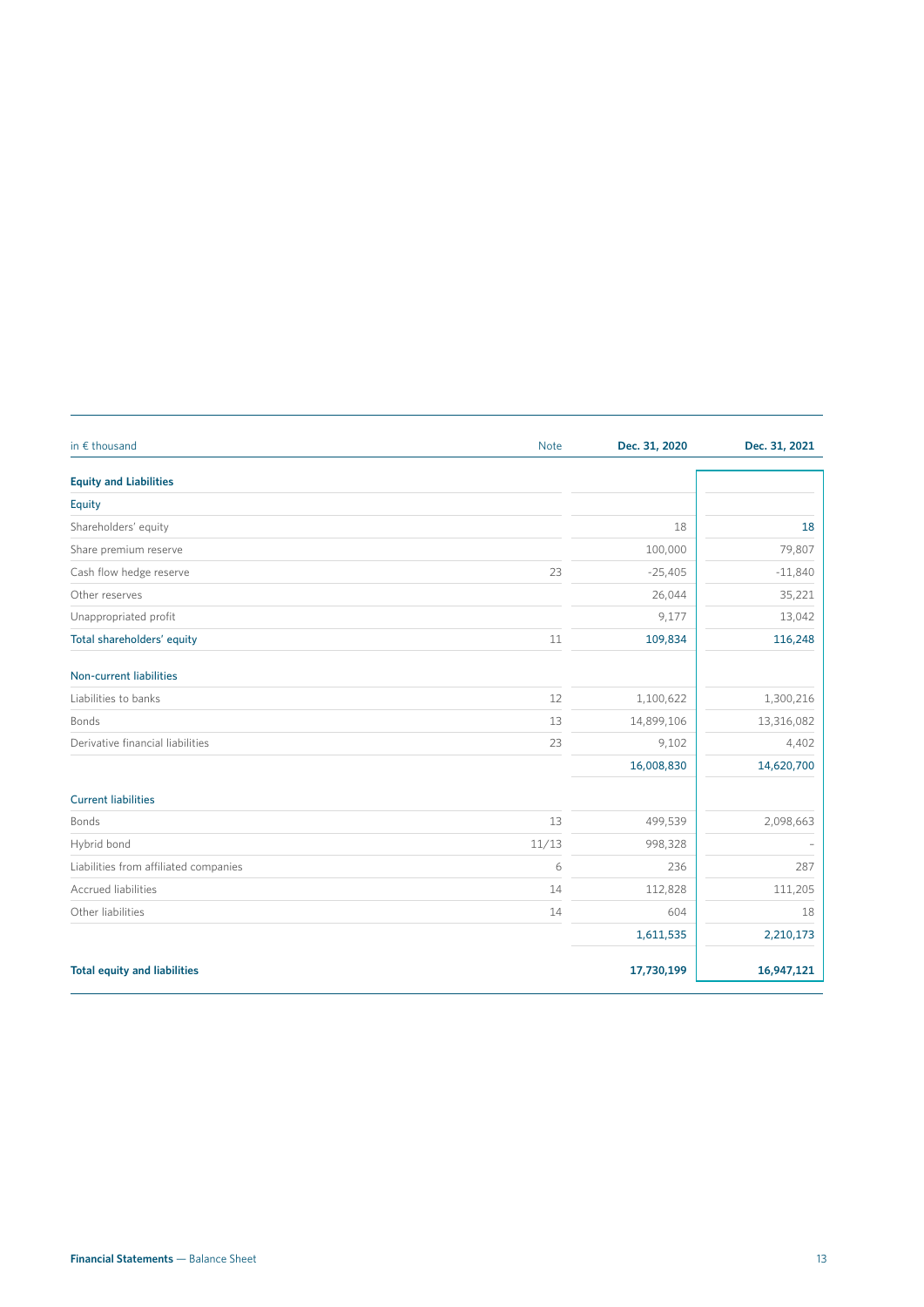# **Income Statement for the Year from January 1 to December 31, 2021**

| in $\epsilon$ thousand                      | <b>Note</b> | Jan.-Dec. 2020 | Jan.-Dec. 2021 |
|---------------------------------------------|-------------|----------------|----------------|
| Income                                      |             |                |                |
| Interest and similar income                 | 15          | 331,142        | 355,180        |
| <b>Expenses</b>                             |             |                |                |
| Interest and similar expenses               | 15          | $-319,250$     | $-338,992$     |
| <b>Financial result</b>                     |             | 11,892         | 16,188         |
| Other operating income                      |             | $\circ$        |                |
| Personnel expenses                          | 16          | $-645$         | $-349$         |
| Depreciation of tangible non-current assets | 17          | $-3$           | $-1$           |
| Other operating expenses                    | 19          | $-329$         | $-338$         |
| <b>Total expenses</b>                       |             | $-977$         | $-688$         |
| Profit before taxation                      |             | 10,915         | 15,500         |
| Income taxation                             | 20          | $-1,738$       | $-2,458$       |
| Profit for the year                         |             | 9,177          | 13,042         |

The notes on page 16 to 38 are an integral part of these financial statements.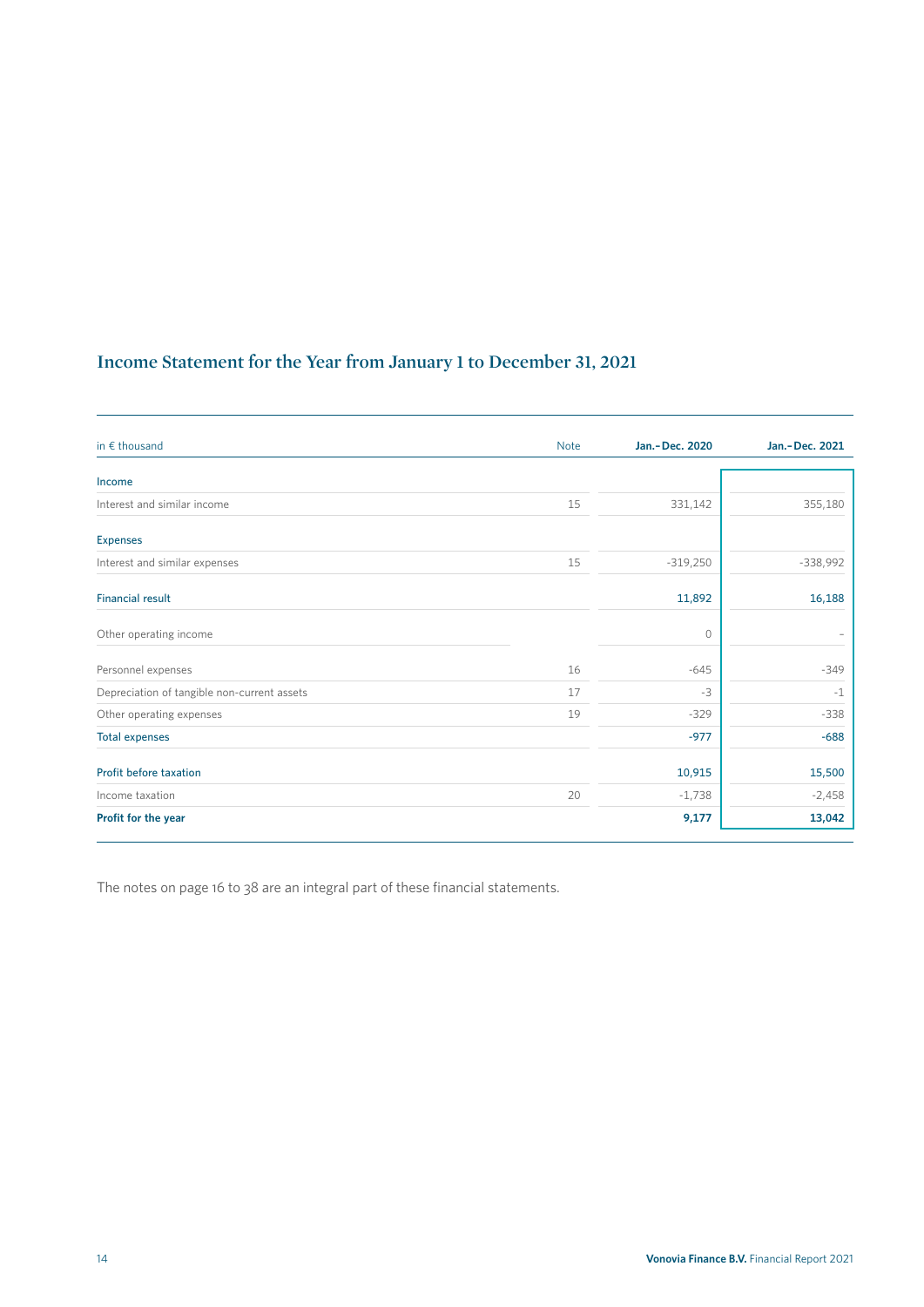# **Statement of Cash Flows for the Year from January 1 to December 31, 2021**

| in $\epsilon$ thousand                                                | <b>Note</b>    | Jan.-Dec. 2020 | Jan.-Dec. 2021 |
|-----------------------------------------------------------------------|----------------|----------------|----------------|
| Profit for the year                                                   |                | 9,177          | 13,042         |
| Adjustments for non-cash items                                        |                |                |                |
| Loss (gain) on revaluation of financial instruments                   |                | $-91,544$      | 34,815         |
| Revaluation of Cash flow hedge reserve                                |                | 19,485         | 13,565         |
| Deferred tax assets                                                   | 8              | 1,871          | 1,047          |
| Income taxation                                                       |                | $-133$         | 1,411          |
| Changes in operating assets and liabilities                           |                |                |                |
| Receivables from affiliated companies and shareholder                 | 6              | $-2,276,278$   | 1,029,427      |
| Derivative financial instruments                                      | 23             | 9,015          | $-21,744$      |
| <b>Accrued liabilities</b>                                            | 14             | 19,344         | $-1,623$       |
| Other assets                                                          | 9              | $-954$         | $-545$         |
| Other liabilities                                                     | 14             | 435            | $-586$         |
| Tax paid                                                              |                | 133            | $-1,411$       |
| Cash flows from operating activities                                  |                | $-2,309,449$   | 1,067,398      |
| Tangible non-current assets                                           | 5              | $-1$           |                |
| Receivables from third party                                          | $\overline{7}$ |                | $-250,000$     |
| Cash flows from investing activities                                  |                | $-1$           | 250,000        |
| Proceeds from liabilities due to affiliated companies                 | 14             | 236            | 51             |
| Proceeds from issuing bonds                                           | 13             | 2,477,716      | 480,824        |
| Repayment of bonds                                                    | 13             | $-1,051,226$   | 1,497,867      |
| Proceeds from liabilities due to banks                                | 12             | 882,724        | 199,594        |
| Cash flows from financing activities                                  |                | 2,309,450      | $-817,398$     |
| Net increase/(decrease) in cash and cash equivalents                  |                | $\mathbf 0$    | $\mathbf 0$    |
|                                                                       |                | 0              | $\mathbf{0}$   |
| Movements in cash and cash equivalents can be broken down as follows: |                |                |                |
| Balance as of January 1                                               |                | $\mathbf 0$    | $\mathbf 0$    |
| Movement during the year                                              |                |                |                |
| <b>Balance as of December 31</b>                                      |                | $\mathbf 0$    | 0              |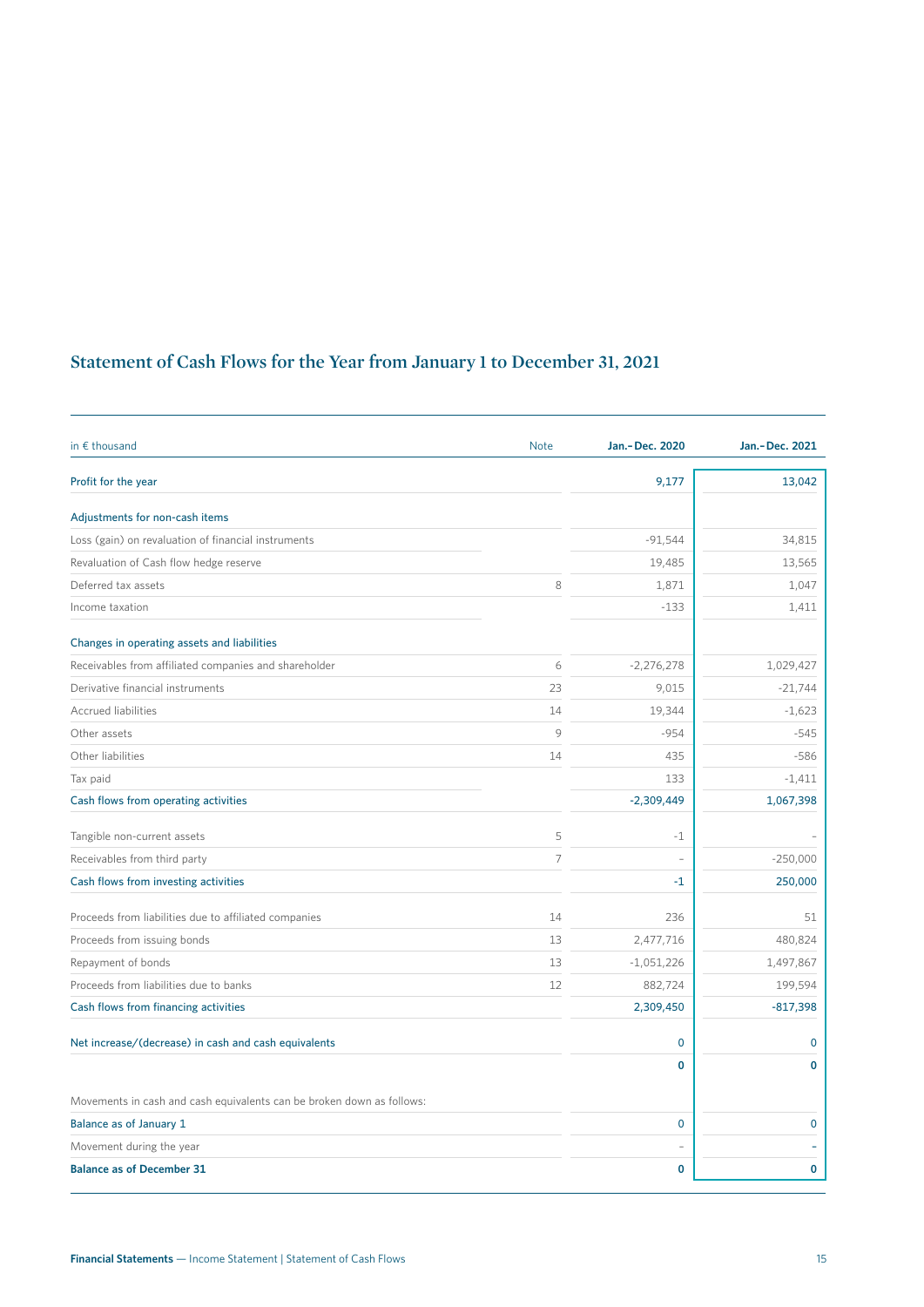# **Notes to the Financial Statements 2021**

#### **1 General Information**

#### *1.1 Activities*

The business purpose of Vonovia Finance B.V. ("the company" or "FINANCE B.V."), with its statutory domicile in Amsterdam, is to raise funds on international debt markets through the issuance of unsecured and unsubordinated bonds as well as an unsecured and subordinated hybrid bond, commercial papers and, since 2019, secured and unsecured loans for Vonovia SE, Bochum, Germany, and its affiliated companies and to on-lend the raised funds to Vonovia SE and its Group companies for the purposes of Group financing and, in the year of 2021, for a third party.

The head office (principal place of business) is located at Apollolaan 133, 1077 AR Amsterdam, The Netherlands. The company is registered under the number 58224416 at the Dutch Chamber of Commerce ("KvK.").

Based on a comfortable platform of equity and debt investors and non-current credit ratings of BBB+ (S&P), A3 (Moody's) and A- (Scope) for Vonovia SE, the company has excellent access to international capital markets at affordable conditions, which ensures sufficient liquidity at all times. The senior unsecured bonds share the same investment-grade rating as Vonovia SE. The hybrid bond has a regular rating two notches lower. That, combined with the Vonovia SE unlimited and unconditional guarantee, should be considered the basis for FINANCE B.V.'s activities on international debt markets.

The operations of FINANCE B.V. comprise the following:

- > to participate in, finance, hold any other interest in, or to conduct management of other legal entities, partnerships, or enterprises;
- > to furnish guarantees, provide security, warrant performance, or in any other way assume liability, whether jointly, severally, or otherwise, for or in respect of obligations of Group companies or other legal parties;
- > to do anything that, in the broadest sense of the words, is connected with or may be conducive to the attainment of these objects.

#### *1.2 Group Structure*

FINANCE B.V. is a member of the Vonovia Group. The ultimate parent of the Group is Vonovia SE with its legal domicile in Bochum, Germany. Vonovia SE is also the direct parent company of FINANCE B.V. The decision has been made to merge FINANCE B.V. into Vonovia SE, but the discussion with the tax authorities is ongoing. These financial statements cover the year 2021, which ended on the balance sheet date of December 31, 2021. The financial statements of FINANCE B.V. have been prepared in accordance with

Title 9, Book 2 of the Dutch Civil Code and are included in the Vonovia SE consolidated financial statements prepared according to IFRS as endorsed in the EU. These financial statements are published in the German legal gazette and are available on Vonovia's website at www.vonovia.de.

#### *1.3 Going Concern*

The financial statements of the company have been prepared on the basis of the going concern assumption. The company generated a net profit of  $\epsilon$  13,042 k for the year from January 1 to December 31, 2021 (January 1 to December 31, 2020:  $\epsilon$  9,177 k), which, together with the negative hedge reserve, resulted in net equity of  $\epsilon$  116,248 k (December 31, 2020:  $\epsilon$  109,834 k) for the shareholder's equity. In 2020, the hybrid bond with  $\epsilon$  998,328 k was included, and the total capital base had a value of  $\epsilon$  1,108,162 k as of December 31, 2020.

In the future, the earnings of the company will be determined by income items associated with the on-lending of raised funds and profitability will be based on the margins obtained from on-lending in excess of the interest to be paid on the notes and the operational charges.

The negative working capital situation of the company will not be an issue because the current bonds have also been offset by the receivables of the affiliated companies, which are, however, generally recognized as Non-current receivables. In addition, the repayment of bonds or loans expected to be refinanced at any time by the addition of new bonds or loans. Based on that, FINANCE B.V. will achieve a reasonable profit under these circumstances and no significant going concern risks have been identified. Finally, FINANCE B.V. is supported by the unconditional and unlimited guarantee of Vonovia SE. The financial statements of the company have been prepared on the basis of the going concern assumption.

#### 1.3.1 Impact of COVID-19 on the Company's Business

The shares of Vonovia Group represents a loss for more than 10% in 2021 to arise from the DAX - Index increased, but Vonovia Goup's operating business is only marginally affected by the coronavirus pandemic. To date, Vonovia's business model has proven to be robust and largely resilient in these times. There has been no material impact. As FINANCE B.V. is the finance subsidiary of the Vonovia Group, the entity's situation is very similar to that of the Vonovia Group.

FINANCE B.V. is continuing to monitor the situation and its evolution. The company is taking deliberate measures to keep its people safe, its environment protected and its business strong. The COVID- 19 outbreak and resulting measures taken by various governments to contain the virus had a limited impact on the company's business and financial results in the year of 2021. In 2021, S&P affirmed the BBB+ rating with positive outlook. The rating improvement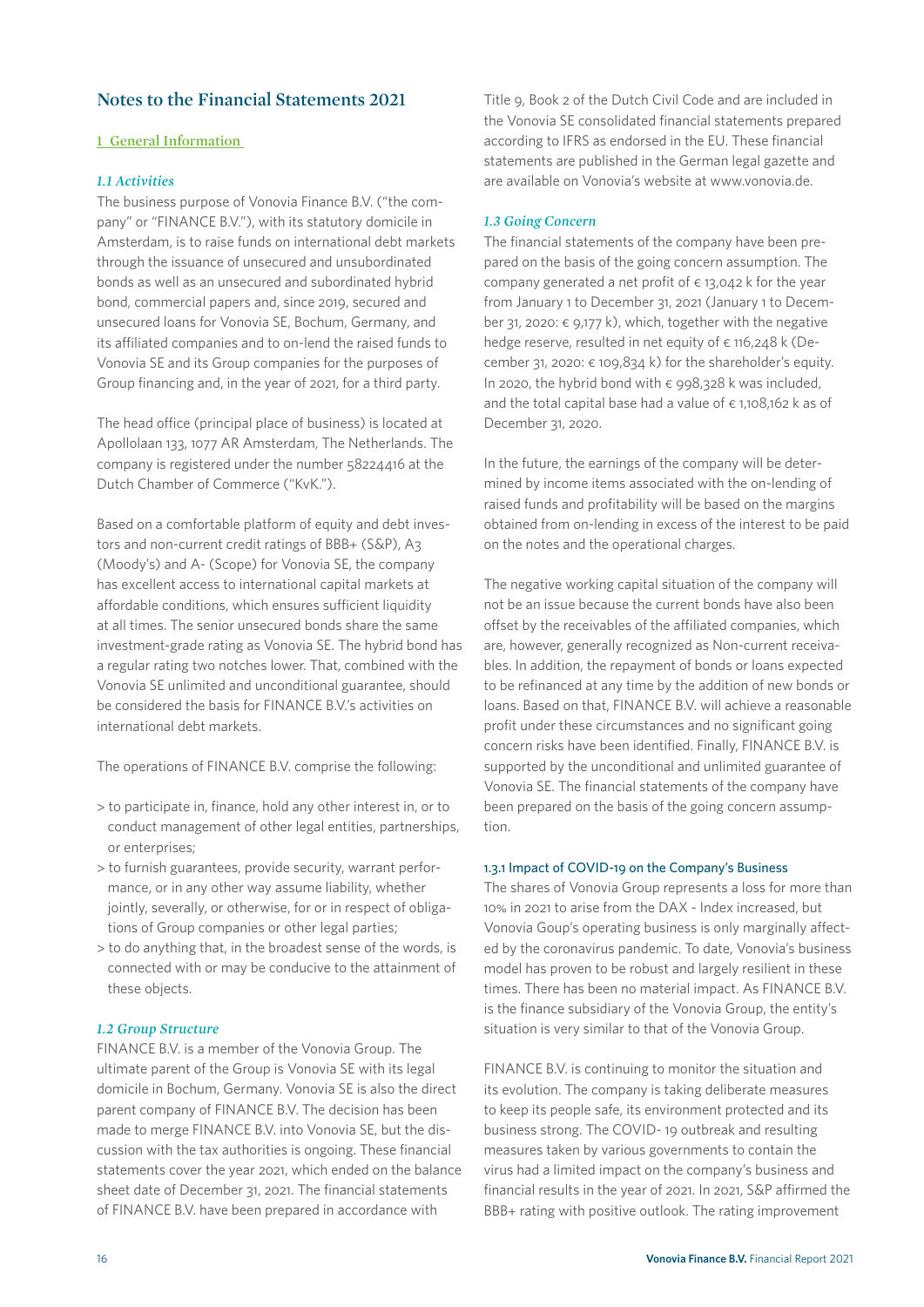was driven by the robustness and resilience of the Group's business. Furthermore, Vonovia obtained a A3 rating from Moody's, and Scope confirmed its A- rating. FINANCE B.V. is an integral part of the Vonovia SE risk management and internal control system. In order to minimize liquidity risk, cash flow risk and fair value risk, FINANCE B.V. is part of the Vonovia Group cash-pooling system. Vonovia SE acts as a guarantor for all borrowings which are on-lent to Vonovia Group, so the incurred losses of the IC loans are limited to FINANCE B.V. Nothing has changed under COVID-19 for these risks, so no impairment assessment has been carried out. As of the end of 2021, the company has had no collectability issues from counterparties. None of the Group's affiliates are or have been in a default position and there are no indications to date that this will occur.

The Company has not prepared a separate cash flow forecast for the next 15 months, because the shareholder decided to merge FINANCE B.V. into Vonovia SE in 2021. Due to administrative reasons of the tax-authorities in Germany and The Netherlands, the merger process is currently on hold until the decisions of the tax authorities in Germany and to proceed are obtained. The performance and the cash flows of the business have remained in line with the budget, which means that Vonovia can confirm the 2021 guidance for the capital markets. On this basis, Finance B.V. and Vonovia SE are able to perform any upcoming dept-services. Furthermore, FINANCE B.V. has demonstrated that with such a business model and performance, the debt capital markets are wide and deep enough to raise funds with a magnitude of  $\epsilon$  2.7 billion in 2021.

However, it is too early to predict the non-current impact on the company's business and financial results. The scale and duration of the pandemic remain uncertain. During the year 2021, the company's liquidity position remained strong. At this stage, FINANCE B.V. has no intention to implement actions impacting its business plan. However, the company is continuing to monitor the situation and evolution of the COVID-19 outbreak in order to implement the necessary actions in a timely manner it needed.

#### *1.4 Related Party Transactions*

All legal entities that can be controlled, jointly controlled, or significantly influenced are considered to be a related party. Furthermore, entities that can control the company are considered related parties. In addition, statutory directors and other key personnel of FINANCE B.V. or of the shareholder or ultimate parent and close relatives are regarded as related parties.

All transactions between the company and related parties are disclosed in the notes insofar as they are not at arm's length. The nature, extent, and other information are disclosed if this is required to provide a true and fair view.

#### *1.5 Estimates*

Preparing financial statements and applying relevant rules may require the use of critical accounting estimates, which requires exercising professional judgment. Estimates used in these financial statements are limited to the use of other assets, accrued liabilities for general expenses, and other liabilities based on tax experience and sound professional judgment. This predominantly applies to the determination of derivative instruments' fair value (Note 23) and the fair value calculations of the receivables from affiliated companies and shareholders (Note 6).

If it is necessary to provide a view in accordance with the nature of these estimates and judgments, including the related assumptions, is disclosed in the Notes for the financial statement items in question.

Unless explained otherwise, the estimates made by the management in preparing the 2021 financial statements are similar to those used in the 2020 financial statements.

#### *1.6 Accounting Policies for the Statement of Cash Flows*

The statement of cash flows has been prepared using the indirect method. The cash items disclosed in the statement of cash flows comprise cash at banks and cash in hand, except for deposits with a maturity longer than three months. Cash flows denominated in foreign currencies have been translated at average estimated foreign exchange rates. Exchange differences affecting cash items are shown separately in the statement of cash flows. The receivables to affiliated companies and shareholder, Interest paid and received and income taxes are included in cash from operating activities. The changes of tangible non-current assets and the Receivables from third party have been settled in the cash flow from investing activities. Cash flows form financing activities are proceeds from liabilities due to affiliated companies, proceeds from issuing bonds, repayments of bonds and also proceeds from liabilities due to banks. Transactions are not resulting in cash inflow or outflow are listed under Adjustments for non-cash items.

After adoption of the 2020 financial statements, management identified that the statement of cash flows in these financial statements was not presented in accordance with Dutch GAAP. Most of cash flows for the 2020 were presented as cash flows from operating activities whilst these should be classified in appropriate category according to their nature. The comparative financial information in the current period statement of cash flows has been adjusted in order to present it in accordance with Dutch GAAP. As a result of these changes, the cash flows from operating activities over 2020 changed from  $\epsilon$  3 k to  $\epsilon$  -2,309 k, the cash flows from investing activities changed from  $\epsilon$  -3 k to  $\epsilon$  -1 k and the cash flows of financing activities changed from  $\epsilon$  o k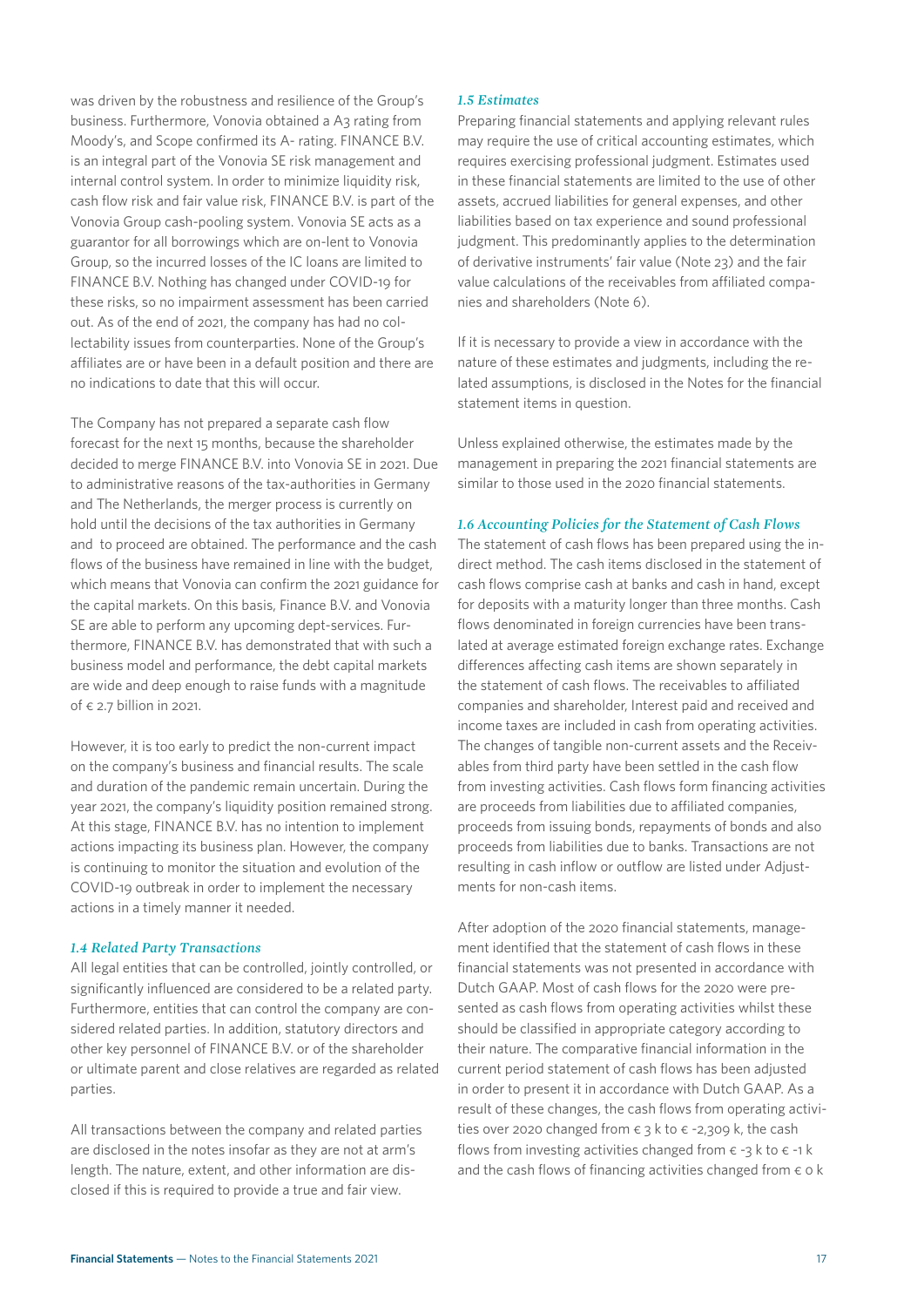to  $\epsilon$  2,309 k as a result of the changes. There is no impact on the Company's equity or net results for the year 2020

#### *1.7 Comparison with Previous Period*

The valuation principles and method of determining the result are the same as those used in the previous period, only the prior year numbers have been changed. .

#### **2 Principles of Valuation for Assets and Liabilities**

#### *2.1 Dutch Accounting Standards*

The financial statements have been prepared in accordance with the statutory provisions of Part 9, Book 2 of the Dutch Civil Code and the firm pronouncements in the Guidelines for Annual Reporting in the Netherlands as issued by the Dutch Accounting Standards Board.

#### *2.2 General*

The financial statements are denominated in euros. All amounts have been rounded to the nearest thousand.

Generally, assets and liabilities are stated at the amounts at which they were acquired or incurred, or at fair value. If not specifically stated otherwise, they are recognized at the amounts at which they were acquired or incurred.

The balance sheet, income statement, and statement of cash flows include references to the notes.

#### *2.3 Foreign Currencies*

#### Functional Currency

Items in the financial statements of FINANCE B.V. are stated with due observance of the currency of the primary economic environment in which the respective Group company operates (the functional currency); FINANCE B.V. and Vonovia SE are both in the eurozone and the functional currency of both is the euro.

#### Transactions, Receivables, and Liabilities

Monetary assets and liabilities denominated in foreign currencies are translated at the closing rate prevailing as of the balance sheet date. Investments are stated at the historical exchange rate. Transactions denominated in foreign currencies during the reporting period are recognized in the financial statements at the exchange rate as of the transaction date.

In the income statement, foreign exchange gains and losses resulting from the settlement of such transactions and from translation at period-end exchange rates are recognized, except when deferred in equity as qualifying hedges.

Translation differences on non-monetary assets held at cost are recognized using the exchange rates prevailing as of the dates of the transactions.

Foreign exchange differences arising upon the settlement or conversion of monetary items are recognized in the income statement in the period that they arise, unless they are hedged.

#### Hedging

In respect of any positions in the balance sheet that are covered by cross-currency interest rate swaps, which mitigate foreign currency risk and interest rate risk, or by foreign exchange forward contracts, the differences in values calculated at mid-rates at the end of the period and contract rates are allocated to the respective principals of the loans. If the loan taken is denominated in a currency other than euros, the respective correction is allocated to this loan. Otherwise, the relevant loan granted is corrected. The underlying EUR/ USD exchange rate as of December 31, 2021, was fixed at 1.1326 and as of December 31, 2020, was fixed at 1.2271. The company applies cash flow hedging for derivative financial instruments that meet certain criteria. Refer to note 2.15.

#### *2.4 Tangible Non-current Assets*

Tangible non-current assets are valued at historical cost or production cost including directly attributable costs less straight-line depreciation based on the expected future life and impairments.

Equipment, furniture, and office equipment are depreciated over periods of between three and ten years. A depreciation period of three years is used for computer hardware.

#### *2.5 Financial Non-current Assets*

#### Offsetting financial insstruments

A financial asset and a financial liability are offset when the entity has a legally enforceable right to set off the financial asset and financial liability and the company has the firm intention to settle the balance on a net basis or to settle the asset and the liability simultaneously.

If there is a transfer of a financial asset that does not qualify for derecognition in the balance sheet, the transferred asset and the associated liability are not offset.

#### Loans, Particularly Loans to Affiliated Companies

Loans and receivables to Group companies with an term of more than one year are treated as financial non-current assets. These loans and receivables are initially valued at the fair value of the amount owed, which normally consists of the face value. They are subsequently measured at amortized cost; FINANCE B.V. does not issue loans if it is clear from the outset that they will not be repaid.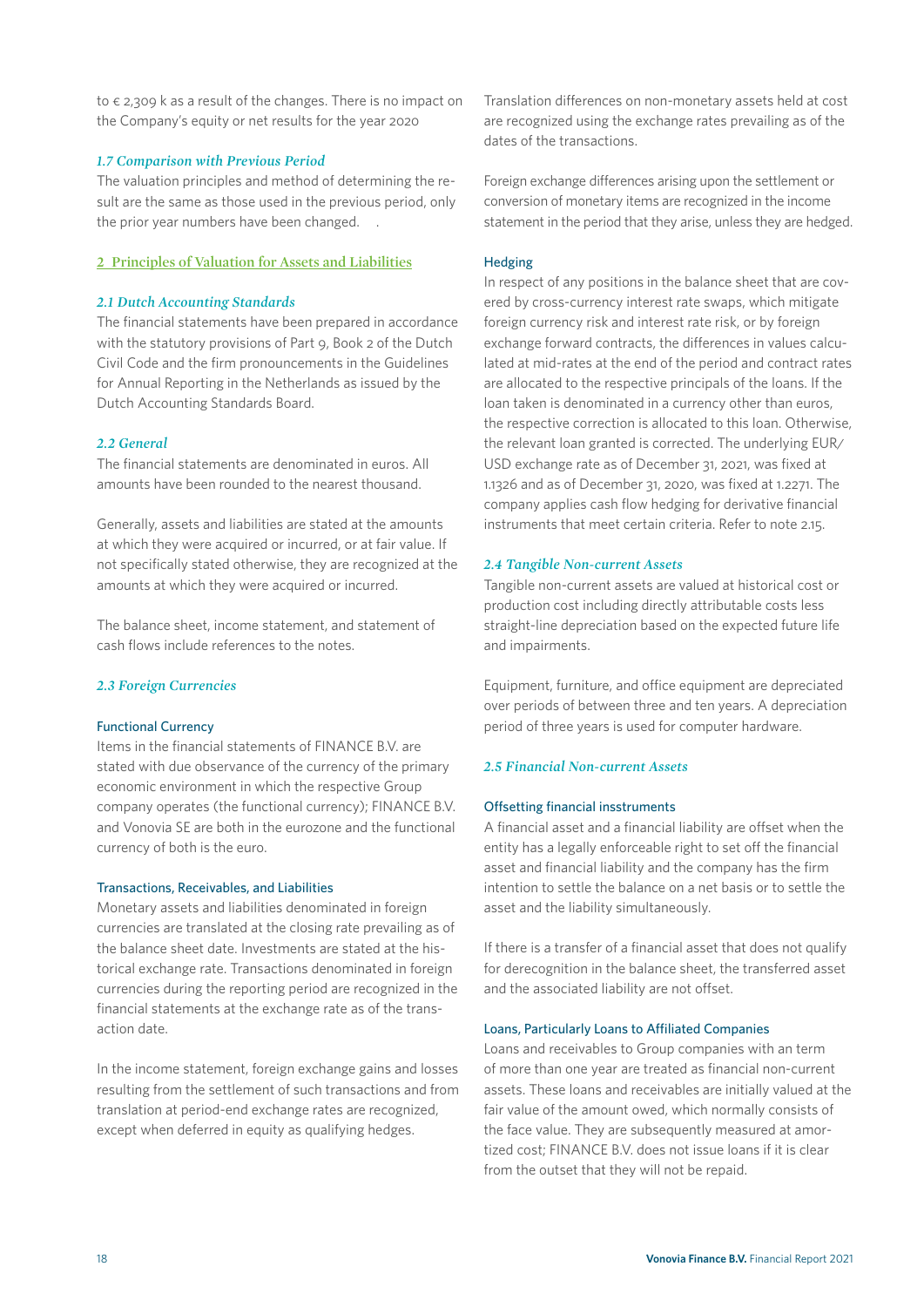#### Loans, Particularly Loans to Third Parties

Loans to third parties with an original term of more than one year are treated as financial non-current assets. These loans and are initially valued at the fair value of the amount owed, which normally consists of the face value. Subsequent measurement is loss and at amortized cost. The conditions required for measuring the loans at amortized cost have been sufficiently checked and satisfied.

#### *2.6 Impairment of Non-current Assets*

On each balance sheet date, the company tests whether there are any indications of non-current assets being subject to impairment. If any such indications are present, the realizable amount of the asset is determined. If this proves to be impossible, the recoverable amount of the cash-generating unit to which the asset belongs is identified. An asset is subject to impairment if its carrying amount is higher than its realizable value; the realizable value is the higher of the fair value less disposal costs and the value in use.

An impairment loss is directly recognized in the income statement and the carrying amount of the asset concerned is concurrently reduced.

The fair value less disposal costs is initially based on a binding sale agreement; if there is no such agreement, the fair value less disposal costs is determined based on the active market, whereby the prevailing bid price is usually taken as the market price. For the determination of the value in use, an estimate is made of the future net cash flow in the event of continued use of the asset.

If it is established that an impairment which was recognized in the past no longer exists or has been reduced, the increased carrying amount of the asset concerned is set no higher than the carrying amount that would have been determined if no impairment loss for the asset concerned had been reported.

The amount of an impairment loss incurred on financial assets stated at amortized cost is measured as the difference between the asset's carrying amount and the present value of estimated future cash flows, discounted at the financial asset's original effective interest rate (i.e., the effective interest rate computed upon initial recognition). If, in a subsequent period, the amount of the impairment loss decreases and the decrease can be related objectively to an event that occurred after the impairment was recognized, the previously recognized impairment loss will be reversed. The reversal will not result in a carrying amount of the financial asset that exceeds what the amortized cost would have been had the impairment not been recognized on the date the impairment was reversed. The amount of the reversal will be recognized through profit or loss.

#### *2.7 Deferred Taxes*

Deferred income tax assets are recognized to provide for temporary differences between the tax bases of assets and liabilities and their carrying amounts in the financial statements. This is done with the understanding that deferred income tax assets are recognized only to the extent that it is probable that a future taxable profit will be available against which the temporary differences and fiscal losses can be utilized.

Deferred income tax is determined using tax rates that have been enacted or substantially enacted by the balance sheet date and are expected to apply when the related deferred income tax asset is realized.

Deferred income taxes are recognized at face value.

#### *2.8 Current Assets*

#### Receivables and Other Assets

Trade receivables are recognized initially at fair value and subsequently measured at amortized cost. If payment of the receivable is postponed under an extended payment deadline, fair value is measured on the basis of the discounted value of the expected revenues. Interest income are recognized using the effective interest method. When a trade receivable is uncollectible, it is written off against the allowance account for trade receivables. Current receivables are due and will be received within one year.

#### *2.9 Cash and Cash Equivalents*

Cash and cash equivalents include cash on hand, bank balances, and deposits held at call with maturities under three months. Bank overdrafts are shown as borrowings under current liabilities. Cash and cash equivalents are stated at nominal value.

#### *2.10 Equity*

#### Shareholders' equity

Issued financial instruments that are designated as equity instruments by virtue of the economic reality are presented under shareholders' equity. Payments to holders of these instruments are deducted from the shareholders' equity as part of the profit distribution. Issued financial instruments that are designated as a financial liability by virtue of the economic reality are presented under liabilities.

Incremental costs directly attributable to the purchase, sale, and/or issue of new shares are shown in equity as a deduction, net of tax, from the proceeds

#### Share premium reserve

Amounts contributed by the shareholder 's of the Company in excess of the nominal share capital, are accounted for as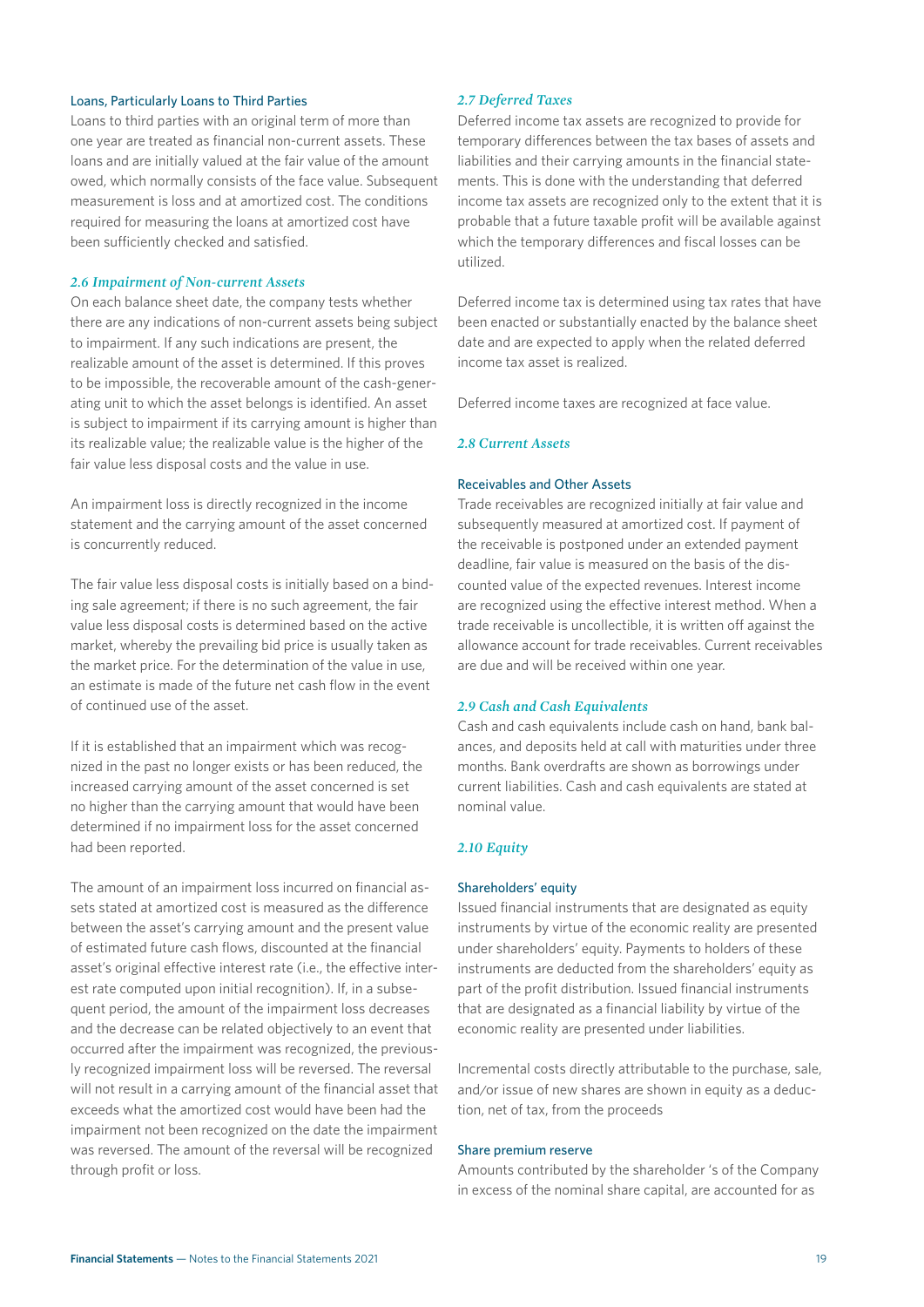share premium. This also includes additional capital contributions by existing shareholders without the issue of shares or issue of rights to acquire shares of the Company.

#### Cash flow hedge reserve

The Cash flow hedge reserve comprises the effective portion of the accumulated net change in the fair value of cash flow hedge instruments for hedged transactions. This Cash flow hedge reserve is released during the period that the cash flows from the hedged items are realized. The Cash flow hedge reserve is not freely distributable in accordance with the Dutch Civil Code.

#### Other Reserves

The Other reserves comprise the accumulated net income and loss of the Company.

#### Capital Base

The classification of the hybrid bond on the balance sheet as of the year 2020 was as current liabilities. Pursuant to Dutch Accounting Standard 240, the presentation of the hybrid bond in the financial statements follows the legal form of the instrument. The hybrid bond is therefore presented as a liability under the capital base.

#### *2.11 Non-current Liabilities*

#### Liabilities to Banks

Loans issued by banks are initially measured at fair value and subsequently at amortized cost net of transaction costs. Released transaction costs lead to an altered subsequent measurement. All non-current amounts due from loans issued by banks have a maturity of over one year. Debt issuance costs are netted against a nominal amount as part of determining the amortized cost value.

#### Bonds

Bonds are initially measured at fair value less transaction costs. The subsequent measurement is calculated with the effective interest rate method at amortized cost. All non-current amounts due from bonds have a maturity of over one year. Debt issuance costs are netted against a nominal amount as part of determining the amortized cost value.

The difference between stated book value and the mature redemption value is accounted for as interest cost in the income statement on the basis of the effective interest rate during the estimated term of the non-current debts.

#### *2.12 Current Liabilities*

Current liabilities with a remaining maturity of one year or less are initially recognized at fair value, net of transaction costs incurred. Borrowings are subsequently stated at amortized cost, which equals the amount received, taking

into account of any premiums or discounts, less transaction cost.

#### Bonds

Bonds are initially recognized at fair value and subsequently valued at amortized cost net of transaction costs. All current amounts payable from bonds within one year are disclosed under current liabilities. This specifically includes accrued interest.

#### Accrued Liabilities

Accruals are stated at the amount required, based on sound business judgment and valued at expected cost. Accrued liabilities comprise outstanding invoices.

#### Other Liabilities

Upon initial recognition, current liabilities are recognized at fair value. After initial recognition, current liabilities are recognized at amortized cost, which equals the amount paid, taking into account premiums or discounts, less transaction costs. This is usually the nominal value.

The difference between stated book value and the mature redemption value is accounted for as interest cost in the income statement on the basis of the effective interest rate during the estimated term of the non-current debts.

#### Current and Deferred Income Tax

The current Dutch nominal tax rate of 25% has been applied. For deferred taxes, 25.8% is used.

#### *2.13 Accounting Policies for Operational Lease and Rental Contracts*

Operational lease contracts exist whereby a large part of the risks and rewards associated with ownership are not incurred by or for the benefit of FINANCE B.V. lease contracts are recognized as operational leasing. Lease payments are recorded in the income statement on a straight-line basis, taking into account reimbursements received from the lessor, for the duration of the contract.

#### *2.14 Provisions*

Provisions are recognized for legally enforceable or constructive obligations arising from past events, existing as of the balance sheet date, the settlement of which is likely to require an outflow of resources whose extent can be reliably estimated.

Provisions are measured on the basis of the best estimate of the amounts required to settle the obligations as of the balance sheet date. Unless indicated otherwise, provisions are stated at the present value of the expenditure that is expected to be required to settle the obligations.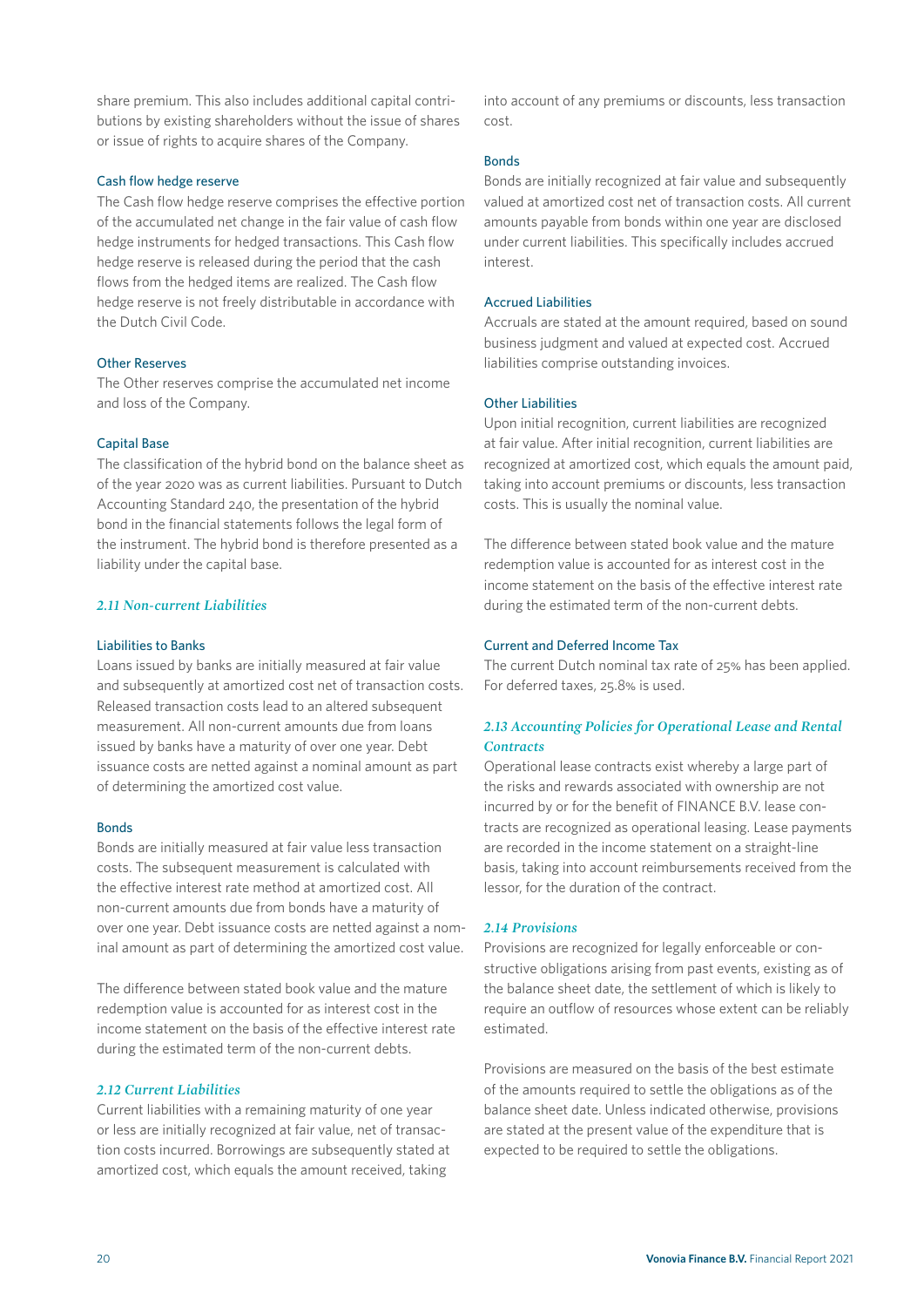If some or all of the expenditure required to settle a provision is expected to be reimbursed by another party, the reimbursement shall be recognized when, and only when, it is virtually certain that reimbursement will be received when the entity settles the obligation. The reimbursement shall be treated as a separate asset.

#### *2.15 Financial Instruments*

Securities included in non-current and current assets as well as liabilities and derivative financial instruments are initially and subsequently measured at fair value. The company applies cash flow hedge accounting to hedge currency risk on borrowings and loans. While the derivative is stated at fair value, the hedged item is measured at amortized cost. The gain or loss relating to the ineffective portion is recognized in the income statement within financing costs.

Fair value is the amount for which an asset could be exchanged or a liability settled between knowledgeable, willing parties in an arm's-length transaction. If no fair value can be readily and reliably established, fair value is approximated by deriving it from the fair value of components or of a comparable financial instrument, or by approximating fair value using valuation models and valuation techniques. Valuation techniques include using recent arm's-length market transactions between knowledgeable, willing parties, if available; reference to the current fair value of another instrument that is substantially the same; discounted cash flow analysis and option pricing models, allowing for entity-specific inputs.

The company applies hedge accounting. The company documents the relationship between hedging instruments and hedged items as of the inception of the transaction. The company also documents its assessment, both as of hedge inception and on an ongoing basis, of whether the derivatives that are used in hedging transactions are highly effective in offsetting changes in fair values or cash flows of hedged items.

With a cash flow hedge, the changes in fair value of the derivative hedging instrument are initially recognized in the cash flow hedge reserve to the extent that the hedge is effective. Amounts accumulated in the cash flow hedge reserve are reclassified to the income statement at the same time that the underlying hedged item affects net income. To the extent that the hedge is ineffective, the change in fair value is immediately recognized in net interest.

The company will discontinue hedge accounting in the following cases:

- > The hedging instrument expires or is sold, terminated, or exercised.
- > The hedge no longer meets the criteria for hedge accounting.

> The company revokes the designation.

To measure the cross-currency swap or the floater, the company discounts the floating future cash flows using available market data. The calculated cash flows result from the contract conditions and the US dollar forward exchange rate (development of exchange rates expected by the market). Discounting is based on market interest rate data as of the reporting date for comparable instruments (EURIBOR rate of the same tenor). The fair value contains the credit risk of the cross-currency swaps and therefore permits adjustments for the company's own credit risk or for the counterparty's credit risk.

#### **3 Principles for Recognition of Income and Expenses**

#### *3.1 General*

Result is determined as the difference between the realizable value of services rendered and the costs and other charges for the period. Results on transactions are recognized in the period in which they are realized; losses are taken as soon as they are foreseeable.

#### *3.2 Revenue Recognition, Financial Income, and Expenses*

Interest income and costs from interest expenses are allocated to the reporting period in which they occur following the matching principle. Interest income and expenses are accounted for using the effective interest method, taking into account all relevant transaction costs.

#### *3.3 Exchange Rate Differences*

Exchange rate differences arising upon the settlement of monetary items are recognized in the income statement in the period that they arise unless hedged.

#### *3.4 Other Operating Income and Expenses*

Other operating income and expenses include income and expenses that are not directly attributable to the interest income and expenses and are resulting at the realizable value. Gains and losses upon the sale of tangible non-current assets are included in other operating income or other operating expenses, respectively. Costs are allocated to the period to which they relate.

#### *3.5 Personnel Expenses*

Salaries and social security contributions are charged to the income statement based on the terms of employment where they are due to employees and the tax authorities, respectively. There are no pension commitments for the management board, supervisory board or any other employees of Finance B.V.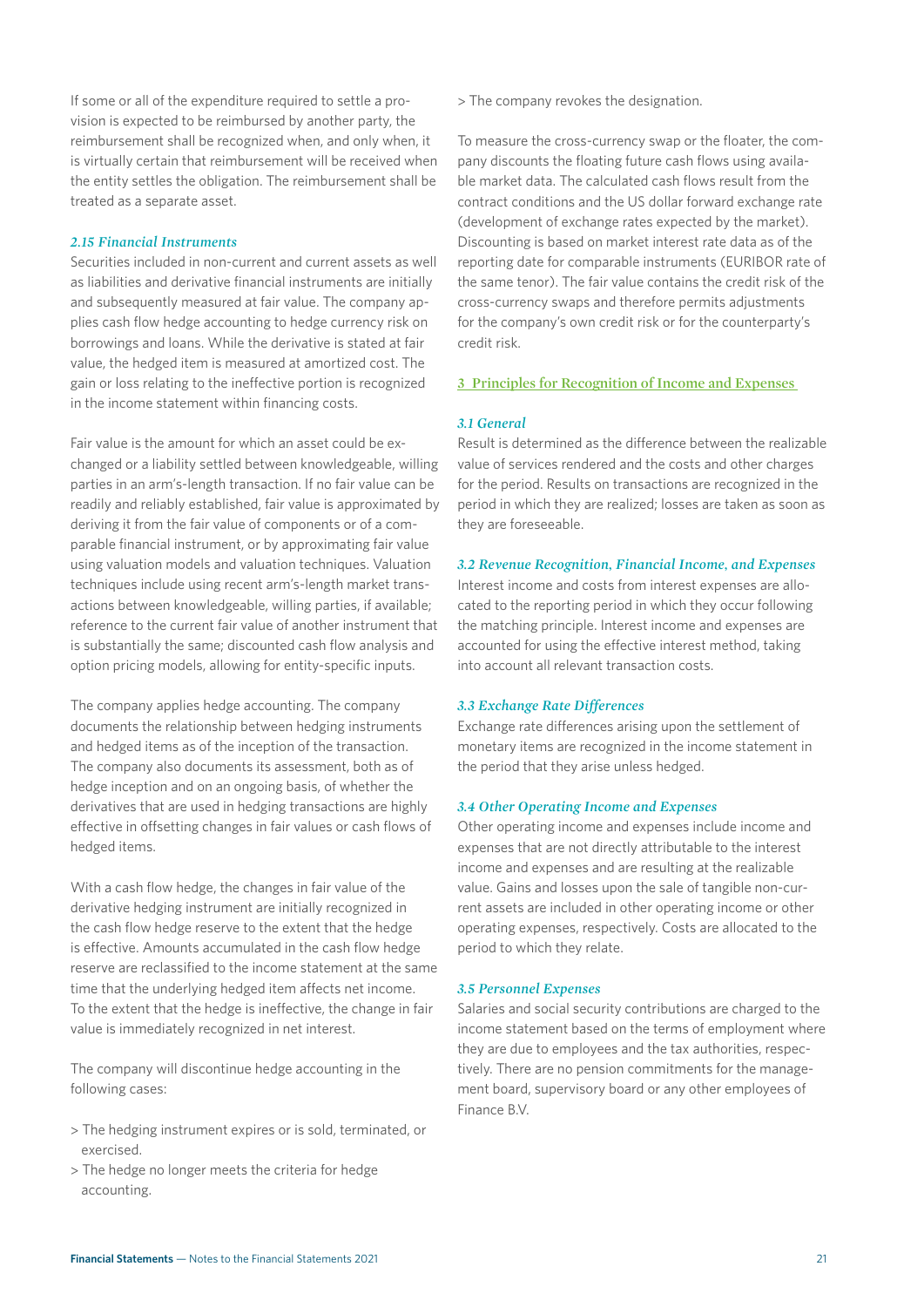#### *3.6 Depreciation of Tangible Non-current Assets*

Tangible non-current assets are depreciated over their expected useful lives as of the inception of their use. Future depreciation is adjusted if there is a change in estimated useful life.

#### *3.7 Taxation*

FINANCE B.V. has reached an agreement with the Dutch tax authorities regarding an advance pricing agreement ("APA") for the period of establishment until December 31, 2020. Additionally, an application process for a bilateral APA ("BAPA") was initiated in 2019. The BAPA/APA rulings as per December 31, 2020 have been used until the new rulings are finalized.

The current tax position is not calculated on the basis of the ordinary profit or loss but by using the margin applied for the BAPA; the current income tax occurs even with a potential loss. Changes in deferred tax assets and deferred tax liabilities are also taken into account.

Deferred tax assets are recognized for all deductible temporary differences between the value of the assets and liabilities under tax regulations, on the one hand, and the accounting policies used in these financial statements, on the other, on the understanding that deferred tax assets are only recognized insofar as it is probable that future taxable profits will be available to offset the temporary differences and available tax losses.

#### **4 Financial Instruments and Risks**

Risks associated with financial instruments are subject to the risk management system of the Vonovia Group and are monitored in particular through the middle office located in the Vonovia Group Finance and Treasury department.

#### *COVID-19*

FINANCE B.V. is of the opinion that COVID-19 yields no impact on the procedures executed by the risk management system of Vonovia Group. The risk management procedures in place adequately cover the risks associated with financial instruments. Therefore, no amendments to this system are deemed necessary as a result of COVID-19.

#### *4.1 Market Risk*

#### Currency Risk for the Yankee Bond

FINANCE B.V. mainly operates in the European Union. The currency risk for the company largely concerns positions and future transactions in US dollars. The functional currency of FINANCE B.V. is the euro and the majority of the asset side consists of positions in euros, hence exposing the company to the currency risk between the US dollar and the euro. Management has determined, based on risk assessment, that some of these currency risks need to be hedged. Forward exchange contracts are used for this purpose. Receivables and payables denominated in US dollars are hedged to the extent that it is highly probable that the purchases will occur.

The cash-effective currency risks arising in connection with the issuance of bonds in US dollars have been eliminated by the simultaneous contracting of cross-currency swaps by FINANCE B.V.

#### Interest Rate Risk

Risks associated with movements in interest rates are addressed through adequate interest rate hedges. Loans to affiliated companies are generally on fixed terms.

In the course of its business activities, FINANCE B.V. is exposed to cash-effective interest rate risks as a result of floating-rate debt as well as new and follow-on loans. Within this context, the interest markets are continually monitored by the Treasury department. Its observations are incorporated into the risk management and financing strategy.

#### *4.2 Credit Risk*

Vonovia SE acts as a management holding and cash-pool leader within the Vonovia Group. FINANCE B.V. is an integral part of the Vonovia risk management and control system. The risk of default arising from financial assets and derivative financial instruments involves the risk of default by counterparties. The receivables from third party have a bad debt risk by the measurement at amortized costs.

The maximum loss from a derivative instrument is equal to its positive fair value. Risk is additionally limited through a limit system, which is based on credit assessments by the Treasury middle office, which uses announcements from international rating agencies to make these assessments. Generally, only banks with a non-current credit rating at least equal to that of Vonovia SE are defined as eligible counterparties of FINANCE B.V.

#### *4.3 Liquidity Risk*

The company uses several banks that are selected at Group level. The liquidity risk is monitored by assuring that the critical terms of the relevant items match between the hedged item and hedging instrument. Finally, FINANCE B.V. is supported by the unconditional and unlimited guarantee of Vonovia SE.

#### *4.4 Price Risk*

FINANCE B.V. incurs risk regarding the valuation of financial instruments disclosed under non-current assets and within current assets. The company manages market risk by stratifying the portfolio and imposing limits.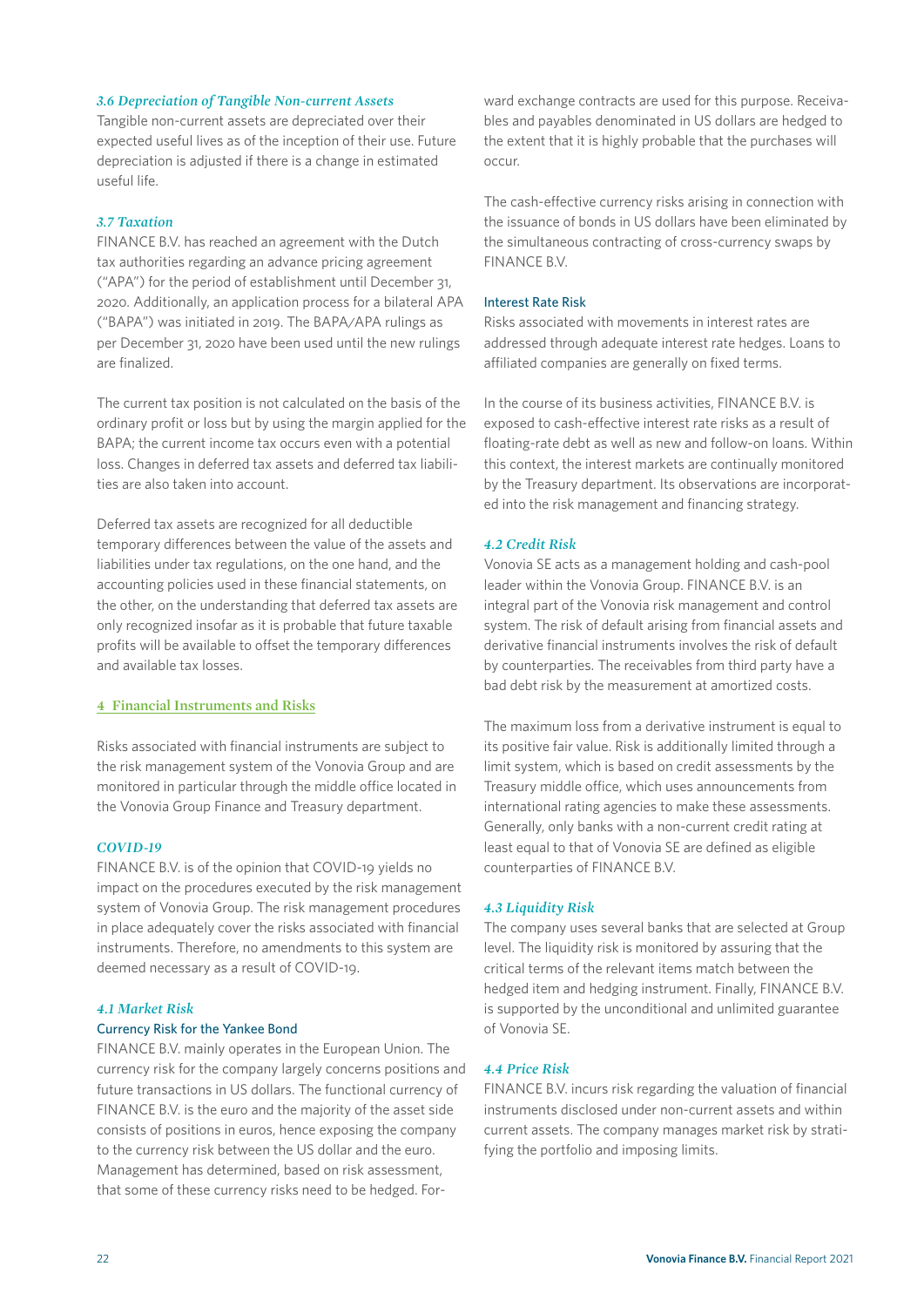#### *4.5 Notes to the Statement of Cash Flows*

The cash flow statement shows how the cash of FINANCE B.V. has changed during the year of 2021 as a result of cash inflows and outflows. A distinction is made between changes in cash flow from operating activities, investing activities, and financing activities. The allocation of company activities in the cash flow statement was changed compared to the previous year.

The cash flow from operating activities is determined from the profit for the period using the indirect method and the Adjustments for non-cash items. However, the main position; receivables to affiliated companies and the shareholder decreased because a few of the loans to the -Vonovia Group companies were paid back in 2021.

Changes in tangible non-current assets were settled in the cash flow from investing activities and also the new receivable from a third party with nominal of  $\epsilon$  250 million.

A new bond of  $\epsilon$  500 million was issued in January and the loan from BerlinHyp AG was paid out in February for € 200 million, but the repayment of bonds were higher, included the perpetual hybrid paid back at his first call date in December. All the transactions listed below, results in the cash flow from financing activities.

#### **5 Tangible Non-current Assets**

Tangible non-current assets comprise office equipment and computer hardware, subject to depreciation.

| in $\epsilon$ thousand                        | Dec. 31, 2020 | Dec. 31, 2021 |
|-----------------------------------------------|---------------|---------------|
|                                               |               |               |
| Acquisition cost as of January 1              | 34            | 34            |
| Additions during the year                     |               |               |
| Disposals during the year                     |               | $-11$         |
| Acquisition cost<br>as of December 31         | 34            | 23            |
| Accumulated depreciation<br>as of January 1   | 29            | 32            |
| Depreciation for the year                     | 3             | 1             |
| Accumulated depreciation disposals            |               | $-12$         |
| Accumulated depreciation<br>as of December 31 | 32            | 21            |
| <b>Total book value</b>                       | 2             | 2             |

#### **6 Receivables from Affiliated Companies and Shareholder**

Receivables from affiliated companies and shareholder are related to Group financing, the interest on the receivables is based on the interest rates of the bonds. The receivables from intercompany loans bear an average interest rate, as of December 31, 2021, of 1.5920% for EMTNs, Yankee, and commercial papers (as of December 31, 2020: 1.6779%) and 4.2280% for the perpetual hybrid (as of December 31, 2020, 4.2328%), and the contracts have an unlimited term; therefore, all intercompany loans are unsecured, non-current loans. In addition, there are receivables from the cash pool agreement with Vonovia SE as of December 31, 2021. These bear interest at EONIA -0.25% (December 31, 2020: EONIA -0.25%). Receivables from cash pooling are classified as current assets on the balance sheet; these are unsecured and unlimited.

The company used its EMTN Program in the amount of € 500 million in January 2021, and passed the liquidity on to the Vonovia Group. Refer to note 12 for further disclosures of the debt issued by FINANCE B.V.

The company has not granted nor has not been asked to grant any payment holidays on their loans to Group companies.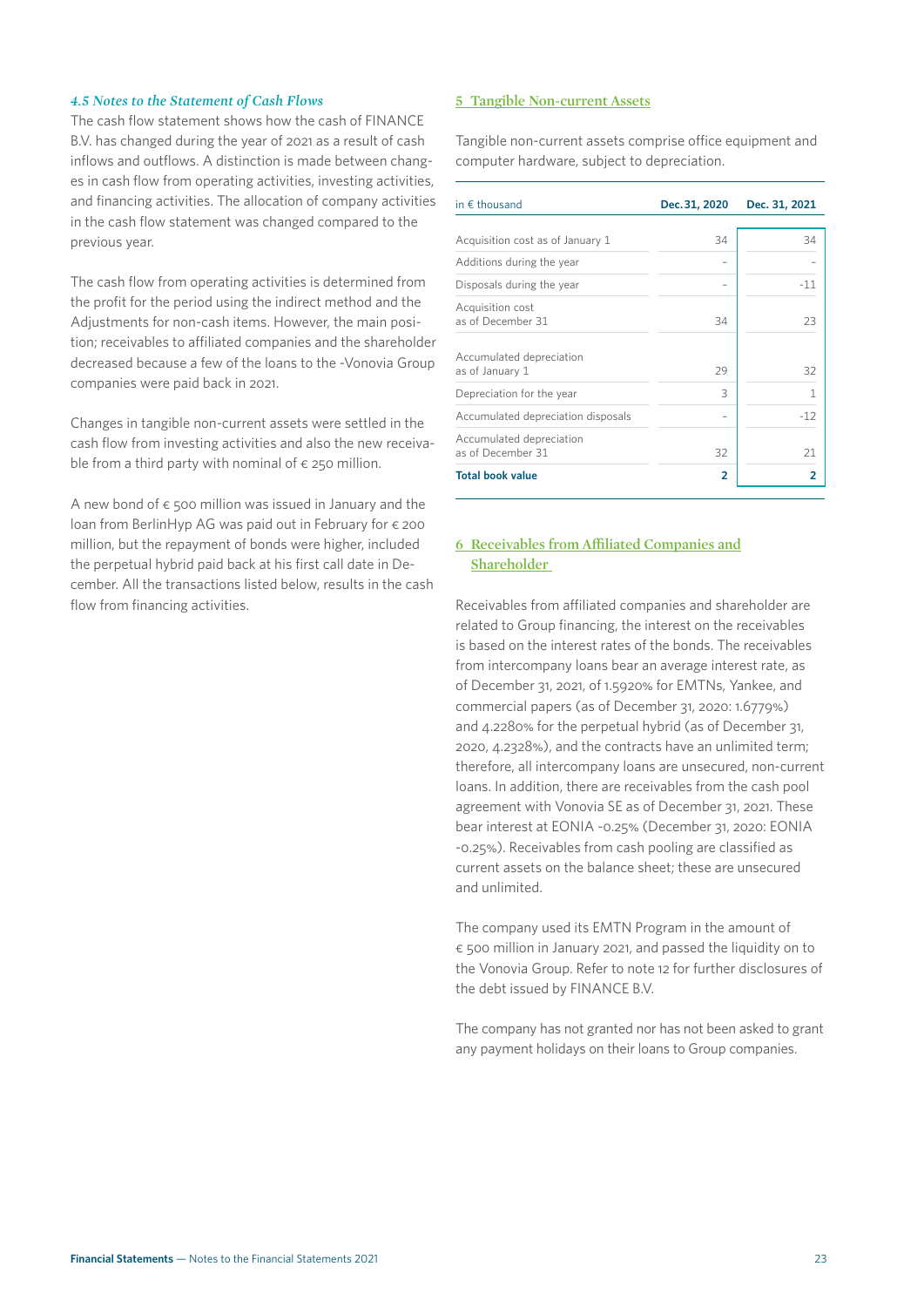As of the balance sheet date, no non-current receivables from affiliated companies and shareholder were subject to impairments.

| in $\epsilon$ thousand                                   | Dec. 31, 2020 | Dec. 31, 2021 |
|----------------------------------------------------------|---------------|---------------|
| Vonovia SE                                               | 11,199,288    | 10,275,553    |
| Deutsche Annington Acquisition Holding GmbH              | 1,361,857     | 1,530,524     |
| Deutsche Annington Beteiligungsverwaltungs GmbH          | 752,387       | 643,439       |
| Gagfah GmbH                                              | 556,318       | 553,928       |
| Südost Woba Dresden GmbH                                 | 389,508       | 375,287       |
| Süddeutsche Wohnen GmbH                                  | 341,148       | 338,053       |
| Wohnungsgesellschaft Norden mbH                          | 297,099       | 297,099       |
| Wohnbau Nordwest GmbH                                    | 228,914       | 228,914       |
| Gagfah Erste Grundbesitz GmbH                            | 194,530       | 194,530       |
| Deutsche Annington Holdings Eins GmbH                    | 201,437       | 191,075       |
| Bremische Ges. f. Stadtern.-entw. & Wohnungsbau mbH      | 163,847       | 163,847       |
| Kieler Wohnungsbaugesellschaft mbH                       | 174,265       | 158,938       |
| Wohnungsbau Niedersachsen GmbH                           | 137,314       | 132,286       |
| Beamten Baugesellschaft Bremen GmbH                      | 121,550       | 121,550       |
| Deutsche Annington Holdings Zwei GmbH                    | 114,833       | 114,833       |
| Prima Wohnbauten Privatisierungs-Management GmbH         | 113,268       | 113,268       |
| DA DMB Netherlands B.V.                                  | 106,773       | 105,036       |
| DAIG 1. Objektgesellschaft mbH                           | 78,036        | 78,036        |
| Deutsche Annington Wohnungsgesellschaft IV GmbH & Co. KG | 62,953        | 62,953        |
| Deutsche Annington Rhein-Ruhr GmbH & Co. KG              | 61,422        | 61,422        |
| Osnabrücker Wohnungsbauges. mbH                          | 74,003        | 58,399        |
| Vonovia Immobilienmanagement one GmbH                    | 60,382        | 55,724        |
| Gagfah Acquisition 1 GmbH                                | 55,290        | 54,407        |
| Vonovia Elbe Wohnen GmbH                                 | 54,980        | 53,374        |
| Bundesbahn-Wohnungsbauge. Kassel GmbH                    | 47,268        | 47,268        |
| Deutsche Annington Wohnungsgesellschaft I mbH            | 39,811        | 39,811        |
| DAIG 9. Objektgesellschaft B.V.                          | 35,203        | 32,883        |
| DAIG 21. Objektgesellschaft B.V.                         | 27,831        | 27,831        |
| DAIG 20. Objektgesellschaft B.V.                         | 24,877        | 24,120        |
| Deutsche Annington Heimbau GmbH                          | 23,288        | 21,875        |
| DAIG 19. Objektgesellschaft B.V.                         | 21,404        | 21,404        |
| DAIG 13: Objektgesellschaft B.V.                         | 22,552        | 20,090        |
| DAIG 2. Objektgesellschaft mbH                           | 18,896        | 18,896        |
| Vonovia Immobilienmanagment two GmbH                     | 18,781        | 18,781        |
| <b>GBH Acquisition GmbH</b>                              | 26,246        | 17,513        |
| DAIG 4. Objektgesellschaft mbH                           | 17,109        | 17,109        |
| Deutsche Annington DMB Eins GmbH                         | 16,639        | 16,200        |
| DAIG. 22. Objektgesellschaft B.V.                        | 14,475        | 14,475        |
| DAIG 10. Objektgesellschaft B.V.                         | 12,078        | 12,078        |
| DAIG 3. Objektgesellschaft mbH                           | 11,061        | 11,061        |
| Fjord Immobilien GmbH                                    |               | 10,926        |
| DAIG 11. Objektgesellschaft B.V.                         | 11,552        | 10,773        |
| Siege Siedlungsgesellschaft mbH Mainz                    | 9,720         | 9,720         |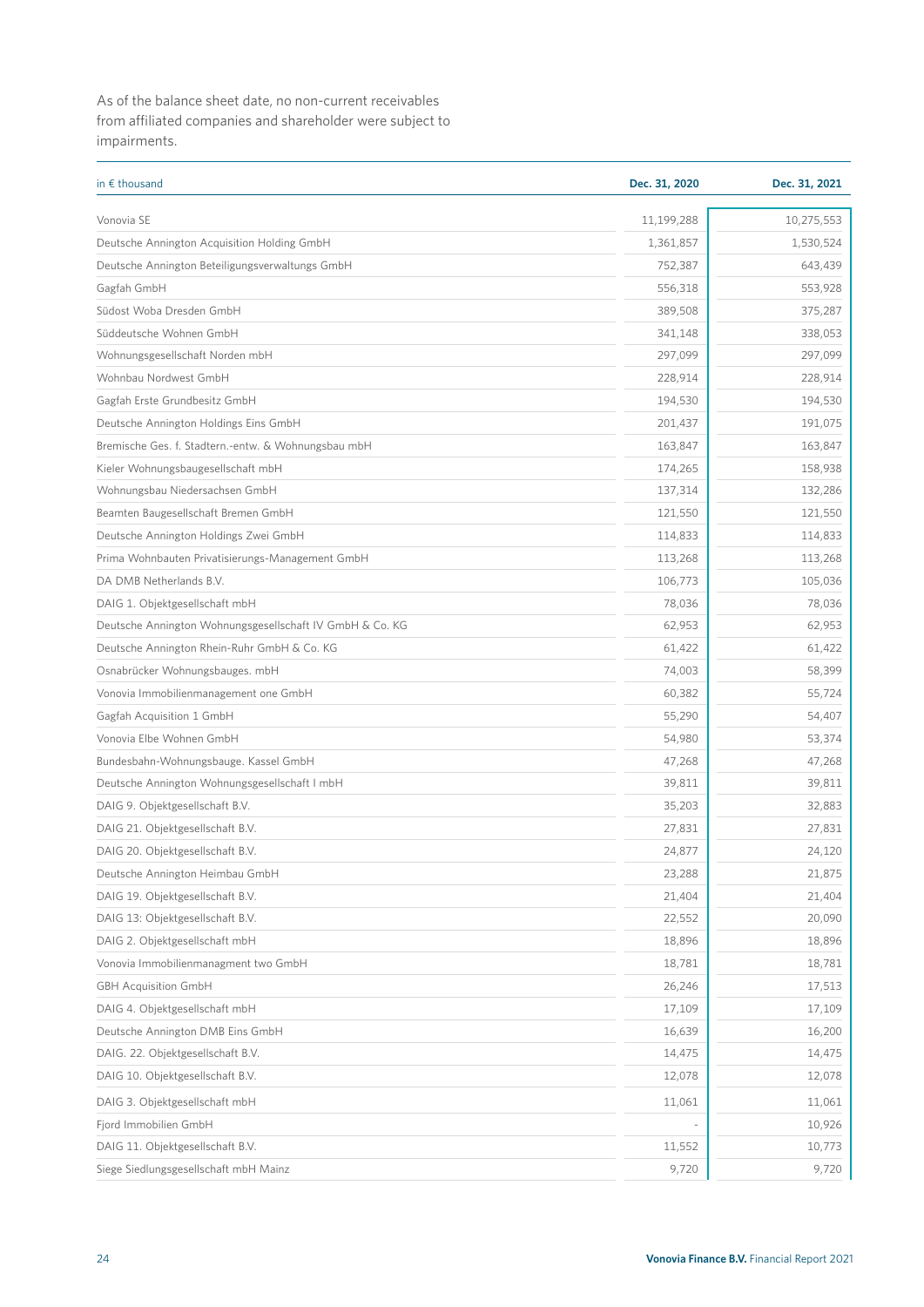| in $\epsilon$ thousand                        | Dec. 31, 2020 | Dec. 31, 2021 |  |
|-----------------------------------------------|---------------|---------------|--|
| DAIG 24. Objektgesellschaft B.V.              | 9,167         | 9,167         |  |
| DAIG 23. Objektgesellschaft B.V.              | 7,979         | 7,979         |  |
| Gagfah Acquisition 2 GmbH                     | 25,995        | 7,796         |  |
| DAIG 17. Objektgesellschaft B.V.              | 6,322         | 6,322         |  |
| Börsenhof A Besitz GmbH                       | 5,649         | 5,649         |  |
| Liegenschaften Weissig GmbH                   | 2,184         | 2,100         |  |
| DAIG. 25. Objektgesellschaft B.V.             | 1,071         | 1,071         |  |
| Woba Dresden GmbH                             | 542           | 542           |  |
| Gagfah M Immobilien-Management GmbH           | 76,299        |               |  |
| NILEG Norddeutsche Immobiliengesellschaft mbH | 5,987         |               |  |
| DAIG 18. Objektgesellschaft B.V.              | 4,534         |               |  |
| Total (non-current)                           | 17,445,922    | 16,395,915    |  |
| Vonovia SE cash pooling (current)             | 261,756       | 294,918       |  |
| Total (non-current and current)               | 17,707,678    | 16,690,833    |  |

The fair value of the receivables from affiliated companies and shareholder is  $\epsilon$  752 million higher than amortized cost due to the decrease of the market interest rate (December 31, 2020: € 1,372 million higher).

#### Non-current Loans to Affiliated Companies and Shareholder

| in $\epsilon$ thousand           | 2020         | 2021         |
|----------------------------------|--------------|--------------|
| Balance as of January 1          | 15,212,462   | 17,445,922   |
| Additions                        | 4,015,448    | 179,593      |
| Terminations                     |              | $-86,820$    |
| Repayments during the year       | $-1,781,988$ | $-1,142,780$ |
| <b>Balance as of December 31</b> | 17,445,922   | 16,395,915   |

#### **7 Receivables from Third Party**

On October 7, 2021, FINANCE B.V. assumed a "Lombard loan" of around  $\epsilon$  250 million principal amount extended to Aggregate Holdings S.A., which is secured by 26.6% of the shares in the Adler Group, from a banking consortium at the request of Vonovia SE. As part of the transaction, Vonovia SE received a call option for 13.3% of the shares in Adler-Group S.A. with a term of eighteen months from Aggregate Holding S.A. free of charge. The transaction involves Vonovia SE undertaking to indemnify FINANCE B.V. against, and compensate it for, all expenses or losses incurred in connection with the Lombard loan.

On October 7, 2021, there was a positive fair value of € 20.2 million at the time of the addition for the call option. The fair value of the Lombard loan granted came to  $\epsilon$  229.8 million. The value of the option added was recognized at the level of Vonovia SE as decreasing the value of the equity interest in FINANCE B.V. and at the level of FINANCE B.V. as a corresponding withdrawal with the  $\epsilon$  20.2 million from the capital reserve.

As of December 31, 2021, amortization within net interest of positive  $\epsilon$  3.4 million was applied to the Lombard loan based on the amortized cost approach using the effective interest method, and the assessment of the lifetime incurred losses gave rise to expenses of  $\epsilon$  15.9 million that affected net income in the net interest of FINANCE B.V.; Vonovia SE has compensated for this expense as part of the indemnification against all expenses or losses.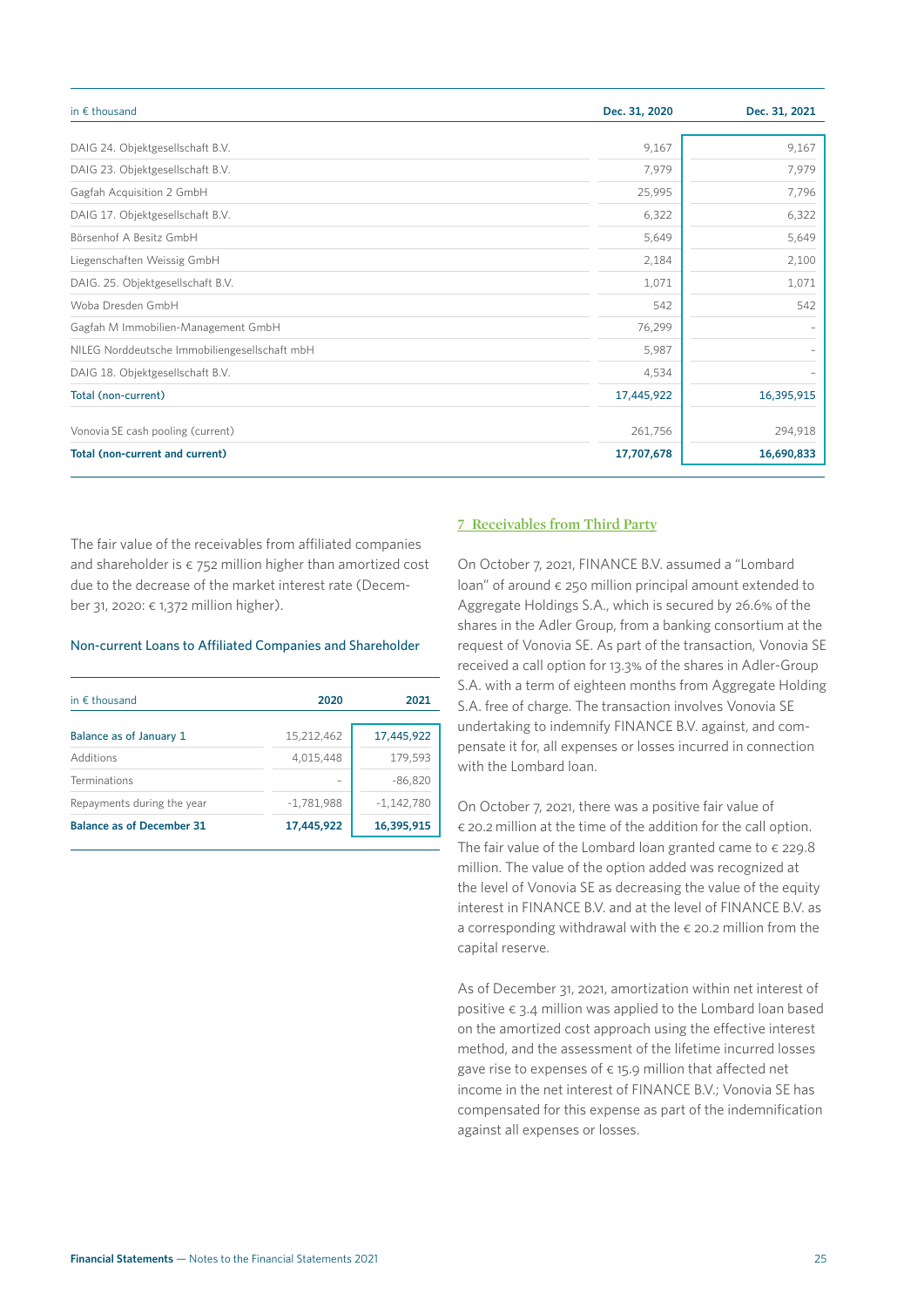#### **8 Deferred Tax Assets**

The deferred tax assets are especially dependent on changes in the currency rate from the bond in US dollars. Furthermore, the deferred tax assets are based on temporary differences from the valuation of the financial instruments; for more information, see Note 23. The position as a whole is of a non-current nature. The deferred tax assets are mainly based on the Yankee bond and the cross-currency swap for this bond. All the instruments are non-current.

Effective January 1, 2022, the corporate tax rate increases to 25.8%. For taxable income up to  $∈$  395 k (2021:  $∈$  245 k), a tax rate of only 15% (2021: 15.0%) is applicable. The calculation of DTA for 2021 is based on 25.8%.

In the future, the deferred tax assets will be used as follows:

#### **Deferred Tax Assets**

| in $\epsilon$ thousand                                                                 | Cross-Currency<br>Swap   | Floater                  | Yankee Bond              | Other                    | <b>Total</b> |
|----------------------------------------------------------------------------------------|--------------------------|--------------------------|--------------------------|--------------------------|--------------|
| As of January 1, 2021                                                                  | $-4.592$                 | 2.264                    | 4.726                    |                          | 2,398        |
| Addition during the period                                                             | $\overline{\phantom{0}}$ | $\overline{\phantom{0}}$ | $\overline{\phantom{a}}$ | $\overline{\phantom{0}}$ |              |
| Change recognized in movement in deferred<br>taxes on derivative financial instruments | $-4.490$                 | $-1.140$                 | 4.584                    | $\overline{\phantom{a}}$ | $-1,046$     |
| As of December 31, 2021                                                                | $-9,082$                 | 1.124                    | 9,310                    |                          | 1,352        |

| in $\epsilon$ thousand                                                                 | Cross-Currency<br>Swap   | Floater                  | Yankee Bond     | Other                    | <b>Total</b> |
|----------------------------------------------------------------------------------------|--------------------------|--------------------------|-----------------|--------------------------|--------------|
| As of January 1, 2020                                                                  | $-6.314$                 | 2,387                    | 8.196           |                          | 4.269        |
| Addition during the period                                                             | $\overline{\phantom{a}}$ | $\overline{\phantom{0}}$ | $\qquad \qquad$ | $\overline{\phantom{0}}$ |              |
| Change recognized in movement in deferred<br>taxes on derivative financial instruments | 1.722                    | $-123$                   | $-3.470$        |                          | $-1,871$     |
| As of December 31, 2020                                                                | $-4.592$                 | 2.264                    | 4.726           |                          | 2,398        |

#### **9 Other Assets**

The other assets in the amount of  $\epsilon$  1,871 k (December 31, 2020: € 1,327 k) pertain to accrued interests with € 1,181 k and receivables for taxes on income with  $\epsilon$  655 k (December 31, 2020: € 334 k). The fair value of the other assets approximates the book value.

#### **10 Cash and Cash Equivalents**

Cash and cash equivalents are not restricted with regard to their use.

#### **11 Shareholders' Equity & Capital Base**

The authorized share capital of FINANCE B.V. amounts to € 18 k (2020: € 18 k) and consists of 18,000 ordinary shares with a nominal value of  $\epsilon$  1 each.

The Management Board has proposed to add the net profit of the year amounting to  $\epsilon$  13,042 k (year ended December 31, 2020: net profit  $\epsilon$  9,177 k) to the other reserves.

The decrease of the Share premium reserve amount to € 20,193 k related to the positive fair value at the time of the addition for the call option of the receivables from third party.

#### *Presentation of the Hybrid Bond*

The hybrid bond was paid back in December 2021, on its first issuer call option on the first termination date. Until the first termination date on December 17, 2021, the hybrid bond beared interest at a rate of 4.0% p.a. As of December 31, 2020 the hybrid bond was shown as current liabilities. Pursuant to Dutch Accounting Standard 240, the presentation of the hybrid bond in the financial statements follows the legal form of the instrument. The hybrid bond is there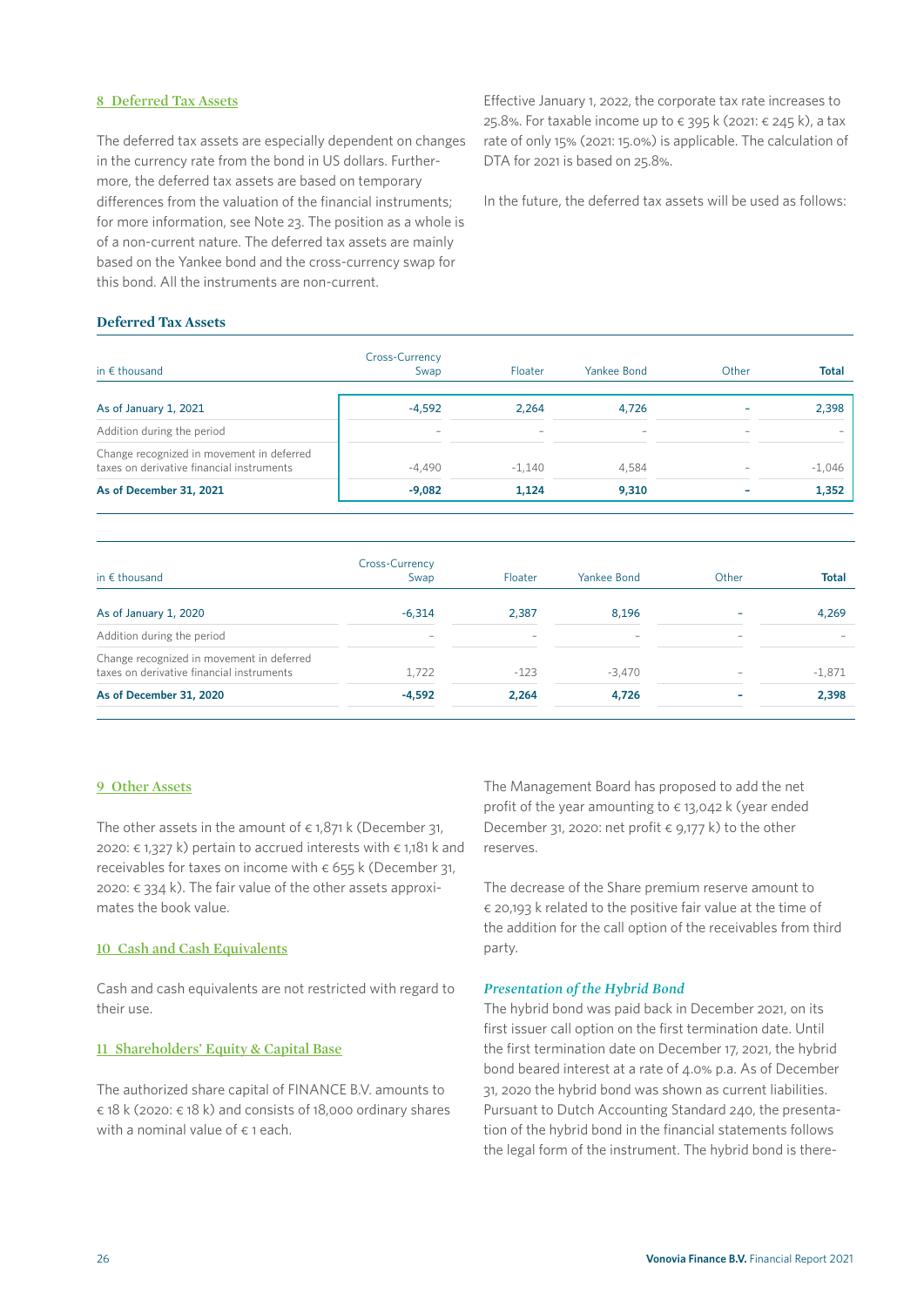fore presented as a liability under the capital base. The hybrid bond's accrued liabilities for the prior year 2020 totaling € 1,644 k are shown under "Accrued Liabilities" (Note 13).

### **Statement of Changes in Equity & Capital Base**

| in $f$ thousand                           | Shareholders'<br>Equity  | <b>Share</b><br>Premium<br>Reserve | <b>Cash Flow</b><br>Hedge<br>Reserve | Other<br>Reserves        | Unappro-<br>priated<br>Profit/Loss | <b>Total Share-</b><br>holders'<br><b>Equity</b> |              | <b>Total</b><br>Hybrid Bond Capital Base |
|-------------------------------------------|--------------------------|------------------------------------|--------------------------------------|--------------------------|------------------------------------|--------------------------------------------------|--------------|------------------------------------------|
| As of January 1, 2021                     | 18                       | 100,000                            | $-25,405$                            | 26,044                   | 9,177                              | 109,834                                          | 998,328      | 1,108,162                                |
| Appreciation of hybrid bond               |                          |                                    |                                      |                          |                                    |                                                  | 1,672        | 1,672                                    |
| Termination of hybrid bond                |                          |                                    |                                      |                          |                                    | ۰                                                | $-1,000,000$ | $-1,000,000$                             |
| Other reserves                            |                          |                                    |                                      | 9,177                    | $-9,177$                           |                                                  |              |                                          |
| Unappropriated profit                     |                          |                                    |                                      | $\overline{\phantom{m}}$ | 13,042                             | 13,042                                           |              | 13,042                                   |
| Development of Cash flow hedge<br>reserve |                          | $\overline{\phantom{m}}$           | 13,565                               |                          | $\overline{\phantom{a}}$           | 13,565                                           |              | 13,565                                   |
| Decrease of Share premium<br>reserve      | $\overline{\phantom{m}}$ | $-20,193$                          |                                      |                          | $\overline{\phantom{a}}$           | $-20,193$                                        |              | $-20,193$                                |
| As of December 31, 2021                   | 18                       | 79,807                             | $-11,840$                            | 35,221                   | 13,042                             | 116,248                                          | ٠            | 116,248                                  |

| in $\epsilon$ thousand                    | Shareholders'<br>Equity  | Share<br>Premium<br>Reserve | Cash flow<br>Hedge<br>Reserve | Other<br>Reserves        | Unappro-<br>priated<br>Profit/Loss | <b>Total Share-</b><br>holders'<br><b>Equity</b> |                          | <b>Total</b><br>Hybrid Bond Capital Base |
|-------------------------------------------|--------------------------|-----------------------------|-------------------------------|--------------------------|------------------------------------|--------------------------------------------------|--------------------------|------------------------------------------|
| As of January 1, 2020                     | 18                       | 100,000                     | $-44.889$                     | 17.182                   | 8.862                              | 81,173                                           | 996.690                  | 1,077,863                                |
| Appreciation of hybrid bond               |                          |                             |                               |                          |                                    | ۰                                                | 1,638                    | 1,638                                    |
| Other reserves                            | $\overline{\phantom{0}}$ | $\overline{\phantom{0}}$    | $\qquad \qquad -$             | 8.862                    | $-8.862$                           | ۰                                                | $\overline{\phantom{a}}$ |                                          |
| Unappropriated profit                     | $\overline{\phantom{0}}$ | $\overline{\phantom{0}}$    | $\overline{\phantom{0}}$      | $\overline{\phantom{0}}$ | 9,177                              | 9,177                                            | $\overline{\phantom{m}}$ | 9,177                                    |
| Development of Cash flow hedge<br>reserve |                          | $\qquad \qquad -$           | 19,484                        |                          | $\overline{\phantom{a}}$           | 19,484                                           | $\overline{\phantom{m}}$ | 19,484                                   |
| As of December 31, 2020                   | 18                       | 100,000                     | $-25.405$                     | 26,044                   | 9,177                              | 109,834                                          | 998.328                  | 1,108,162                                |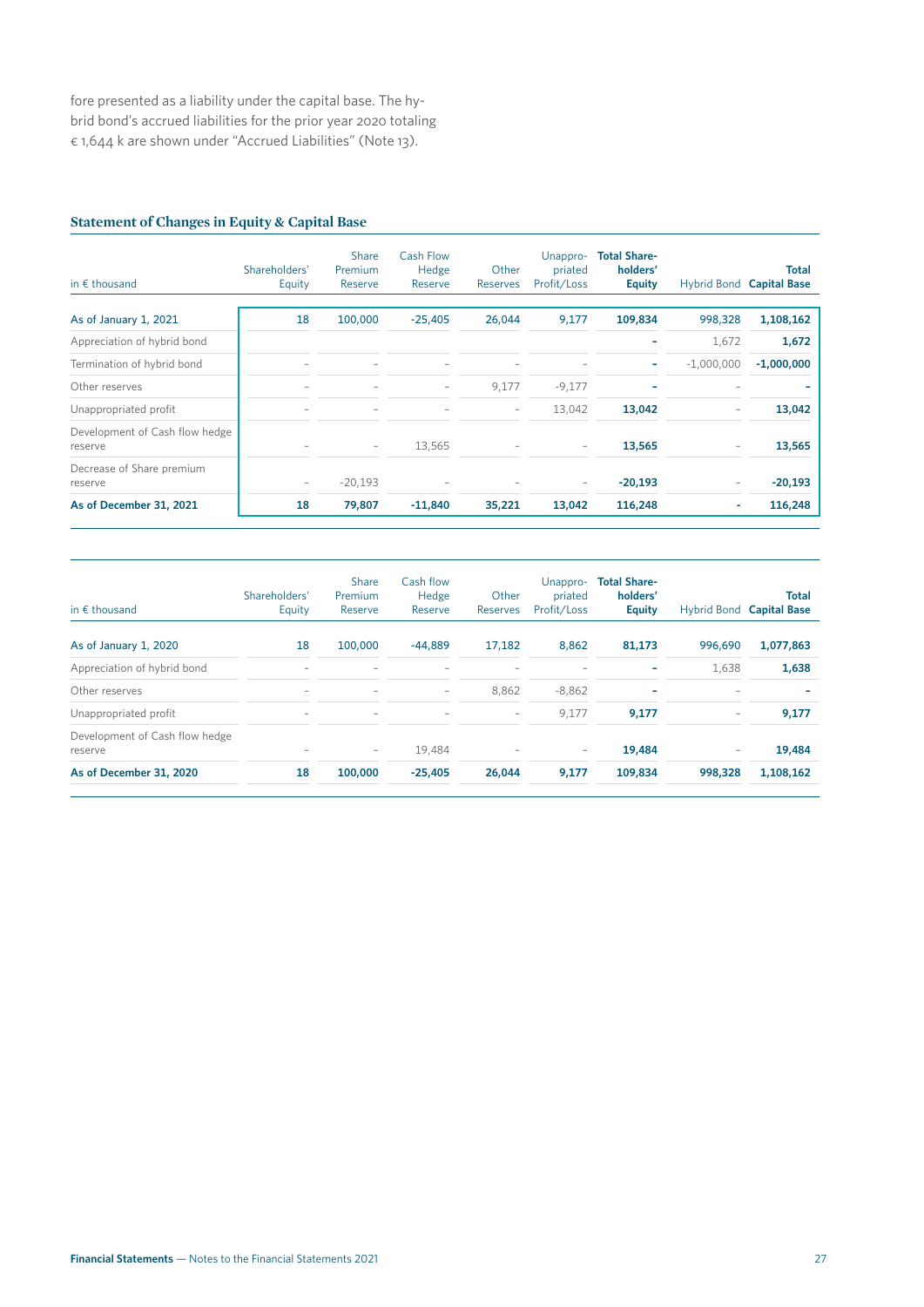#### **12 Liabilities to Banks**

In 2021, the second loan from Berlin Hyp AG with an amount of € 200 million was paid out in February 2021 after signing the loan in 2020. FINANCE B.V. has outstanding loans of € 1,300 million as of December 31, 2021, of which € 50 million are unsecured loans and  $\epsilon$  1,250 million are secured loans.

| Loan                  | Amount in $\epsilon$ million | Lender             | Collateral                                                        | Coupon | Maturity      |
|-----------------------|------------------------------|--------------------|-------------------------------------------------------------------|--------|---------------|
| No. 1 signed Sept. 19 | 50 - unsecured               | M.M.Warburg & Co.  | Vonovia SE                                                        | 0.290% | Aug. 28, 2026 |
| No. 2 signed Sept. 19 | 168 - secured                | Commerzbank AG     | Vonovia SE and GAGFAH GmbH                                        | 0.540% | Sep. 17, 2029 |
| No. 3 signed Feb. 20  | 300 - secured                | LBBW               | GAGFAH GmbH and<br>DA Beteiligungsverwaltungs GmbH                | 0.677% | Feb. 25, 2030 |
| No. 4 signed Mar. 20  | $100$ - secured              | ING-Diba           | GAGFAH GmbH and<br>DA Beteiligungsverwaltungs GmbH                | 0.864% | Mar. 2, 2030  |
| No. 5 signed Mar. 20  | $100$ - secured              | Berliner Sparkasse | GAGFAH GmbH and<br>DA Beteiligungsverwaltungs GmbH                | 0.841% | Mar. 9, 2030  |
| No. 6 signed July 20  | 184 - secured                | Berlin Hyp AG      | DA Beteiligungsverwaltungs GmbH                                   | 0.780% | July 9, 2030  |
| No. 7 signed Nov. 20  | 200 - secured                | Commerzbank AG     | DA Beteiligungsverwaltungs GmbH                                   | 0.500% | Nov. 23, 2027 |
| No. 8 signed Dec. 03  | 200 - secured                | Berlin Hyp AG      | BUWOG - Berlin Wohnen GmbH and<br>DA Beteiligungsverwaltungs GmbH | 0.750% | Dec. 3,2030   |

| in $\epsilon$ thousand | <b>Balance</b><br>as of<br>Dec. 31, 2021 | Repayment<br>obligation within<br>$1$ year | Remaining<br>maturity<br>$1-5$ years | Remaining<br>maturity<br>>5 years |
|------------------------|------------------------------------------|--------------------------------------------|--------------------------------------|-----------------------------------|
| Loan unsecured         | 50,000                                   | $\hspace{0.1mm}-\hspace{0.1mm}$            | 50,000                               |                                   |
| Loans secured          | 1,250,216                                | $\overline{\phantom{a}}$                   |                                      | 1,250,216                         |
|                        | 1,300,216                                | ۰                                          | 50,000                               | 1,250,216                         |

#### **Movement of liabilities to banks**

| in $\epsilon$ thousand           | 2020      | 2021      |
|----------------------------------|-----------|-----------|
| Balance as of January 1          | 217,899   | 1,100,622 |
| Additions                        | 882,723   | 199,594   |
| Repayments during the year       |           |           |
| <b>Balance as of December 31</b> | 1,100,622 | 1,300,216 |

The fair value of the liabilities to banks is  $\epsilon$  14 million higher than their carrying value due to the decrease of the market interest rate (December 31, 2020: € 38 million higher).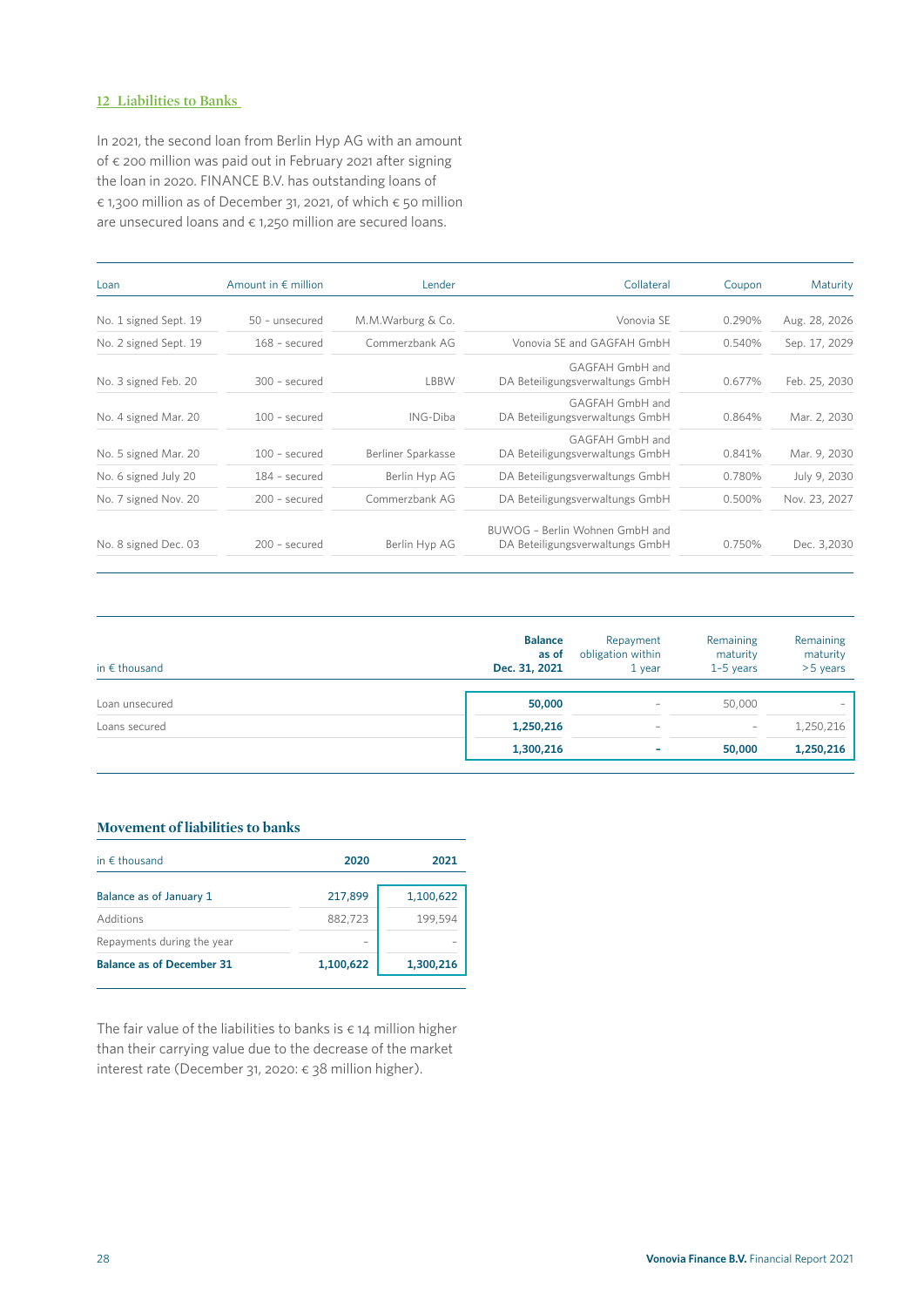#### **13 Bonds and Commercial Papers**

The non-current and current liabilities comprise the following bonds, issued by December 2021:

| VNA*<br><b>Bond</b> |      | <b>ISIN Code</b> | Denomination | Coupon               | Maturity |  |
|---------------------|------|------------------|--------------|----------------------|----------|--|
| Yankee bond         | 004  | US25155FAB22     | \$50k        | 5.000% unlisted      | 10-2023  |  |
| <b>EMTN 2014</b>    | 007  | DE000A1ZLUN1     | € 1,000      | 2.125% listed        | 07-2022  |  |
| EMTN 03/2015 2      | 009B | DE000A1ZY989     | € 1,000      | 1.500% listed        | 03-2025  |  |
| EMTN 12/2015 3      | 010C | DE000A18V146     | €100k        | 2.250% listed        | 12-2023  |  |
| EMTN 06/2016 1      | 011A | DE000A182VS4     | €100k        | 0.875% listed        | 06-2022  |  |
| EMTN 06/2016 2      | 011B | DE000A182VT2     | €100k        | 1.500% listed        | 06-2026  |  |
| EMTN 12/2016        | 013  | DE000A189ZX0     | €100k        | 1.250% listed        | 12-2024  |  |
| EMTN 01/2017 1      | 014A | DE000A19B8D4     | €100k        | 0.750% listed        | 01-2022  |  |
| EMTN 01/2017 2      | 014B | DE000A19B8E2     | €100k        | 1.750% listed        | 01-2027  |  |
| EMTN 09/2017        | 015  | DE000A19NS93     | €100 $k$     | 1.125% listed        | 09-2025  |  |
| EMTN 01/2018 1      | 017A | DE000A19UR61     | € 100 k      | 0.750% listed        | 01-2024  |  |
| EMTN 01/2018 2      | 017B | DE000A19UR79     | € 100 k      | 1.500% listed        | 01-2028  |  |
| EMTN 03/2018 1      | 018A | DE000A19X793     | € 100 k      | EURIM03+45bps listed | 12-2022  |  |
| EMTN 03/2018 2      | 018B | DE000A19X8A4     | € 100 k      | 1.500% listed        | 03-2026  |  |
| EMTN 03/2018 3      | 018C | DE000A19X8B2     | € 100 k      | 2.125% listed        | 03-2030  |  |
| EMTN 03/2018 4      | 018D | DE000A19X8C0     | € 100 k      | 2.750% listed        | 03-2038  |  |
| EMTN 07/2018        | 019  | DE000A192ZH7     | € 100 k      | 0.875% listed        | 07-2023  |  |
| EMTN 01/2019        | 020  | DE000A2RWZZ6     | € 100 k      | 1.800% listed        | 06-2025  |  |
| EMTN 09/2019 1      | 021A | DE000A2R7JD3     | € 100 k      | 0.500% listed        | 09-2029  |  |
| EMTN 09/2019 2      | 021B | DE000A2R7JE1     | € 100 k      | 1.125% listed        | 09-2034  |  |
| EMTN 10/2019 1      | 022A | DE000A2R8NC5     | € 100 k      | 0.125% listed        | 04-2023  |  |
| EMTN 10/2019 2      | 022B | DE000A2R8ND3     | € 100 k      | 0.625% listed        | 10-2027  |  |
| EMTN 10/2019 3      | 022C | DE000A2R8NE1     | € 100 k      | 1.625% listed        | 10-2039  |  |
| EMTN 04/2020 1      | 023A | DE000A28VQC4     | € 100 k      | 1.625% listed        | 04-2024  |  |
| EMTN 04/2020 2      | 023B | DE000A28VQD2     | € 100 k      | 2.250% listed        | 04-2030  |  |
| EMTN 07/2020 1      | 024A | DE000A28ZQP7     | € 100 k      | 0.625% listed        | 07-2026  |  |
| EMTN 07/2020 2      | 024B | DE000A28ZQQ5     | € 100 k      | 1.000% listed        | 07-2030  |  |
| EMTN 01/2021        | 025  | DE000A287179     | € 100 k      | 1.000% listed        | 01-2041  |  |

\* VNA stands for the internal Vonovia number for bonds as mentioned on the Investor relation website.

The bonds issued are unsecured and unsubordinated.

The EMTNs are listed on the Luxembourg Stock Exchange. The Yankee bond has been issued in a private placement exclusively to qualified investors in accordance with Rule 144A under the US Securities Act.

On January 28, 2021, the company issued a  $\epsilon$  500 million bond under the EMTN Program. The bond has a maturity of 20 years.

The company paid back EMTN bond (Bond 005) with a nominal value of € 500 million in October 2021 and used the first issuer call option on the first termination date of the hybrid bond (Bond 008) with a nominal value of  $\epsilon$  1,000 million. The bond was paid back in December 2021.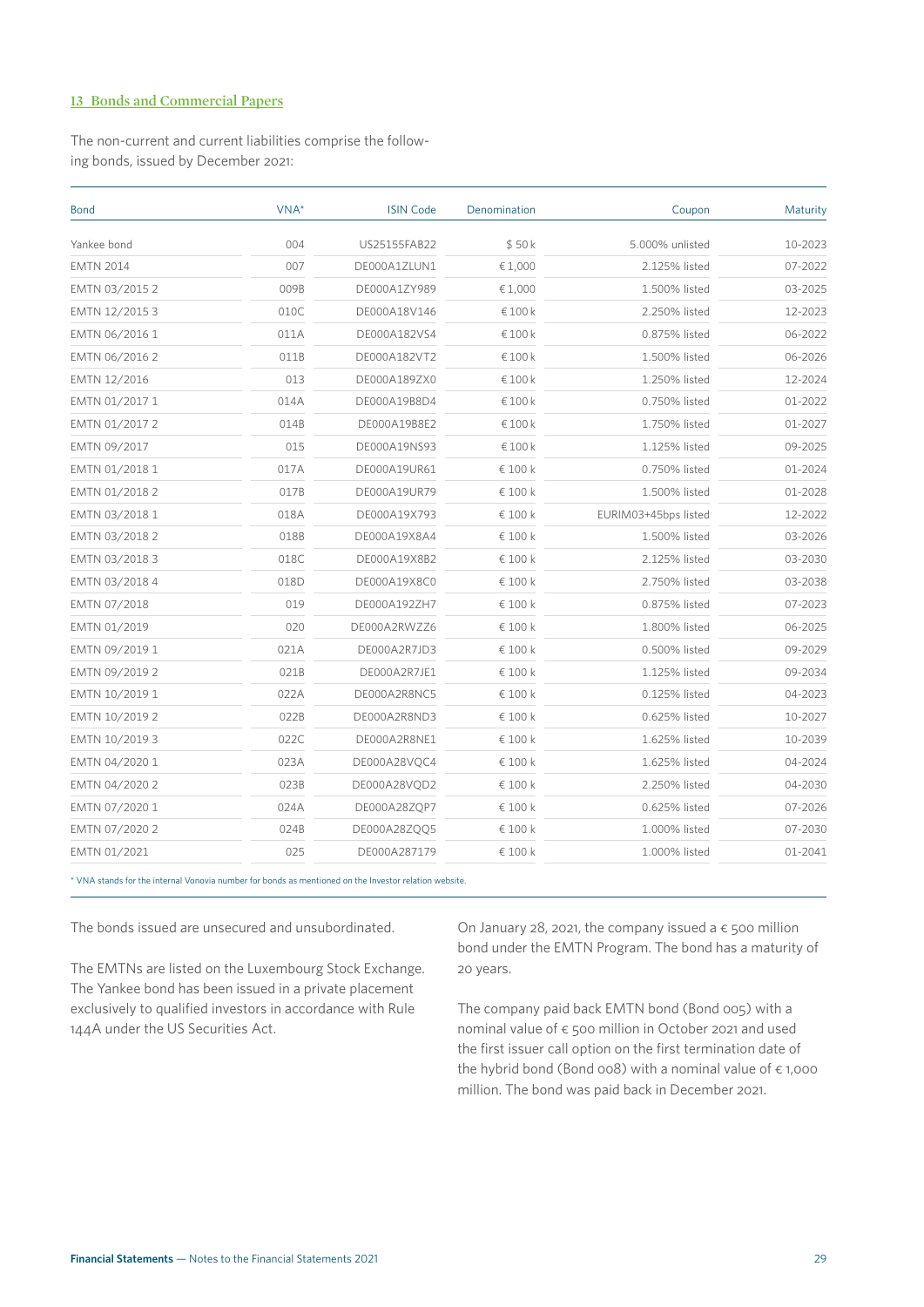| in $\epsilon$ thousand               | <b>Book Value</b><br>Dec. 31, 2020 | <b>Book Value</b><br>Dec. 31, 2021 | <b>Market Value</b><br>Dec. 31, 2020 | <b>Market Value</b><br>Dec. 31, 2021 |
|--------------------------------------|------------------------------------|------------------------------------|--------------------------------------|--------------------------------------|
| Non-current                          |                                    |                                    |                                      |                                      |
| Yankee bond 2                        | 201,973                            | 219,272                            | 220,332                              | 233,666                              |
| <b>EMTN 2014</b>                     | 498,750                            |                                    | 517,850                              |                                      |
| EMTN 03/2015 2                       | 495,245                            | 496,321                            | 535,310                              | 522,055                              |
| EMTN 12/2015 3                       | 994,474                            | 996,275                            | 1,071,210                            | 1,045,960                            |
| EMTN 06/2016 1                       | 498,932                            |                                    | 508,095                              |                                      |
| EMTN 06/2016 2                       | 496,518                            | 497,125                            | 541,335                              | 525,175                              |
| EMTN 12/2016                         | 993,459                            | 995,051                            | 1,055,900                            | 1,032,630                            |
| EMTN 01/2017 1                       | 499,465                            |                                    | 505,345                              |                                      |
| EMTN 01/2017 2                       | 496,570                            | 497,084                            | 551,370                              | 532,560                              |
| EMTN 09/2017                         | 497,047                            | 497,654                            | 528,565                              | 515,710                              |
| EMTN 01/2018 1                       | 497,359                            | 498,216                            | 513,375                              | 508,060                              |
| EMTN 01/2018 2                       | 496,341                            | 496,833                            | 548,580                              | 526,380                              |
| EMTN 03/2018 1                       | 599,073                            |                                    | 602,700                              |                                      |
| EMTN 03/2018 2                       | 703,752                            | 703,047                            | 755,937                              | 734,489                              |
| EMTN 03/2018 3                       | 494,557                            | 495,089                            | 583,370                              | 549,650                              |
| EMTN 03/2018 4                       | 489,067                            | 489,546                            | 646,230                              | 577,995                              |
| EMTN 07/2018                         | 497,654                            | 498,576                            | 512,940                              | 506,580                              |
| EMTN 01/2019                         | 497,837                            | 498,287                            | 540,950                              | 525,820                              |
| EMTN 09/2019 1                       | 493,934                            | 494,611                            | 512,115                              | 490,990                              |
| EMTN 09/2019 2                       | 497,550                            | 497,711                            | 530,920                              | 486,245                              |
| EMTN 10/2019 1                       | 498,477                            | 499,148                            | 503,840                              | 502,075                              |
| EMTN 10/2019 2                       | 494,001                            | 494,864                            | 517,915                              | 500,640                              |
| EMTN 10/2019 3                       | 489,355                            | 489,833                            | 557,260                              | 496,195                              |
| EMTN 04/2020 1                       | 497,540                            | 498,252                            | 513,375                              | 508,060                              |
| EMTN 04/2020 2                       | 492,876                            | 493,555                            | 585,950                              | 555,490                              |
| EMTN 07/2020 1                       | 745,509                            | 744,947                            | 774,945                              | 758,490                              |
| EMTN 07/2020 2                       | 741,791                            | 743,961                            | 794,430                              | 757,575                              |
| EMTN 01/2021                         |                                    | 480,824                            |                                      | 442,560                              |
| <b>Total</b>                         | 14,899,106                         | 13,316,082                         | 16,030,144                           | 13,835,050                           |
| Current                              |                                    |                                    |                                      |                                      |
| <b>EMTN 2013</b>                     | 499,539                            |                                    | 515,010                              |                                      |
| <b>EMTN 2014</b>                     |                                    | 499,507                            |                                      | 506,440                              |
| EMTN 06/2016 1                       |                                    | 499,659                            |                                      | 501,900                              |
| EMTN 01/2017 1                       |                                    | 499,955                            |                                      | 500,245                              |
| EMTN 03/2018 1                       |                                    | 599,542                            |                                      | 602,214                              |
| Hybrid bond (perpetual)              | 998,328                            |                                    | 1,034,380                            |                                      |
| <b>Total Non-current and current</b> | 16,396,973                         | 15,414,745                         | 17,579,534                           | 15,945,849                           |

The Multi-Currency Commercial Paper Program supports flexible and broad access to capital markets. Since 2017, the company has acted as an issuer under the commercial paper program established by the company. Debt issuances under these programs have unconditional and irrevocable guarantees from Vonovia SE. During the year 2021, the commercial paper program was amended and restated by the new issuer, Vonovia SE. The last commercial papers for FINANCE B.V. were paid back in February 2020.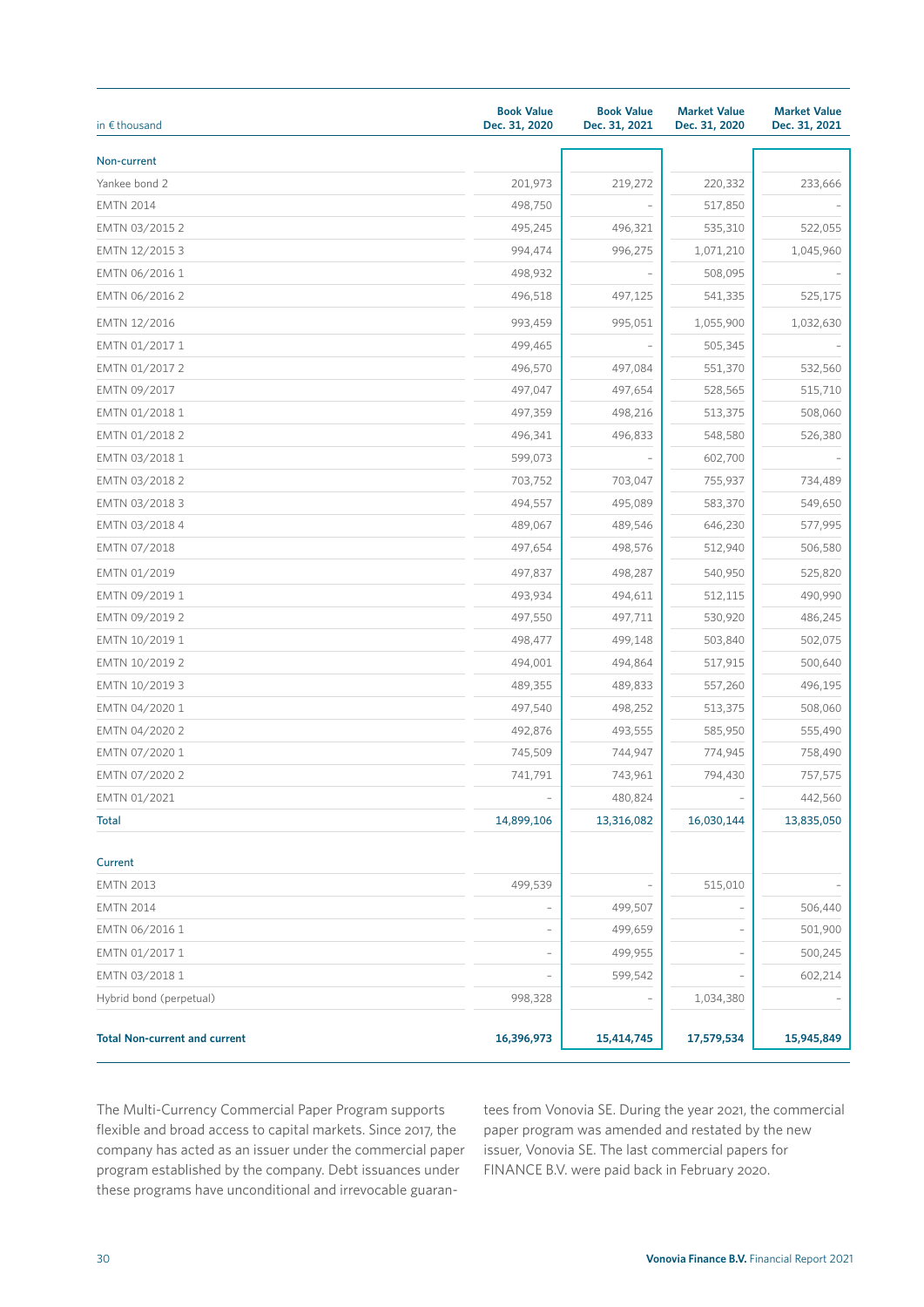The US dollar market value of the USD bond was USD 264,650,000 (December 31, 2020: USD 270,370,000).

The valuation of the Yankee bond is calculated using standard market valuation methods for such instruments on the basis of the market data provided by an accredited market data vendor.

The determined rates were verified in regard to the implicit risk premiums.

Vonovia SE serves as the guarantor of the bonds and associated interest obligations of its subsidiary FINANCE B.V. These obligations result from the issuance of bonds in the amount of  $\epsilon$  15,415 million.

| in $\epsilon$ thousand  | <b>Balance</b><br>as of<br>Dec. 31, 2021 | Repayment<br>Obligation within<br>$1$ year | Remaining<br>Maturity<br>$1-5$ years | Remaining<br>Maturity<br>$>5$ years |
|-------------------------|------------------------------------------|--------------------------------------------|--------------------------------------|-------------------------------------|
| <b>EMTN</b> bonds       | 15,195,473                               | 2,098,663                                  | 6,677,952                            | 6,418,858                           |
| Hybrid bond (perpetual) | $\overline{\phantom{0}}$                 | $\overline{\phantom{a}}$                   | $\hspace{0.1mm}-\hspace{0.1mm}$      |                                     |
| Yankee bond             | 219.272                                  | $\overline{\phantom{a}}$                   | 219,272                              |                                     |
|                         | 15,414,745                               | 2,098,663                                  | 6,897,224                            | 6,418,858                           |

| in $\epsilon$ thousand  | <b>Balance</b><br>Dec. 31, 2020 | Repayment<br><b>as of</b> Obligation within<br>$1$ year | Remaining<br>Maturity<br>$1-5$ years | Remaining<br>Maturity<br>>5 years |
|-------------------------|---------------------------------|---------------------------------------------------------|--------------------------------------|-----------------------------------|
| <b>EMTN</b> bonds       | 15,196,672                      | 499,539                                                 | 7,565,312                            | 7,131,821                         |
| Hybrid bond (perpetual) | 998,328                         | 998,328                                                 |                                      |                                   |
| Yankee bond             | 201.973                         | $\overline{\phantom{a}}$                                | 201.973                              |                                   |
|                         | 16,396,973                      | 1,497,867                                               | 7,767,285                            | 7,131,821                         |

#### **Movement of Bonds**

| in $\epsilon$ thousand           | 2020         | 2021         |
|----------------------------------|--------------|--------------|
| Balance as of January 1          | 15,062,027   | 16,396,973   |
| Additions                        | 2,477,716    | 480,824      |
| Repayments during the period     | $-1,051,226$ | $-1,497,867$ |
| Change in valuation rate         | $-91,544$    | 34,815       |
| <b>Balance as of December 31</b> | 16,396,973   | 15,414,745   |

Repayment obligations falling due within twelve months are included in current liabilities.

The fair value of the bonds is  $\epsilon$  531 million higher than the book value of the bonds (December 31, 2020: €1,183 million higher).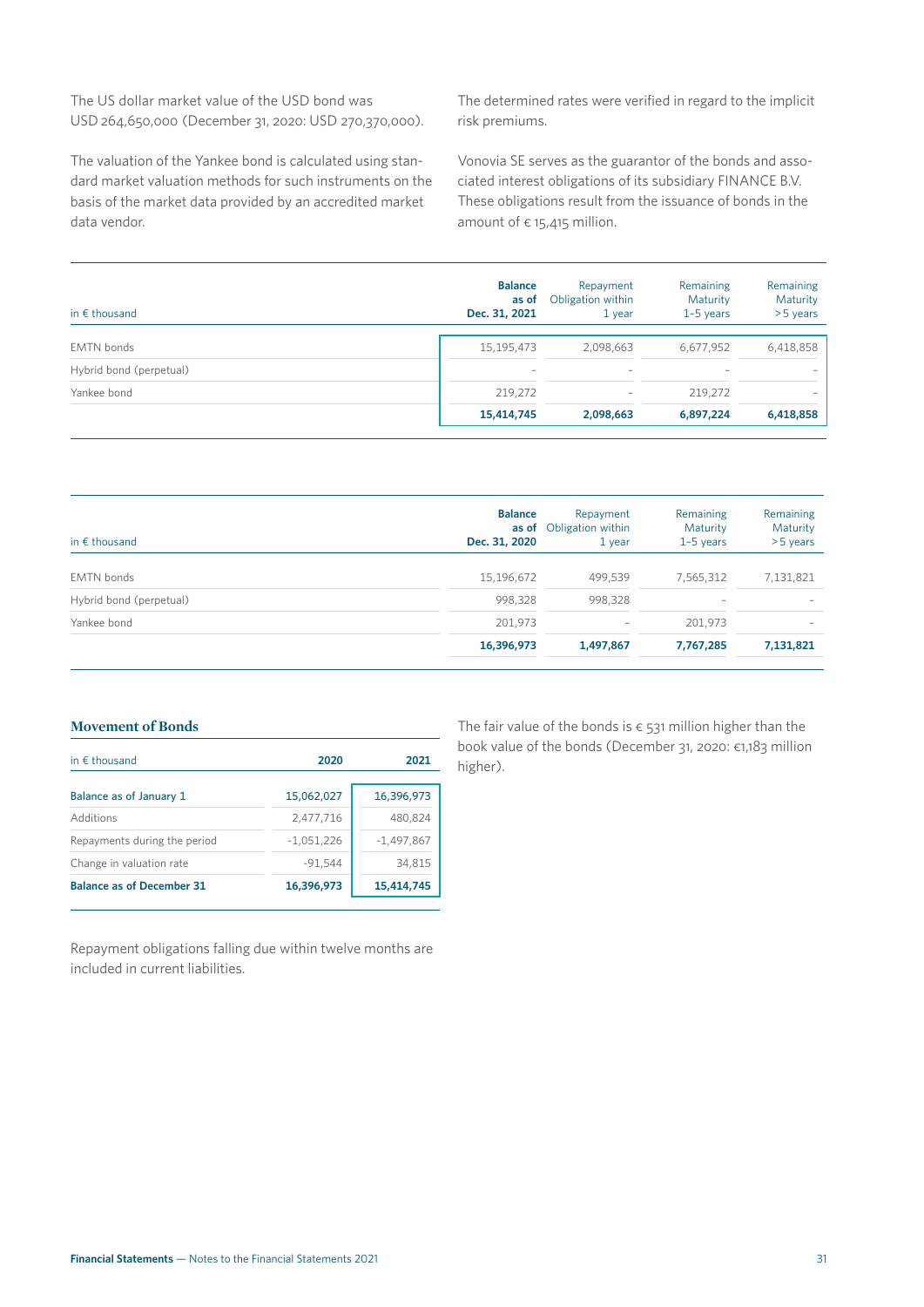#### **14 Accrued Liabilities/Other Liabilities**

The current liabilities as of December 31, 2021, mainly result from accrued interest liabilities on issued bonds.

Obligations with a maturity within one year are disclosed as current liabilities.

| in $\epsilon$ thousand<br><b>Bond</b>          | Coupon | Interest payment            | Dec. 31, 2020 | Dec. 31, 2021 |
|------------------------------------------------|--------|-----------------------------|---------------|---------------|
| Yankee bond 2                                  | 5.000% | semi-annual October/April 2 | 2,518         | 2,729         |
| <b>EMTN 2013</b>                               | 3.625% | annual October 8            | 4,171         |               |
| <b>EMTN 2014</b>                               | 2.125% | annual July 9               | 5,094         | 5,094         |
| EMTN 03/2015 2                                 | 1.500% | annual March 31             | 5,671         | 5,671         |
| EMTN 12/2015 3                                 | 2.250% | annual December 15          | 1,048         | 1,048         |
| EMTN 06/2016 1                                 | 0.875% | annual June 10              | 2,457         | 2,457         |
| EMTN 06/2016 2                                 | 1.500% | annual June 10              | 4,212         | 4,212         |
| EMTN 12/2016                                   | 1.250% | annual December 6           | 824           | 859           |
| EMTN 01/2017 1                                 | 0.750% | annual January 25           | 3,495         | 3,503         |
| EMTN 01/2017 2                                 | 1.750% | annual January 25           | 8,154         | 8,173         |
| EMTN 09/2017                                   | 1.125% | annual September 8          | 1,772         | 1,772         |
| EMTN 01/2018 1                                 | 0.750% | annual January 15           | 3,607         | 3,606         |
| EMTN 01/2018 2                                 |        | 1.500% annual January 14    | 7,213         | 7,212         |
| EMTN 03/2018 2                                 | 1.500% | annual March 22             | 8,170         | 8,170         |
| EMTN 03/2018 3                                 | 2.125% | annual March 22             | 8,235         | 8,234         |
| EMTN 03/2018 4                                 | 1.750% | annual March 22             | 10,690        | 10,699        |
| EMTN 07/2018                                   | 0.875% | annual July 3               | 2,182         | 2,182         |
| EMTN 01/2019                                   | 1.800% | annual June 29              | 4,586         | 4,586         |
| EMTN 09/2019 1                                 | 0.500% | annual September 14         | 747           | 747           |
| EMTN 09/2019 2                                 | 1.125% | annual September 14         | 1,680         | 1,680         |
| EMTN 10/2019 1                                 | 0.125% | annual April 6              | 462           | 462           |
| EMTN 10/2019 2                                 | 0.625% | annual October 7            | 736           | 736           |
| EMTN 10/2019 3                                 | 1.625% | annual October 7            | 1,892         | 1,892         |
| EMTN 04/2020 1                                 | 1.625% | annual April 7              | 5,988         | 5,988         |
| EMTN 04/2020 2                                 | 2.250% | annual April 7              | 8,291         | 8,291         |
| EMTN 07/2020 1                                 | 0.625% | annual July 9               | 2,260         | 2,260         |
| EMTN 07/2020 2                                 | 1.000% | annual July 9               | 3,617         | 3,617         |
| EMTN 01/2021                                   |        | 1.000% annual January 28    |               | 4,630         |
| Hybrid bond (perpetual)                        |        | 4.000% annual December 17   | 1,644         |               |
| <b>Total</b>                                   |        |                             | 111,416       | 110,510       |
| Senior Ioans                                   |        |                             | 150           | 53            |
| Compensation with swaps without cross-currency |        |                             | 135           | 145           |
| Accruals                                       |        |                             | 1,127         | 497           |
| <b>Total accrued liabilities</b>               |        |                             | 112,828       | 111,205       |
|                                                |        |                             |               |               |
| Liabilities                                    |        |                             | 599           |               |
| Trade payables                                 |        |                             |               | 10            |
| Other tax liabilities                          |        |                             | 5             | 8             |
| <b>Total other liabilities</b>                 |        |                             | 604           | 18            |

The fair value of the current liabilities approximates the book value due to their current character.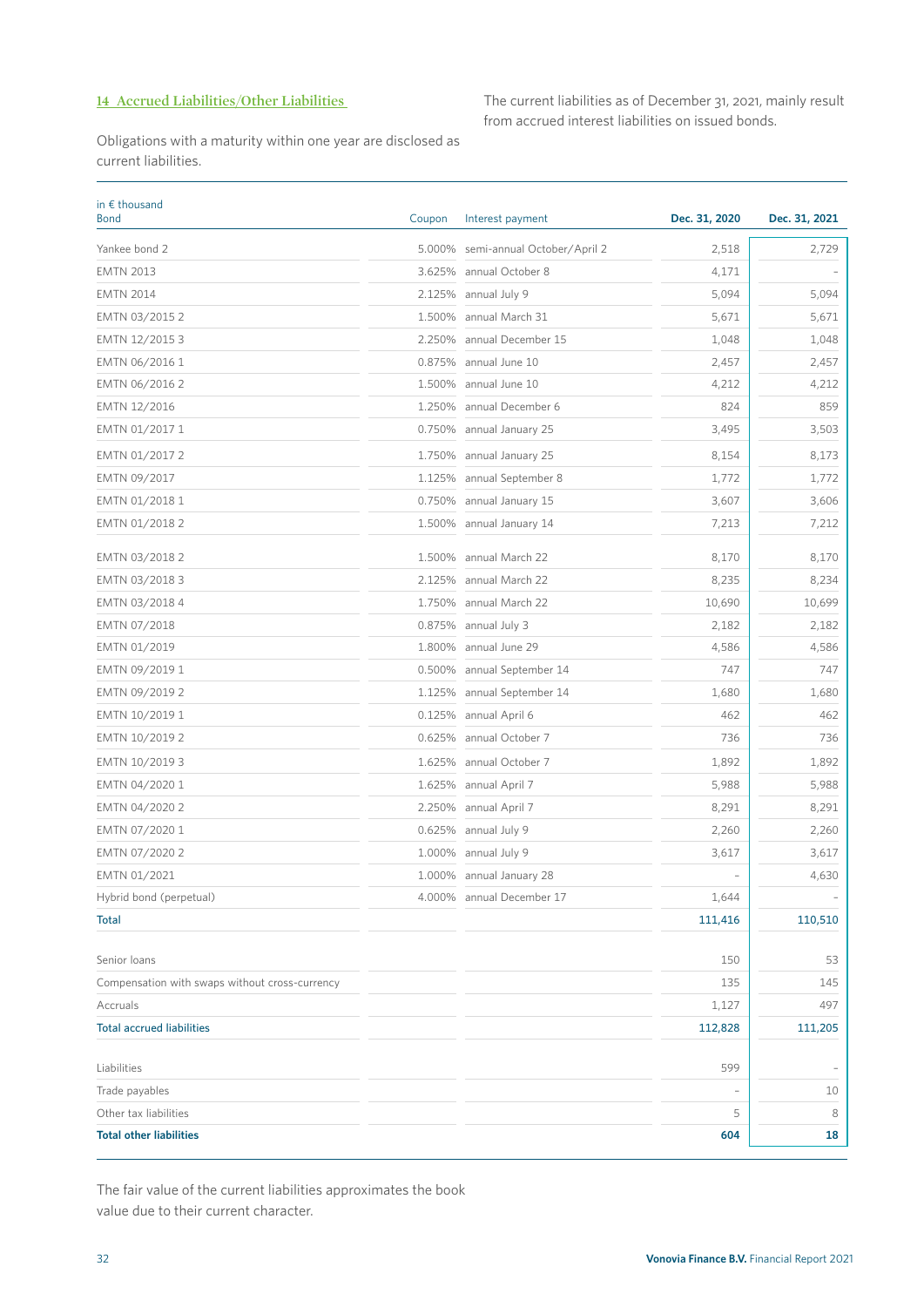#### Working Capital Facility/Revolving Credit Facility

In October 2018, Vonovia SE concluded an agreement on a new working capital facility/revolving credit facility amounting to  $\epsilon$  1,000 million with Commerzbank AG via FINANCE B.V. In 2020, the contract increased to € 2,000 million.

In September 2021, the contract of working capital facility was amended for FINANCE B.V. and switched over to Vonovia SE by a new Facility Agreement at the same time. Vonovia SE became the new borrower and guarantor and the program increased to  $\epsilon$  3,000 million in the year 2021.

#### **15 Interest and Similar Income and Expenses**

| in $€$ thousand                                               | Jan.-Dec. 2020 | Jan.-Dec. 2021 |
|---------------------------------------------------------------|----------------|----------------|
| Interest income from affiliated companies and shareholder     | 319,323        | 324,145        |
|                                                               |                |                |
| Compensation incurred loss from shareholder                   |                | 15,933         |
| Interest income from third parties                            | 11,819         | 15,048         |
| Valuation effects from ineffectiveness                        |                | 54             |
| Total interest and similar income                             | 331,142        | 355,180        |
| Interest expenses from Euro/EMTN bonds                        | $-213,248$     | $-212,840$     |
| Interest expenses from Hybrid bond (perpetual)                | $-40,004$      | $-38,356$      |
| Interest expenses from Yankee bond                            | $-10,801$      | $-10,929$      |
| Interest expenses from secured financings                     | $-4,764$       | $-8,490$       |
| Interest expenses from Term loan                              | $-2,272$       | $-2,468$       |
| Interest expenses from swaps                                  | $-13,327$      | $-13,795$      |
| Interest expenses from liquidation Forward swaps              | $-10,393$      | $-10,393$      |
| Other interest expenses to third parties                      | $-21,357$      | $-24,644$      |
| Valuation effects from off-market transaction loss            | $-2,665$       | $-1,051$       |
| Non-recoverable finance expenses                              | $-419$         | $-93$          |
| Incurred loss of valuation effects from loan to third parties |                | $-15,933$      |
| Total interest and similar expenses                           | $-319,250$     | $-338,992$     |
| <b>Total financial result</b>                                 | 11,892         | 16,188         |

In the period under review,  $\epsilon$  9.6 million was reclassified to profit or loss from the cash flow hedge reserve.

In connection with the initial valuation of cross-currency swaps, interest is expensed in the income statement based on the difference between the net present value and the fair value.

This is attributable to the stringent financial risk management strategy, which does not permit holding a currency risk in connection with the issuance of the bonds in US dollars open, even temporarily.

The expenses from the term loan amount to  $\epsilon$  2,468 k have been paid back by the shareholder and are also included under interest income from affiliated companies and shareholder.

#### **16 Personnel Expenses**

Personnel expenses are disbursed for employees as follows:

| Jan.-Dec. 2020 | Jan.-Dec. 2021 |
|----------------|----------------|
|                |                |
| 605            | 318            |
| 40             | 31             |
| 645            | 349            |
|                |                |

#### **17 Depreciation of Tangible Non-current Assets**

Depreciation expenses of € 1 k (January–December 2020:  $\epsilon$  3 k) pertain to the depreciation of tangible assets, which are comprised of office equipment.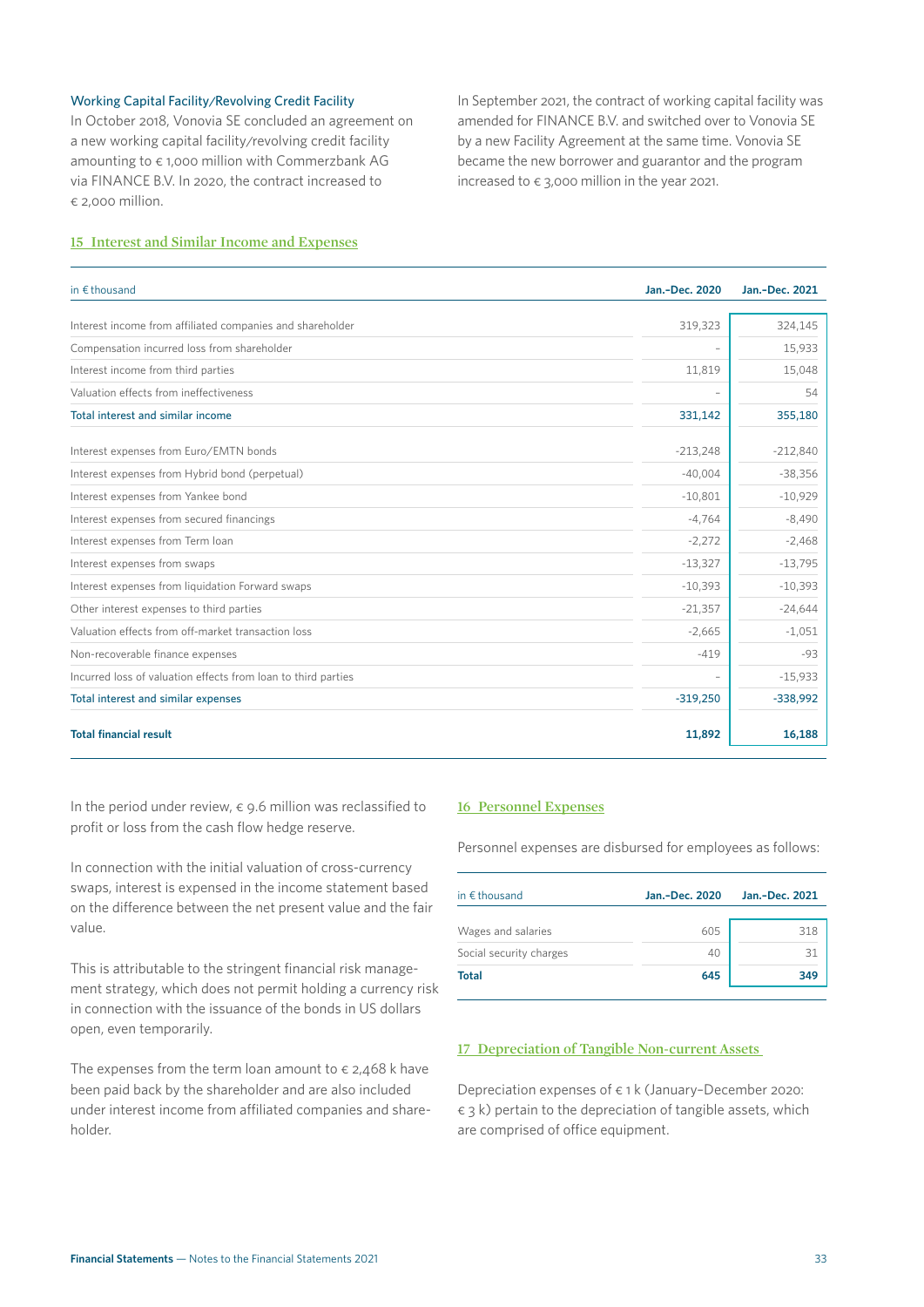#### **18 Audit Fees**

The following audit fees were expensed in the income statement in the reporting period:

| Jan.-Dec. 2021<br>in $\epsilon$ thousand | <b>KPMG Accoun-</b><br>tants N.V. | Other KPMG<br>Network | <b>Total KPMG</b><br><b>Network</b> |  |
|------------------------------------------|-----------------------------------|-----------------------|-------------------------------------|--|
| Audit of the financial statements        | 85                                |                       | 85                                  |  |
| Other audit services                     |                                   |                       |                                     |  |
| Tax services                             |                                   |                       |                                     |  |
| Other non-audit services                 |                                   |                       |                                     |  |
| <b>Total</b>                             | 85                                |                       | 85                                  |  |
|                                          |                                   |                       |                                     |  |

| Jan.-Dec. 2020<br>in $\epsilon$ thousand | Pricewaterhouse-<br>Coopers<br>Accountants N.V. | Other<br><b>PwC Network</b> | <b>Total PwC</b><br><b>Network</b> |  |
|------------------------------------------|-------------------------------------------------|-----------------------------|------------------------------------|--|
| Audit of the financial statements        | 87                                              | $\overline{\phantom{0}}$    | 87                                 |  |
| Other audit services                     | 8                                               | $\overline{\phantom{0}}$    | 8                                  |  |
| Tax services                             | $\overline{\phantom{0}}$                        |                             |                                    |  |
| Other non-audit services                 | 32                                              | $\overline{\phantom{0}}$    | 32                                 |  |
| <b>Total</b>                             | 127                                             |                             | 127                                |  |

The fees listed above relate to the procedures applied to the company by accounting firms and the external independent auditor as referred to in Section 1, subsection 1 of the Audit Firms Supervision Act (Wet toezicht accountantsorganisaties – Wta) as well as by Dutch and foreign-based accounting firms, including their tax services and advisory groups. These fees relate to the audit of 2021 financial statements, regardless of whether the work was performed in 2021 and 2022.

The respective external auditor for the year have provided other non-audit services for the company amounting to  $\epsilon$  o k (January-December 2020:  $\epsilon$  32 k), but these are included in "Interest and Similar Expenses." The non-audit services of 2020 performed by PricewaterhouseCoopers Accountants N.V. pertain to the comfort letter for the EMTN Program. These non-audit services are allowed under current regulations.

#### **19 Other Operating Expenses**

| in $€$ thousand                       | Jan.-Dec. 2020 | Jan.-Dec. 2021 |
|---------------------------------------|----------------|----------------|
| Consultancy fees                      | 83             | 104            |
| Independent auditor's<br>remuneration | 87             | 85             |
| Rent and lease                        | 84             | 86             |
| IT and administration costs           | 31             | 21             |
| Other costs                           | 44             | 42             |
| <b>Total</b>                          | 329            | 338            |

The table below shows the financial obligation for office rent:

| in $\epsilon$ thousand | within 2022 | within<br>2023-2026 | beyond 2026 |
|------------------------|-------------|---------------------|-------------|
| Rent and lease         | 105         | 263                 |             |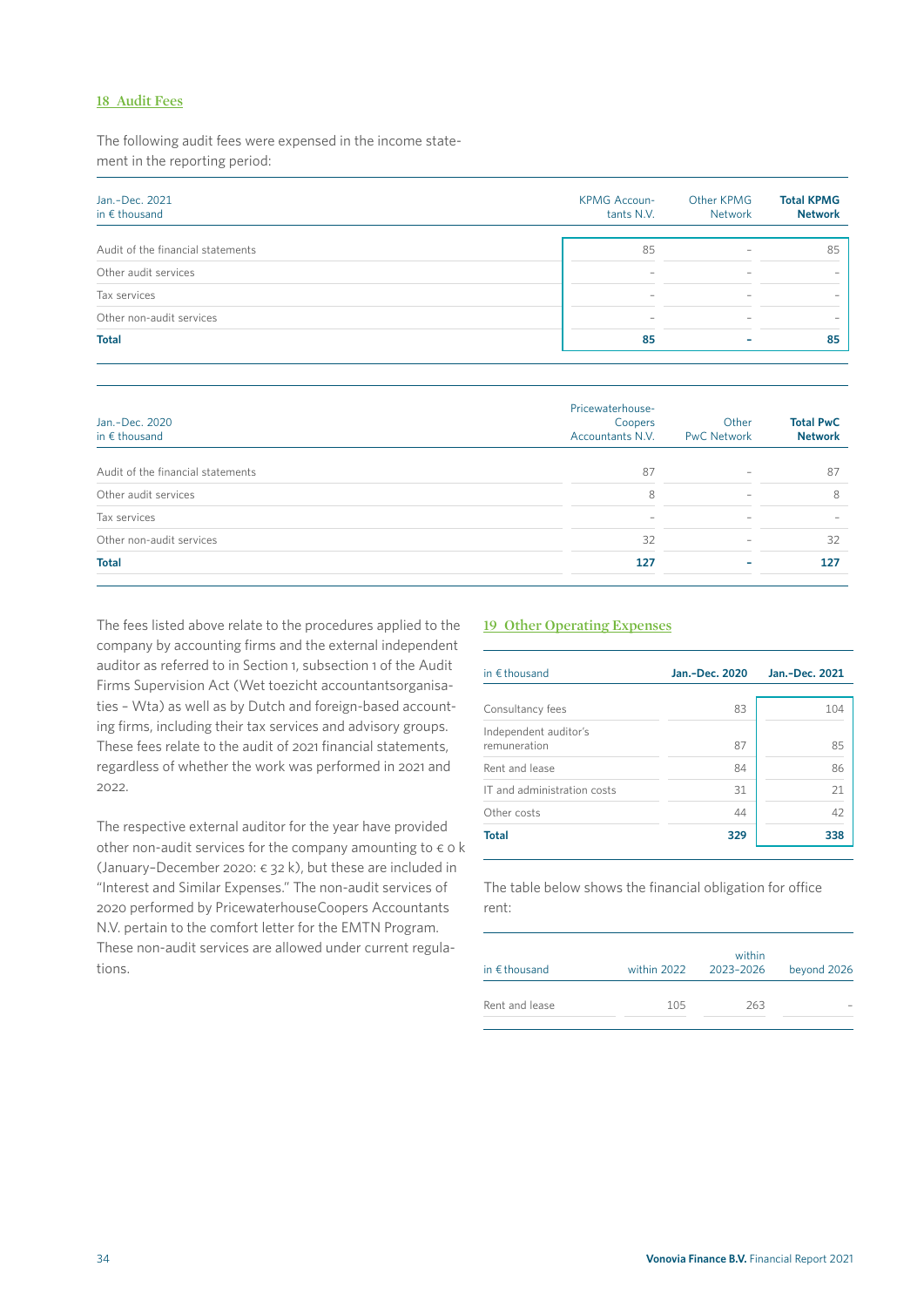#### **20 Income/Loss Taxation**

The taxation on the result of ordinary activities can be specified as follows:

| in $\epsilon$ thousand         | Jan.-Dec. 2020 | Jan.-Dec. 2021 |
|--------------------------------|----------------|----------------|
| Profit before taxation         | 10,915         | 15,500         |
| Deferred tax assets            | 1,026          | 366            |
| Current tax liabilities/assets | 359            | 321            |
| Corporate income taxation      | $-3,123$       | $-3,145$       |
| Profit for the period          | 9,177          | 13,042         |

The effective tax rate is 15.86% (January–December 2020: 15.92%)

The nominal tax rate is 25.0% (January–December 2020: 25.0%)

FINANCE B.V. has reached an agreement with the Dutch tax authorities regarding an advance pricing agreement ("APA") for the period of establishment until December 31, 2018. A new APA with a period of validity from January 1, 2016, to December 31, 2020, was signed in January 2017. Additionally, an application process for a bilateral APA ("BAPA") was initiated in 2019. The prior APA/BAPA is used for the calculation until the new APA/BAPA is finalized.

The effective tax rate based on the following circumstance: The current tax position is not calculated on the basis of the ordinary profit or loss but by using the margin applied for the BAPA; the current income tax occurs even with a potential loss. In addition the 2021 Dutch corporation tax applies at 25,0%. For the taxable amount up to and including euro 245,000 the applicable tax rate is 15,0%. Furthermore, because of the BAPA, no deferred tax assets on tax loss carryforwards are taken into account. The deferred tax assets result only from the derivative instruments.

#### **21 Related Parties**

In accordance with the business purpose of the company, namely, raising funds from debt capital markets, the lending of funds to Vonovia SE or its affiliated companies reflects the related party relationships and is therefore related to Group financing activities.

All loans are granted to Group companies for Group financing purposes. The interest income mainly stems from these Group companies. The interest rates charged to Group companies are comprised of a weighted mix of interest rates from the issued bonds and loans plus a service charge margin on an arm's-length basis.

The company obtains services from the shared service center of Vonovia SE for which no service fees have been charged, because setting up the entity and implementing the operational activities were in the sole interest of Vonovia as the main beneficiary.

Therefore, any receivables and liabilities to Vonovia SE or its affiliated companies are related to the above-mentioned financing activities.Furthermore, there are not any transactions with participation by the management.

#### **22 Average Numbers of Employees**

As of December 31, 2021, the company has three employees (December 31, 2020: five), two of whom are men and one of whom is a woman (December 31, 2020: three men and two women). All employees work in the Netherlands. The two-person Management Board comprises only men; both of them work in the Netherlands. Services are obtained through the shared service functions of the Vonovia Group.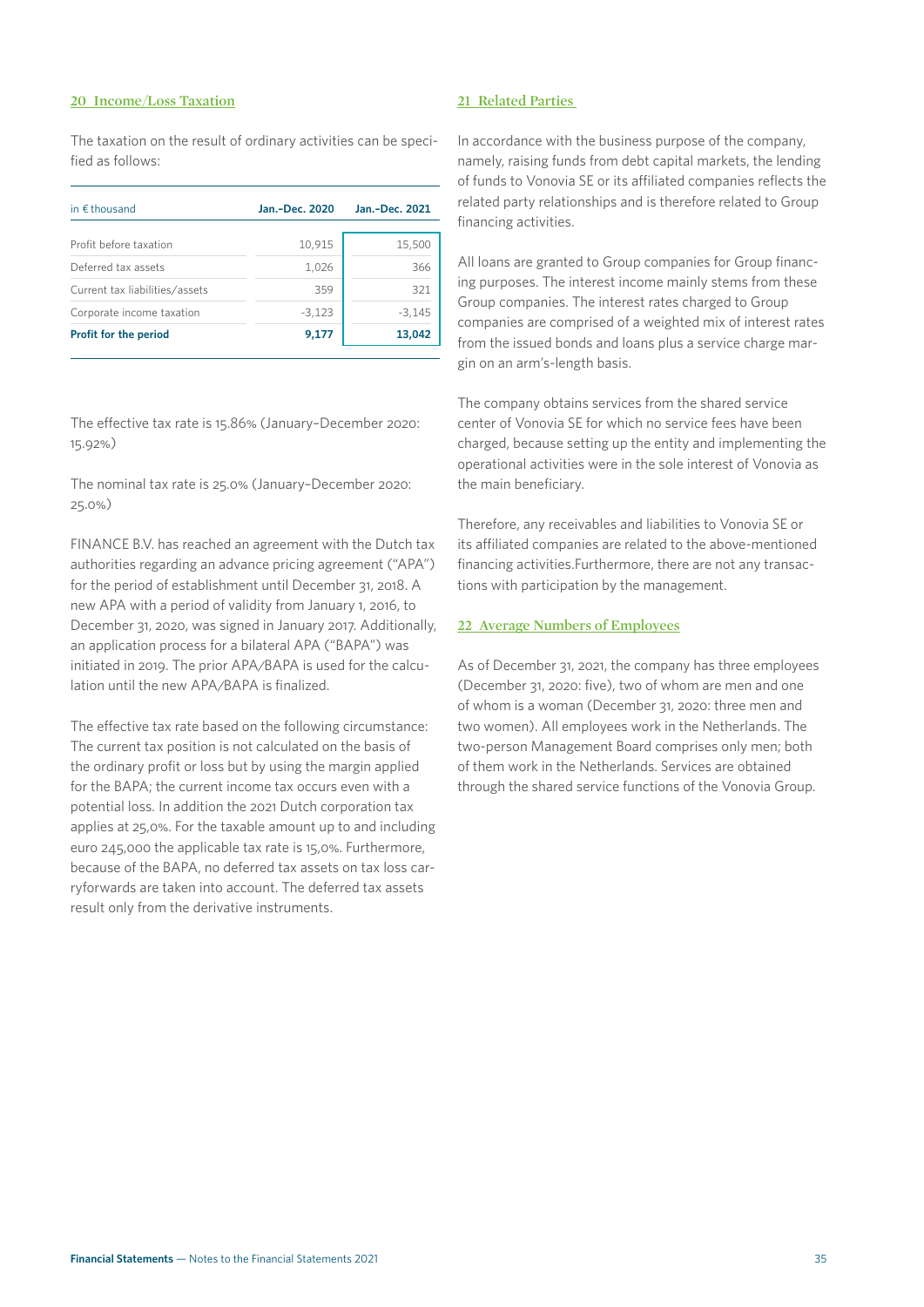#### **23 Financial Instruments**

As of December 31, 2021, the financial instruments consist of an interest rate swap relating to a floater bond (Bond 018A) with a nominal volume of  $\epsilon$  600 million (beginning of 2018) and two cross-currency swaps corresponding to a USD bond (Bond 004) with a total nominal volume of  $\epsilon$  185 million (beginning of 2013: four cross-currency swaps with a total nominal volume of  $\epsilon$  739.8 million).

Future changes in the value of the cash flow hedge reserve also relate to three hedging instruments unwound in October 2015. Corresponding future changes in value previously reported outside profit or loss under cash flow hedge reserve will be amortized through profit or loss in line with the expected cash flows from the underlying hedged items. In the year under review,  $\epsilon$  9.6 million was reclassified to profit or loss, reducing the respective cash flow hedge reserve to € 18.7 million.

The main parameters and developments for the cash flow hedge reserve as well as the derivatives were as follows:

#### **Development of Cash Flow Hedge Reserve Taking into Account Deferred Tax**

|                                                                      |              | <b>Development</b>  |                          |               |
|----------------------------------------------------------------------|--------------|---------------------|--------------------------|---------------|
| in $\epsilon$ thousand                                               | Jan. 1, 2021 | <b>Gross Amount</b> | Deferred Tax             | Dec. 31, 2021 |
| Cash flow hedge reserve related to three unwound hedging instruments | 28,352       | $-9,626$            | $\overline{\phantom{0}}$ | 18,726        |
| Interest rate swap floater ( $\epsilon$ 600 million)                 | 6,826        | $-4,700$            | 1,140                    | 3,266         |
| Cross-currency swap                                                  | $-23,953$    | $-17,831$           | 4,856                    | $-36,928$     |
| Corresponding USD bond                                               | 14,180       | 17,180              | $-4,584$                 | 26,776        |
| Cash flow hedge reserve according to balance sheet                   | 25,405       | $-14.977$           | 1,412                    | 11,840        |

|                                                                      |              | <b>Development</b>  |              |               |
|----------------------------------------------------------------------|--------------|---------------------|--------------|---------------|
| in $\epsilon$ thousand                                               | Jan. 1, 2020 | <b>Gross Amount</b> | Deferred Tax | Dec. 31, 2020 |
| Cash flow hedge reserve related to three unwound hedging instruments | 37,978       | $-9,626$            |              | 28,352        |
| Interest rate swap floater ( $\epsilon$ 600 million)                 | 8,657        | $-1,955$            | 124          | 6,826         |
| Cross-currency swap                                                  | $-31,322$    | $-8.065$            | $-696$       | $-23,953$     |
| Corresponding USD bond                                               | 29,576       | $-18.866$           | 3.470        | 14,180        |
| Cash flow hedge reserve according to balance sheet                   | 44,889       | $-22,382$           | 2.898        | 25,405        |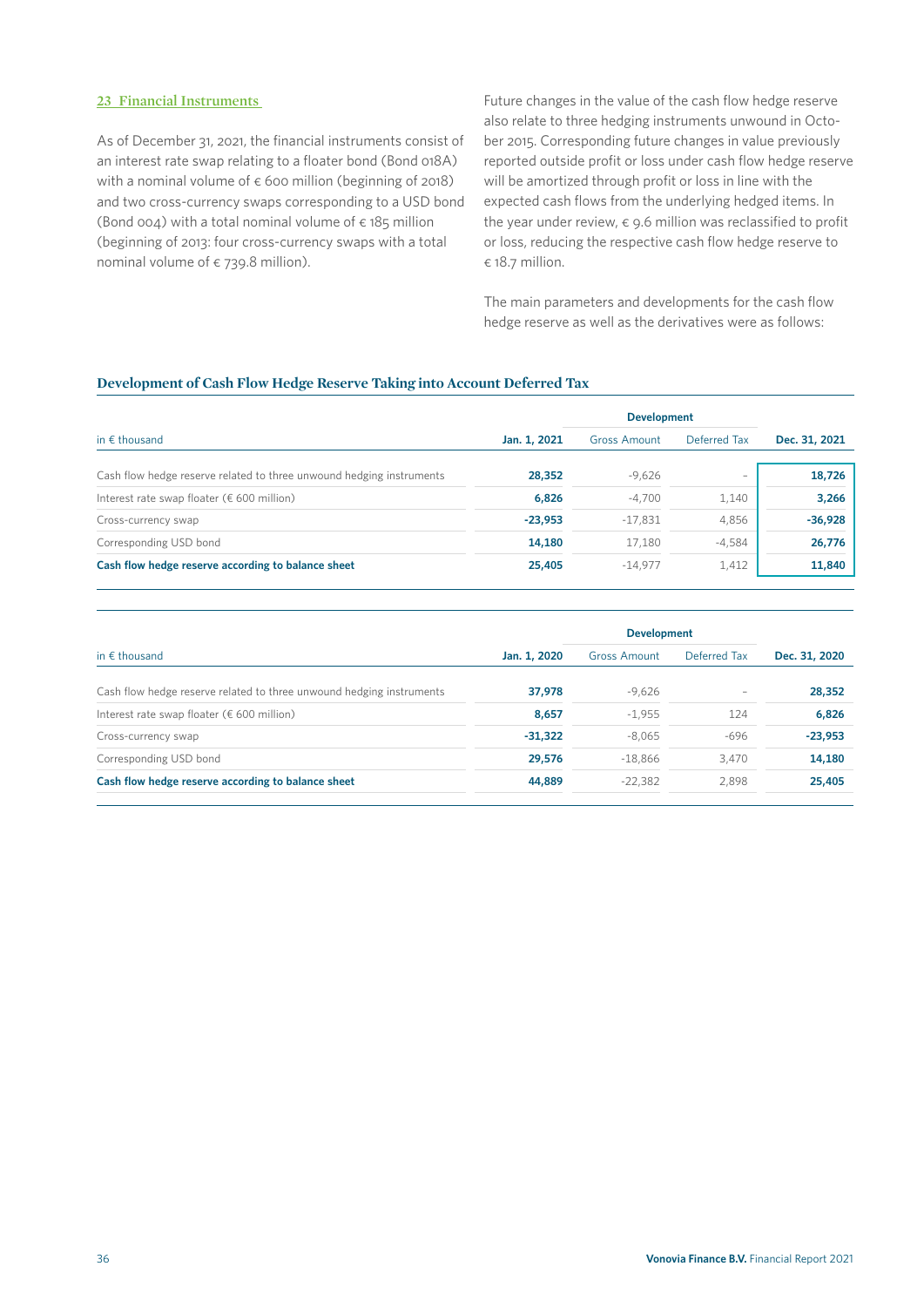### **Development of Derivatives**

| in $\epsilon$ thousand                                           |                          |                          | <b>Development</b>       |                                |                                                                           |                          |                  |  |
|------------------------------------------------------------------|--------------------------|--------------------------|--------------------------|--------------------------------|---------------------------------------------------------------------------|--------------------------|------------------|--|
|                                                                  | Face-Value               | Jan. 1,<br>2021          | Cash Flow<br>Hedge       | Ineffec-<br>tiveness<br>Income | $Off-$<br>market<br>Loss<br>Income<br>ReserveStatement Statement fication | $Re-$<br>classi-         | Dec. 31,<br>2021 |  |
| Passive hedge accounting                                         | ٠                        | $\overline{\phantom{a}}$ | 9,626                    |                                | $\sim$                                                                    | $-9,626$                 |                  |  |
| Interest rate swap floater Mar. 2018 4.75 years 3M EURIBOR       | 600,000                  | $-9,102$                 | 4,700                    |                                |                                                                           |                          | $-4,402$         |  |
| Cross-currency swap eff.  Oct. 2013  10 years  USD exchange rate | 184,592                  | 31,938                   | 17,831                   |                                |                                                                           |                          | 49,769           |  |
| Cross-currency swap off-market loss transaction loss             |                          | $-13,568$                | $\overline{\phantom{a}}$ | 54                             | $-1,051$                                                                  | $\overline{\phantom{a}}$ | $-14,565$        |  |
|                                                                  |                          | 18,370                   | 17,831                   | 54                             | $-1,051$                                                                  | $\qquad \qquad -$        | 35,204           |  |
| Market value (clean)                                             | 784,592                  | 9,268                    | 32,157                   | 54                             | $-1,051$                                                                  | $-9,626$                 | 30,802           |  |
| Accrued interest                                                 | $\overline{\phantom{a}}$ | 289                      |                          |                                |                                                                           |                          | 490              |  |
| Market value (dirty)                                             | $\overline{\phantom{a}}$ | 9,557                    |                          |                                |                                                                           |                          | 31,292           |  |

| Face-Value               |                 | <b>Development</b>       |                                |                                  |                                    |                  |
|--------------------------|-----------------|--------------------------|--------------------------------|----------------------------------|------------------------------------|------------------|
|                          | Jan. 1,<br>2020 | Hedge                    | Ineffec-<br>tiveness<br>Income | Off-<br>market<br>Loss<br>Income | Re-<br>classi-<br>fication         | Dec. 31,<br>2020 |
| ۰                        | ٠               | 9,626                    | $\overline{\phantom{0}}$       | $\sim$                           | $-9,626$                           |                  |
| 600,000                  | $-11,057$       | 1,955                    |                                |                                  | $\overline{\phantom{a}}$           | $-9,102$         |
| 184,592                  | 40,003          | $-8,065$                 |                                |                                  | $\overline{\phantom{0}}$           | 31,938           |
|                          | $-10,903$       | $\overline{\phantom{a}}$ | $-1,672$                       | $-993$                           | $\overline{\phantom{0}}$           | $-13,568$        |
|                          | 29,100          | $-8,065$                 | $-1,672$                       | $-993$                           | $\overline{\phantom{0}}$           | 18,370           |
| 784,592                  | 18,043          | 3,516                    | $-1,672$                       | $-993$                           | $-9,626$                           | 9,268            |
| $\qquad \qquad -$        | 545             | $\overline{\phantom{a}}$ |                                |                                  | $\overline{\phantom{a}}$           | 289              |
| $\overline{\phantom{a}}$ | 18,588          | $\overline{\phantom{0}}$ |                                |                                  | $\overline{\phantom{a}}$           | 9,557            |
|                          |                 |                          | Cash Flow                      |                                  | <b>Reserve Statement Statement</b> |                  |

# **Development of Yankee Bond**

|                        |           | <b>Development</b>                                        |           |
|------------------------|-----------|-----------------------------------------------------------|-----------|
| in $\epsilon$ thousand |           | via Cash Flow<br>Jan. 1, 2021 Hedge Reserve Dec. 31, 2021 |           |
| Yankee bond            | $-18,906$ | $-17,180$                                                 | $-36,086$ |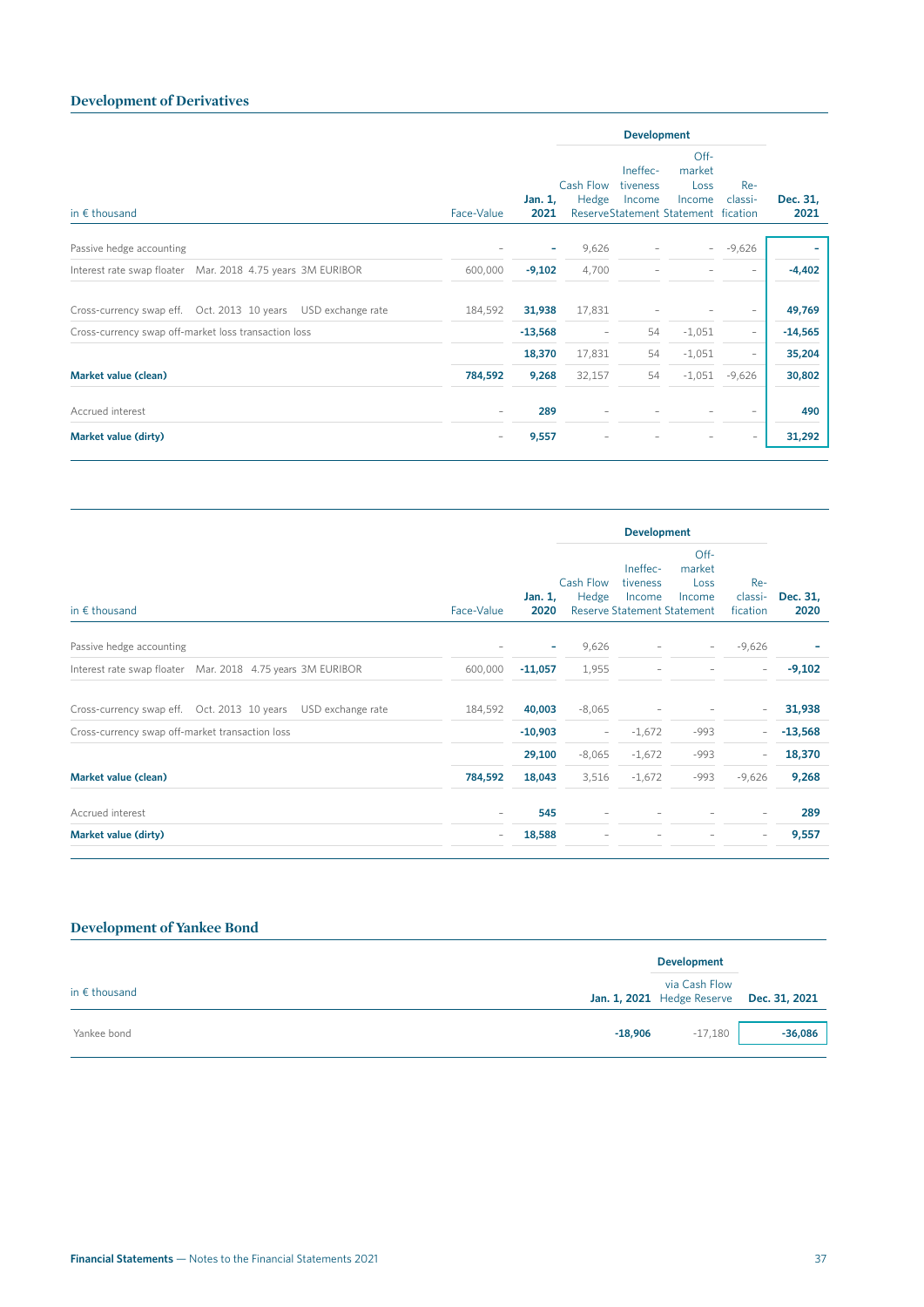#### **24 Further Information about the Bodies of the Company**

The Management Board of Vonovia Finance B.V. consists of two members as of December 31, 2021.

#### Iwan Oude Roelink

Director of Vonovia Finance B.V. Chairman of the Management Board

Rick van Dijk Director of Vonovia Finance B.V

The Management has received remuneration for the 2021 fiscal year amounting to  $\epsilon$  194 k for two members of the board (January–December 2020: € 367 k for three members of the board).

The Supervisory Board currently consists of four members.

#### Helene von Roeder

Chair of Supervisory Board CFO of Vonovia SE

Simone Schumacher Head of Accounting, BMW Finance N.V.

#### Olaf Weber

Head of Finance and Treasury, Vonovia SE

#### Dr. Fabian Heß

General Counsel of Vonovia SE

The members of the Supervisory Board received remuneration amounting to € 18 k in 2021 (January–December 2020: € 18 k).

The shares of the company entitle the shareholder to voting and profit rights, and the shares are all held by Vonovia SE, the holding company of the Vonovia Group. Vonovia SE is the leading German real estate company in the DAX 30 and a top company in the European real estate market.

#### **25 Subsequent Events**

On February 22, 2022, Finance B.V. terminated the loan that was granted on October 7, 2021 by repayment of a bank loan issued to Aggregate Holdings Invest. In the wake of the loan allocation, shares of the Adler Group that were previously held by Aggregate Holdings Invest S.A. were issued as security. As a result, control of 20.5% of the shares in the Adler Group went to Finance B.V. in the course of the debt recovery. Prior to the debt recovery, Finance B.V. had established a fiduciary relationship with Vonovia SE regarding the accrued shares and thereby transferred all rights from the commitment to Vonovia SE.

On February 16, 2022 Prof. Dr. Kirsten became member and new chairman of the Executive Board of Directors at Adler Group S.A.. In order to avoid potential conflicts of interest, he resigned from the Supervisory Board at FINANCE B.V. with immediate effect on the same day.

These days our key financial figures are only secondary. We stand in solidarity with the people of Ukraine. Our thoughts are with the men and women who had to flee their homeland to escape from war, bring their children and grandchildren to safety and save their lives. The Management Board is very pleased with the intention of Vonovia SE to provide apartments quickly and with minimal red tape so that Ukrainians can have peace and safety, and we hope that this senseless war ends soon.

Amsterdam, April 11, 2022

#### Management Board

Original has been signed by Iwan Oude Roelink (Chairman)

Original has been signed by Rick van Dijk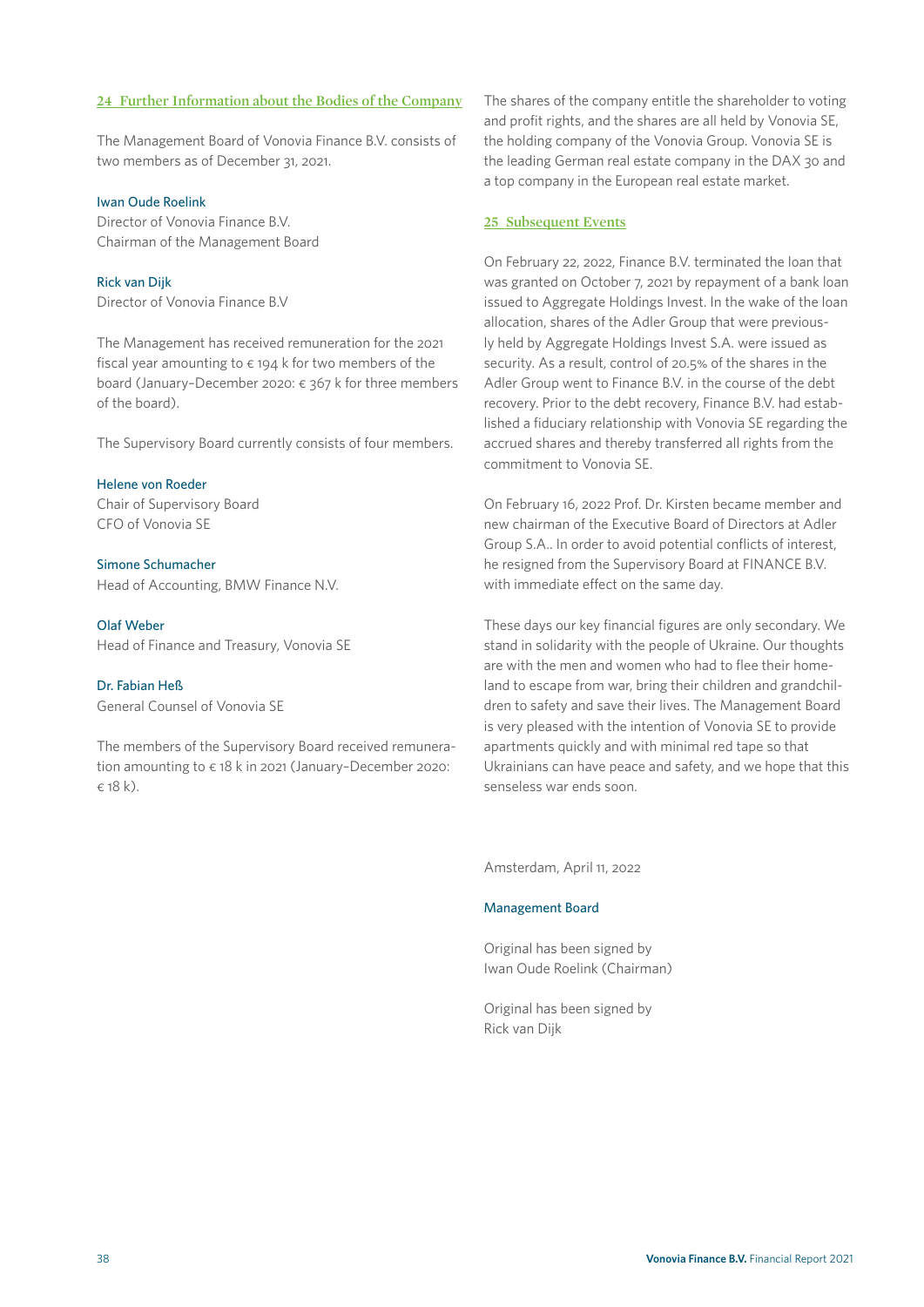# **Other Information**

# **Profit Appropriation According to the Articles of Association**

The company's Articles of Association, specifically article 19, provide that the profits will be at the disposal of the Annual General Meeting. A resolution to pay out dividends will only be effective upon approval by the Management Board and if the equity exceeds the reserves that are required by law or the Articles of Association. The company can only make distributions to the shareholders and other entitled persons up to an amount that does not exceed the amount of the distributable reserves. The General Meeting may resolve to pay dividends from legally distributable reserves.

The Management Board has proposed to add the net profit of 2021 amounting to  $\epsilon$  13,042 k (year ended December 31, 2020: net profit of  $\epsilon$  9,177 k) to the other reserves.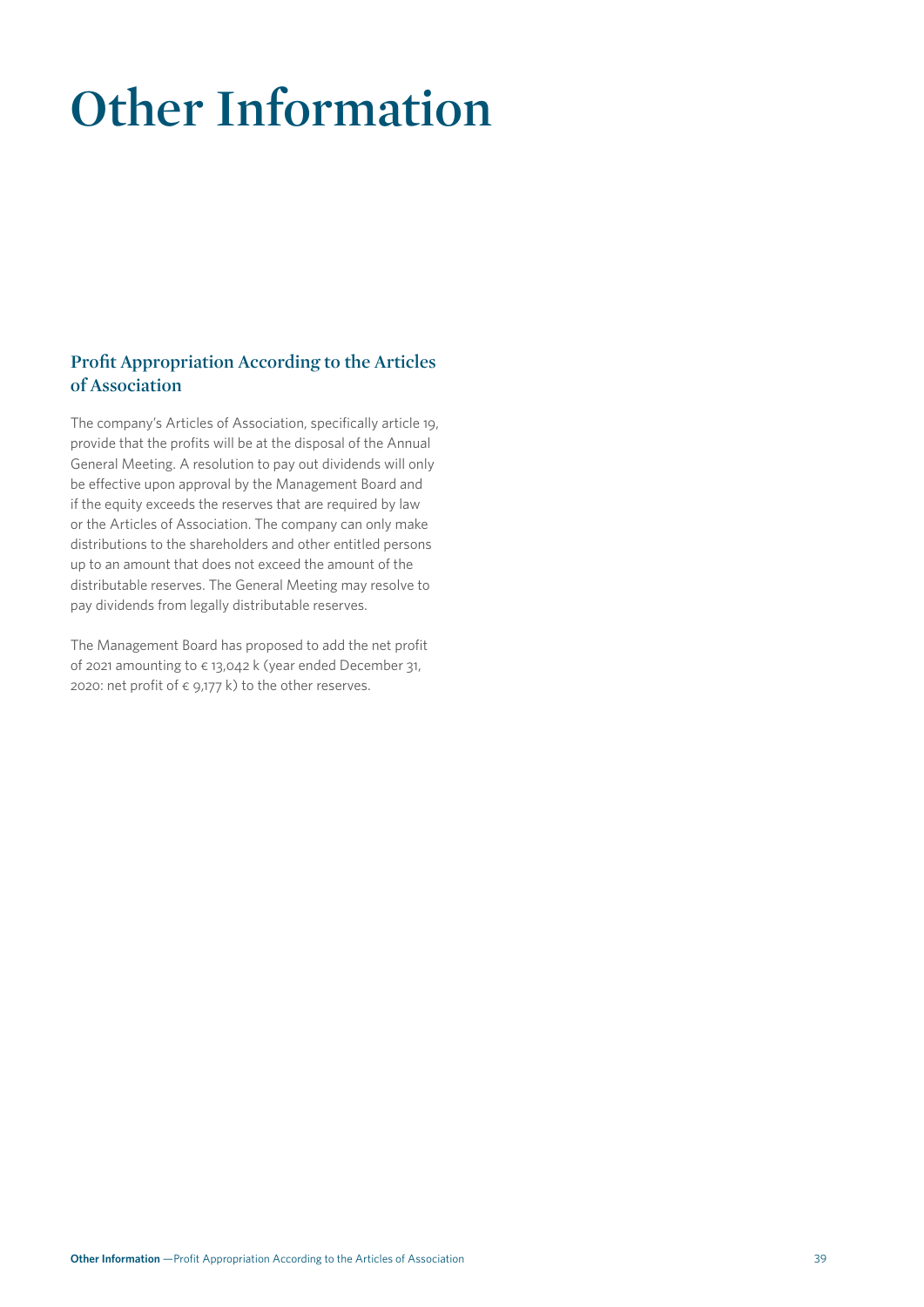# **Independent Auditor's Report**

To: the General Meeting and Supervisory Board of Vonovia Finance B.V.

**Report on the audit of the financial statements 2021 included in the financial report** 

#### *Our opinion*

In our opinion the accompanying financial statements give a true and fair view of the financial position of Vonovia Finance B.V as at December 31, 2021 and of its result and its cash flows for the year then ended in accordance with Part 9 of Book 2 of the Dutch Civil Code.

#### What we have audited

We have audited the financial statements 2021 of Vonovia Finance B.V ("the Company") based in Amsterdam.

The financial statements comprise:

- 1 Balance Sheet as at December 31, 2021;
- 2 Income Statement for the Year from January 1 to December 31, 2021;
- 3 The notes comprising a summary of the accounting policies and other explanatory information.

#### *Basis for our opinion*

We conducted our audit in accordance with Dutch law. including the Dutch Standards on Auditing. Our responsibilities under those standards are further described in the 'Our responsibilities for the audit of the financial statements' section of our report.

We are independent of Vonovia Finance B.V in accordance with the 'Verordening inzake de onafhankelijkheid van accountants bij assurance-opdrachten' (ViO, Code of Ethics for Professional Accountants, a regulation with respect to independence) and other relevant independence regulations in the Netherlands. Furthermore, we have complied with the 'Verordening gedrags- en beroepsregels accountants' (VGBA, Dutch Code of Ethics).

Our audit procedures were determined in the context of our audit of the financial statements as a whole. Our observations in respect of going concern, fraud and non-compliance with laws and regulations and key audit matter should be viewed in that context and not as separate opinions or conclusions.

We believe the audit evidence we have obtained is sufficient and appropriate to provide a basis for our opinion.

#### *Audit approach*

#### Summary

#### **Materiality**

- > Materiality of EUR 168 million.
- > 0.99% of total assets.

#### Going concern, Fraud/Noclar

- > Going concern: no significant going concern risks identified.
- > Fraud & Non-compliance with laws and regulations (Noclar): management override of controls, is considered a (presumed) fraud risk.

#### Key audit matters

> Valuation and existence of the receivables from affiliated companies and shareholder.

#### Opinion

Unqualified.

#### **Materiality**

Based on our professional judgement we determined the materiality for the financial statements as a whole at EUR 168 million. The materiality is determined with reference to the relevant benchmark total assets (0.99%). We consider total assets as the most appropriate benchmark since it is an asset oriented company, based on our analysis of the common information needs of the stakeholders, of which we believe the shareholders and bondholders to be the most important stakeholders. We have also taken into account misstatements and/or possible misstatements that in our opinion are material for the users of the financial statements for qualitative reasons.

We agreed with the supervisory board that misstatements identified during our audit in excess of EUR 8.3 million would be reported to them, as well as smaller misstatements that in our view must be reported on qualitative grounds.

#### Initial audit engagement

Prior to accepting our appointment as auditors of Vonovia Finance B.V. effective 2021, we completed all the necessary steps to become fully independent of Vonovia Finance B.V. After being appointed we developed a comprehensive plan to ensure an effective transition from the predecessor auditor. Our transition activities included, but were not limited to, obtaining an initial understanding of the company and its business, its strategy and business risks, the IT landscape and the financial reporting. We assessed the opening balances and selection and consistent application of the accounting policies by discussing the audit with the predecessor auditor and reviewing their audit file and having inquiries with management on several occasions.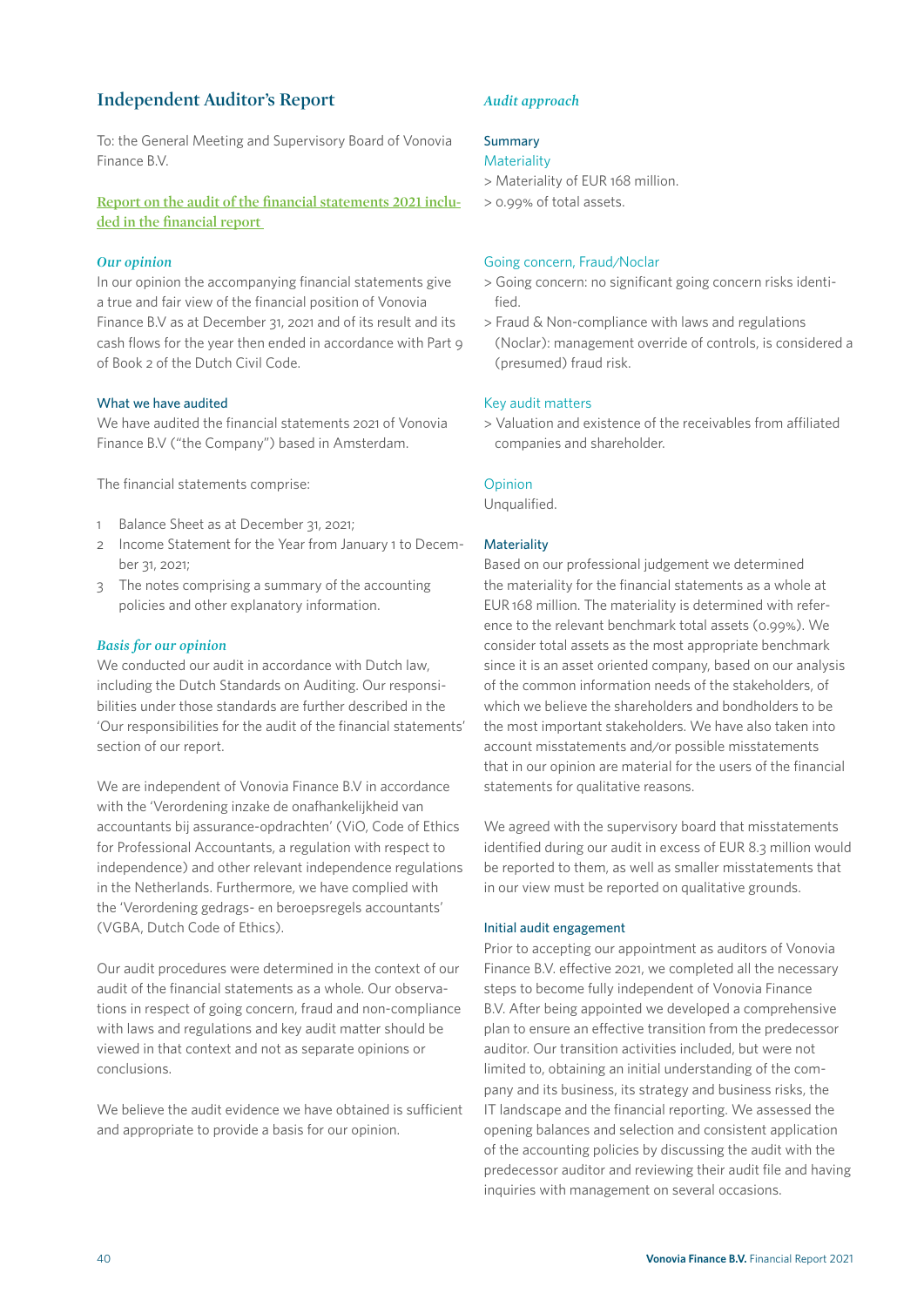We ensured that our audit teams have the required competencies and skills needed for the audit. We added specialists and specialized team members to our team in the area of valuation, financial instruments and IT.

#### Audit response to going concern – no significant going concern risks identified

The Management Board performed its going concern assessment, in which amongst others the Company's high dependency of the group and affiliated companies' ability to fulfill its obligations towards the Company was considered. As disclosed in note 1.3 of the financial statements the Management Board did not identify any significant going concern risks. To assess the Management Boards' assessment, we performed, inter alia, the following procedures:

- > we considered whether the Management Board's assessment of the going concern risks includes all relevant information of which we are aware as a result of our audit;
- > we analysed the Company's financial position as at yearend, and compared it to the previous financial year in terms of indicators that could identify significant going concern risks and considered how management addresses the negative working capital situation.
- > we considered whether the outcome of our audit procedures, to determine the valuation of the intercompany loans, as described in the key audit matter on valuation and existence of loans, could indicate a significant going concern risk.

The outcome of our risk assessment procedures did not give reason to perform additional audit procedures on the Management Boards' going concern assessment.

#### Audit response to the risk of fraud and non-compliance with laws and regulations

In the Management report, the Management Board describes its procedures in respect of the risk of fraud and non-compliance with laws and regulations. As part of our audit, we have gained insights into the Company and its business environment, and assessed the design and implementation of the Company's risk management in relation to fraud and non-compliance. Our procedures included, among other things, assessing the Company's code of conduct, whistleblowing procedures and its procedures to investigate indications of possible fraud and non-compliance. Furthermore, we performed relevant inquiries with Management Board and those charged with governance. As part of our audit procedures, we:

> assessed other positions held by Management Board members and paid special attention to procedures and compliance in view of possible conflicts of interest.

> considered the outcome of our other audit procedures and evaluated whether any findings or misstatements were indicative of fraud or non-compliance.

In addition, we performed procedures to obtain an understanding of the legal and regulatory frameworks that are applicable to the Company and did not identify any areas with a material effect on the financial statements.

We evaluated the fraud and non-compliance risk factors to consider whether those factors indicate a risk of material misstatement in the financial statements.

We assessed the presumed fraud risk on revenue recognition as irrelevant since the interest income is non-complex and does not require any significant judgement by management and as such no fraud risk has been identified.

Based on the above and on the auditing standards, we identified the following fraud and non-compliance risks that are relevant to our audit, including the relevant presumed risks laid down in the auditing standards, and responded as follows:

#### Management override of controls (a presumed risk)

#### Risk:

> Management Board is in a unique position to manipulate accounting records and prepare fraudulent financial statements by overriding controls that otherwise appear to be operating effectively.

#### Responses:

- > We inquired the individuals involved in the financial reporting process and other parties who initiate, authorize, record, process and report transactions, journal entries and other adjustments whether they are aware of inappropriate or unusual and unsupported activity relating to the processing of journal entries and other adjustments.
- > We assessed the design and implementation of controls over journal entries and post-closing adjustments.
- > We assessed the reasonableness of high-risk manual journal entries, such as post-closing entries, by inspection of the supporting documentation of these journal entries based on our understanding of the business and other audit evidence obtained to evaluate whether such entries are indicative of management override of controls.
- > We incorporated elements of unpredictability in our audit, which is performing test of details over the Management Board expenses incurred in the financial year.

Our procedures to address the identified risk of fraud in respect of management override of controls did not result in a key audit matter.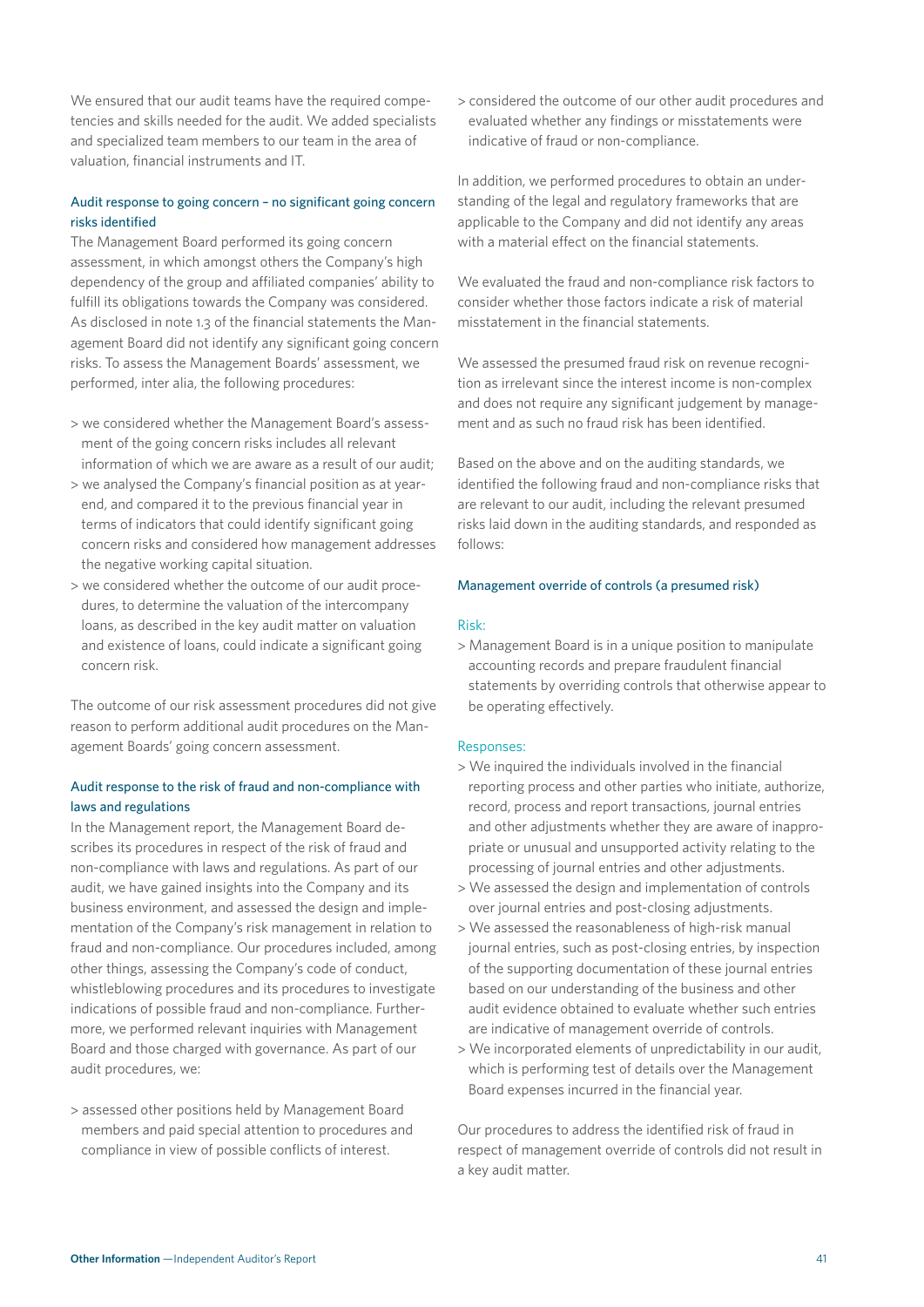Our audit procedures did not reveal indications and/or reasonable suspicion of fraud and non-compliance that are considered material for our audit.

#### *Our key audit matter*

Key audit matters are those matters that, in our professional judgement, were of most significance in our audit of the financial statements. We have communicated the key audit matter to the Management Board. The key audit matter is not a comprehensive reflection of all matters discussed.

# Valuation and existence of the receivables from affiliated companies and shareholder

#### **Description**

We considered the valuation and existence of the receivables from affiliated companies and shareholder, as disclosed in note 6 to the financial statements for a total amount of €16,690 million to be a key audit matter. The Management Board has to identify and evaluate any objective evidence of impairment, which is inherently judgmental and because of the possible material impact an impairment may have on the financial statements. Furthermore an impairment or non-existence of the receivables from affiliated companies and shareholder may have a material effect on the financial statements. The Management Board monitors the need for changes in the methods, significant assumptions or the data used in making the accounting estimate by monitoring key performance indicators that may indicate unexpected or inconsistent performance.

#### Our response

We have considered the risk of a material misstatement related to the valuation and existence of the receivables from affiliated companies and shareholder as mentioned above, in planning and performing our audit. Our audit procedures comprised, amongst others:

- > We gained an understanding of the internal control environment including the design and implementation of controls with respect to how the Management Board assess the valuation and existence of the receivables from affiliated companies and shareholder by performing a walkthrough, inquiries and inspection of the underlying documentation.
- > We requested loan confirmations directly at the affiliated companies and shareholder stating the amount due as per year-end to determine the existence of the loans granted.
- > We inspected the Company's accounting policy to ensure its incurred loss approach is in accordance with Dutch GAAP.
- > We evaluated the recoverability of the loans to the affiliated companies and shareholder by analysing the financial situation of the affiliated companies and shareholder to which the loans have been provided by analysing current

(public) financial data and its ability to repay the loans to the Company.

- > Additionally, we inquired and performed a file review with the auditor of the ultimate parent company Vonovia S.E. and determined the appropriateness of the financial information used for our valuation procedures.
- > We Assessed the adequacy of the disclosures in the financial statements in respect of Dutch GAAP.

#### Our observation

The results of our audit procedures relating to the valuation of the receivables from affiliated companies and shareholder were satisfactory and we consider the disclosures related to the receivables from affiliated companies and shareholder in the notes to the financial statements adequate.

#### **Report on the other information included in the financial report**

In addition to the financial statements and our auditor's report thereon, the financial report contains other information.

Based on the following procedures performed, we conclude that the other information:

- > is consistent with the financial statements and does not contain material misstatements; and
- > contains the information as required by Part 9 of Book 2 of the Dutch Civil Code for the management report and other information.7

We have read the other information. Based on our knowledge and understanding obtained through our audit of the financial statements or otherwise, we have considered whether the other information contains material misstatements.

By performing these procedures, we comply with the requirements of Part 9 of Book 2 of the Dutch Civil Code and the Dutch Standard 720. The scope of the procedures performed is less than the scope of those performed in our audit of the financial statements.

The Management Board is responsible for the preparation of the other information, including the information as required by Part 9 of Book 2 of the Dutch Civil Code.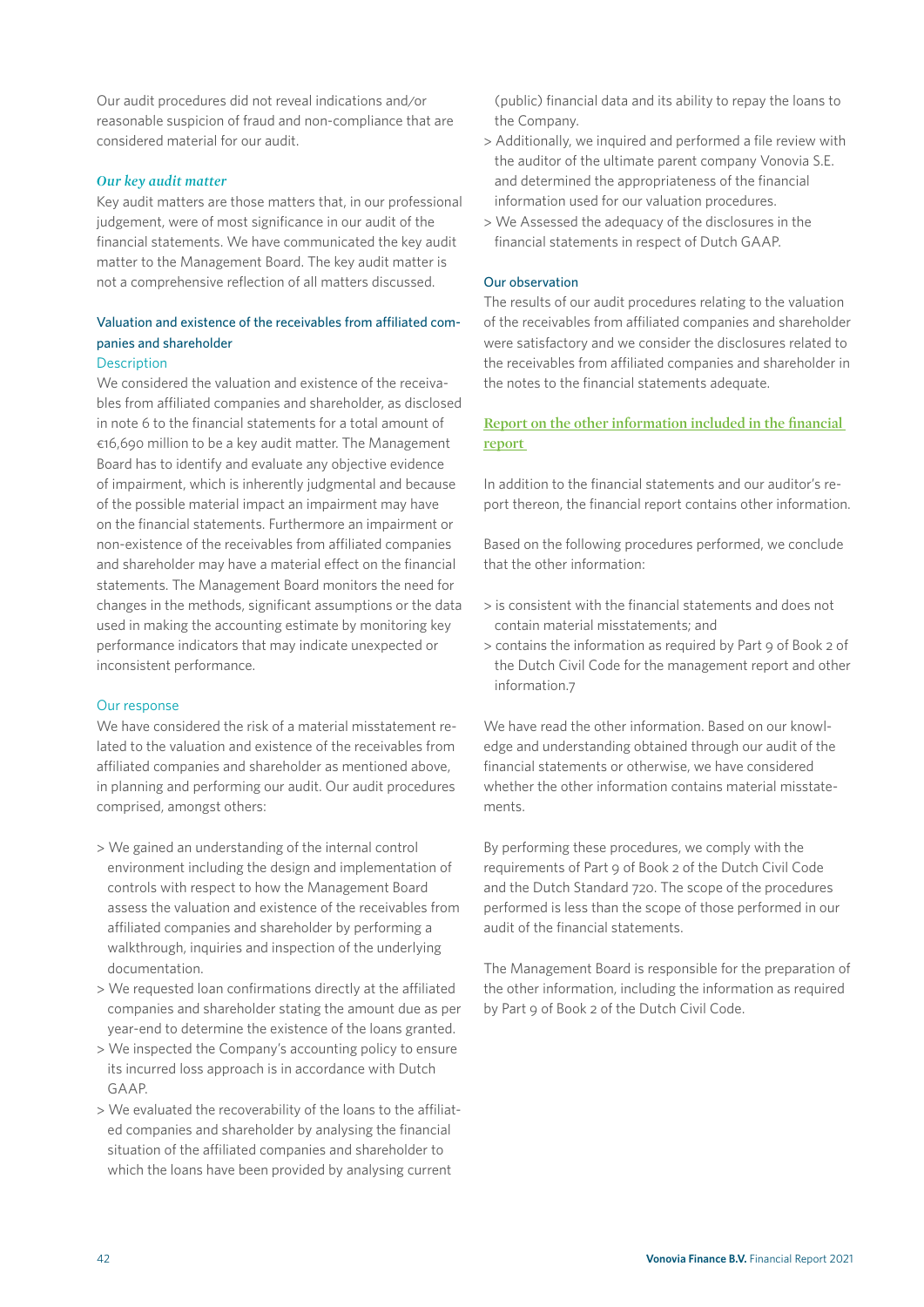#### **Report on other legal and regulatory requirements and ESEF**

#### *Engagement*

We were engaged by the Supervisory Board as auditor of Vonovia Finance B.V. on 17 November 2021, as of the audit for the year 2021 and have operated as statutory auditor ever since that financial year.

#### *No prohibited non-audit services*

We have not provided prohibited non-audit services as referred to in Article 5(1) of the EU Regulation on specific requirements regarding statutory audits of public-interest entities.

#### *European Single Electronic Format (ESEF)*

The Company has prepared its annual report in ESEF. The requirements for this format are set out in the Commission Delegated Regulation (EU) 2019/815 with regard to regulatory technical standards on the specification of a single electronic reporting format (these requirements are hereinafter referred to as: the RTS on ESEF).

In our opinion, the annual report prepared in the XHTML format, including the financial statements of the Company has been prepared in all material respects in accordance with the RTS on ESEF.

The Management Board is responsible for preparing the annual report including the financial statements, in accordance with the RTS on ESEF. Our responsibility is to obtain reasonable assurance for our opinion whether the annual report is in accordance with the RTS on ESEF.

Our procedures taking into consideration Alert 43 of NBA (the Netherlands Institute of Chartered Accountants), included amongst others:

- > obtaining an understanding of the entity's financial reporting process, including the preparation of the annual financial report in the XHTML- format;
- > examining whether the annual report in the XHTMLformat is in accordance with the RTS on ESEF.

## **Description of responsibilities regarding the financial statements**

#### *Responsibilities of the Management Board and the Supervisory Board for the financial statements*

The Management Board is responsible for the preparation and fair presentation of the financial statements in accordance with Part 9 of Book 2 of the Dutch Civil Code. Furthermore, the Management Board is responsible for such internal control as management determines is necessary to enable the preparation of the financial statements that are free from material misstatement, whether due to fraud or error. In that respect the Management Board under supervision of the Supervisory Board is responsible for the prevention and detection of fraud and non-compliance with laws and regulations, including determining measures to resolve the consequences of it and to prevent recurrence.

As part of the preparation of the financial statements, the Management Board is responsible for assessing the Company's ability to continue as a going concern. Based on the financial reporting frameworks mentioned, the Management Board should prepare the financial statements using the going concern basis of accounting unless the Management Board either intends to liquidate the Company's or to cease operations, or has no realistic alternative but to do so. the Management Board should disclose events and circumstances that may cast significant doubt on the company's ability to continue as a going concern in the financial statements.

The Supervisory board is responsible for overseeing the Company's financial reporting process.

#### *Our responsibilities for the audit of the financial statements*

Our objective is to plan and perform the audit engagement in a manner that allows us to obtain sufficient and appropriate audit evidence for our opinion.

Our audit has been performed with a high, but not absolute, level of assurance, which means we may not detect all material errors and fraud during our audit.

Misstatements can arise from fraud or error and are considered material if, individually or in the aggregate, they could reasonably be expected to influence the economic decisions of users taken on the basis of these financial statements. The materiality affects the nature, timing and extent of our audit procedures and the evaluation of the effect of identified misstatements on our opinion.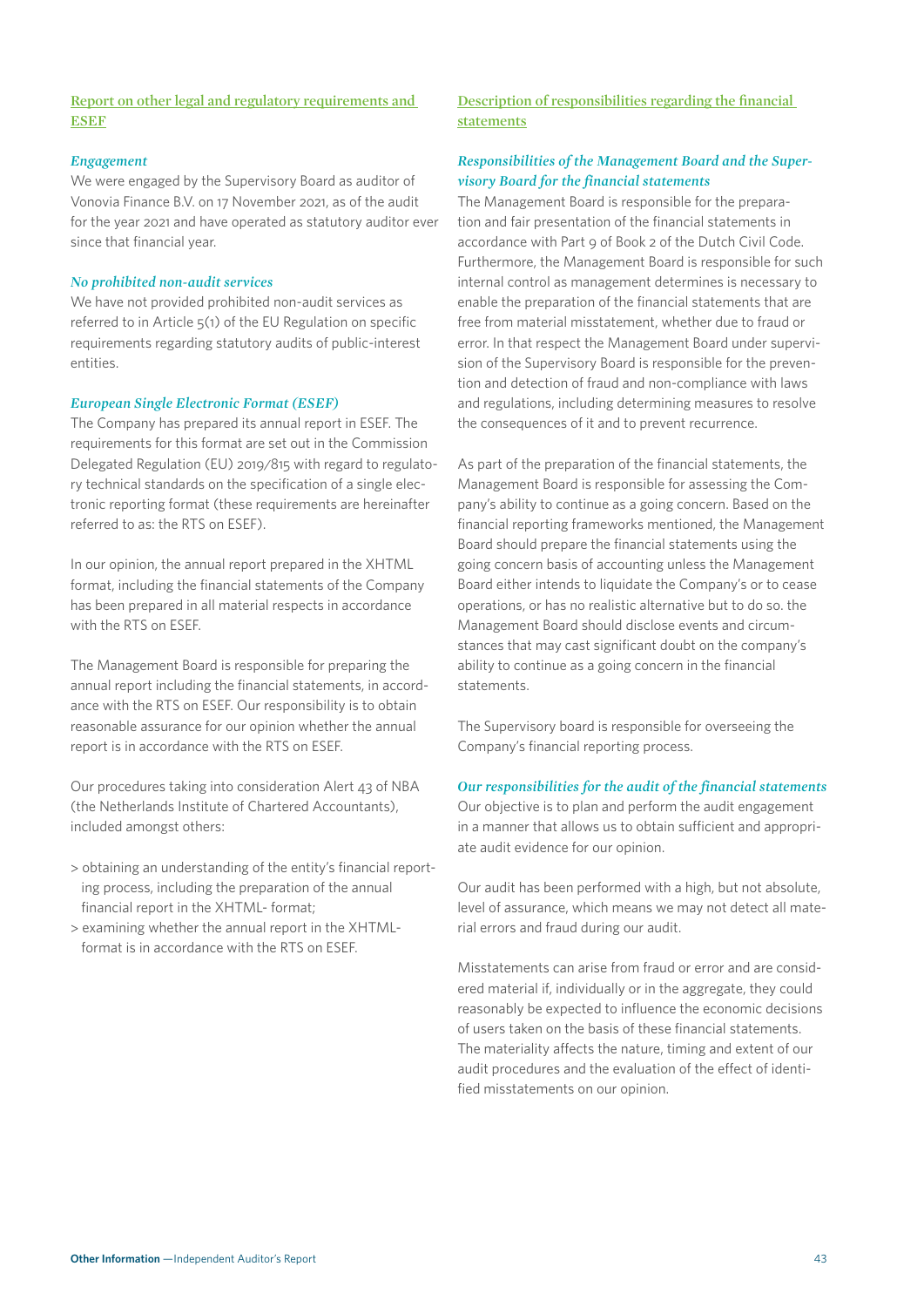A further description of our responsibilities for the audit of the financial statements is located at the website of de 'Koninklijke Nederlandse Beroepsorganisatie van Accountants' (NBA, Royal Netherlands Institute of Chartered Accountants) at eng\_oob\_01.pdf (nba.nl). This description forms part of our auditor's report.

Zwolle, April 11, 2022

KPMG Accountants N.V.

Original has been signed by Jan Jaap van den Berg RA